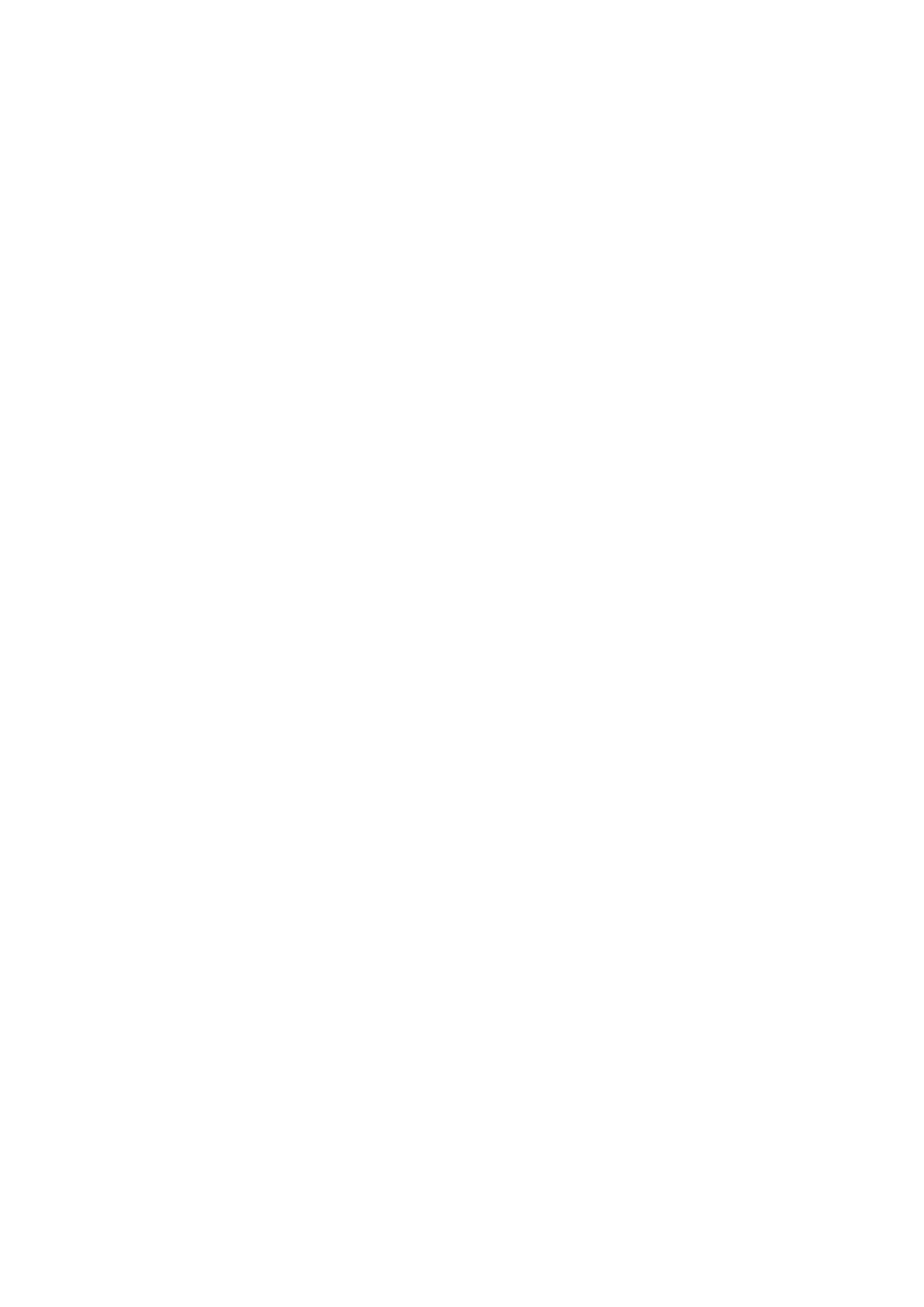## Residential Strata Insurance – Product Disclosure Statement

This Product Disclosure Statement (PDS) contains two parts:

Part 1: Important Information – contains general information about Your insurance Policy; and

Part 2: The Insurance Policy – contains the terms and conditions of Your Residential Strata Insurance Policy.

To assist You to locate specific items in this PDS, a Table Of Contents is provided on the next page.

Please read this PDS before You apply for insurance.

This Product Disclosure Statement (PDS) and Policy has been designed by Strata Unit Underwriters specifically for:

- ▲ Strata Schemes
- $\triangle$  Community Title Schemes
- $\triangle$  Stratum Developments
- $\triangle$  Other similar-type schemes

Preparation date 09/04/2009

It is important that You insure in accordance with the requirements of applicable legislation where Your property is situated.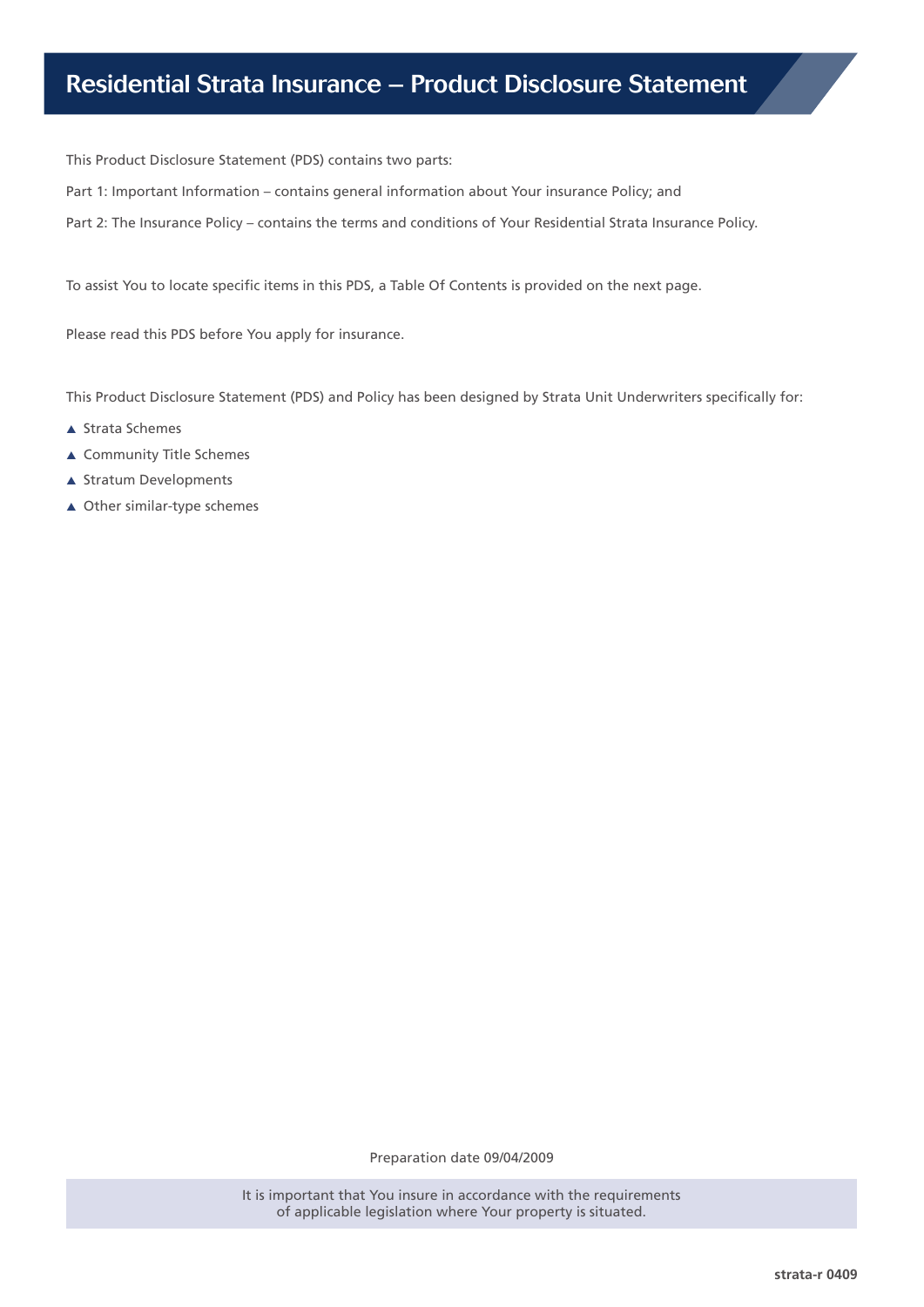## Table Of Contents

| <b>PART 1: IMPORTANT INFORMATION</b>                        | 1        |
|-------------------------------------------------------------|----------|
| <b>PART 2: THE INSURANCE POLICY</b>                         | 5        |
| YOUR POLICY                                                 | 5        |
| <b>OUR AGREEMENT WITH YOU</b>                               | 5        |
| <b>GENERAL DEFINITIONS RELATING TO ALL SECTIONS</b>         | 5        |
| SECTION 1 - BUILDING(S) AND COMMON CONTENTS                 | 8        |
| <b>DEFINITIONS</b>                                          | 8        |
| WHAT YOU ARE COVERED FOR                                    | 9        |
| <b>ADDITIONAL BENEFITS</b>                                  | 9        |
| <b>HOW WE PAY CLAIMS</b>                                    | 15       |
| <b>EXCLUSIONS</b>                                           | 17       |
| <b>CONDITIONS</b>                                           | 18       |
| <b>CLAIMS PROCEDURES</b>                                    | 18       |
| <b>SECTION 2 – GLASS</b>                                    | 19       |
| <b>DEFINITIONS</b>                                          | 19       |
| <b>WHAT YOU ARE COVERED FOR</b>                             | 19       |
| <b>ADDITIONAL BENEFITS</b>                                  | 19       |
| <b>HOW WE PAY CLAIMS</b>                                    | 19       |
| <b>EXCLUSIONS</b>                                           | 20       |
| <b>CONDITIONS</b>                                           | 21       |
| <b>CLAIMS PROCEDURES</b>                                    | 21       |
| <b>SECTION 3 - THEFT</b>                                    | 22       |
| <b>DEFINITIONS</b>                                          | 22       |
| WHAT YOU ARE COVERED FOR                                    | 22       |
| <b>ADDITIONAL BENEFITS</b>                                  | 22       |
| <b>HOW WE PAY CLAIMS</b>                                    | 22       |
| <b>EXCLUSIONS</b>                                           | 23       |
| <b>CONDITIONS</b>                                           | 23       |
| <b>CLAIMS PROCEDURES</b>                                    | 23       |
| <b>SECTION 4 - LIABILITY</b>                                | 24       |
| <b>DEFINITIONS</b>                                          | 24       |
| WHAT YOU ARE COVERED FOR                                    | 24       |
| <b>EXTENSIONS OF COVER</b><br><b>EXCLUSIONS</b>             | 25       |
| <b>CONDITIONS</b>                                           | 25<br>26 |
| <b>CLAIMS PROCEDURES</b>                                    | 26       |
|                                                             |          |
| <b>SECTION 5 - FIDELITY GUARANTEE</b><br><b>DEFINITIONS</b> | 27       |
| WHAT YOU ARE COVERED FOR                                    | 27<br>27 |
| <b>EXCLUSIONS</b>                                           | 27       |
| <b>CONDITIONS</b>                                           | 27       |
| <b>CLAIMS PROCEDURES</b>                                    | 27       |
| SECTION 6 - OFFICE BEARERS' LIABILITY                       | 28       |
| <b>DEFINITIONS</b>                                          | 28       |
| WHAT YOU ARE COVERED FOR                                    | 29       |
| <b>EXTENSIONS OF COVER</b>                                  | 29       |
| <b>ADDITIONAL BENEFIT</b>                                   | 29       |
| <b>EXCLUSIONS</b>                                           | 29       |
| <b>CONDITIONS</b>                                           | 30       |
| <b>CLAIMS PROCEDURES</b>                                    | 30       |

| <b>SECTION 7 – VOLUNTARY WORKERS</b><br><b>DEFINITIONS</b><br>WHAT YOU ARE COVERED FOR<br><b>ADDITIONAL BENEFITS</b><br><b>EXCLUSIONS</b><br><b>CONDITIONS</b><br><b>CLAIMS PROCEDURES</b>                                      | 31<br>31<br>31<br>32<br>32<br>32<br>33       |
|---------------------------------------------------------------------------------------------------------------------------------------------------------------------------------------------------------------------------------|----------------------------------------------|
| <b>SECTION 8 - GOVERNMENT AUDIT COSTS</b><br><b>DEFINITIONS</b><br><b>WHAT YOU ARE COVERED FOR</b><br><b>EXCLUSIONS</b><br><b>CONDITIONS</b><br><b>CLAIMS PROCEDURES</b>                                                        | 34<br>34<br>34<br>34<br>35<br>35             |
| <b>SECTION 9 – LEGAL EXPENSES</b><br><b>DEFINITIONS</b><br>WHAT YOU ARE COVERED FOR<br><b>EXTENSION OF COVER</b><br><b>EXCLUSIONS</b><br><b>CONDITIONS</b><br><b>CLAIMS PROCEDURES</b>                                          | 36<br>36<br>36<br>36<br>37<br>37<br>37       |
| SECTION 10 - WORKPLACE, HEALTH<br>& SAFETY BREACHES<br><b>DEFINITIONS</b><br><b>WHAT YOU ARE COVERED FOR</b><br><b>EXTENSIONS OF COVER</b><br><b>EXCLUSIONS</b><br><b>CONDITIONS</b><br><b>CLAIMS PROCEDURES</b>                | 38<br>38<br>38<br>38<br>38<br>39<br>39       |
| <b>SECTION 11 - MACHINERY BREAKDOWN</b><br><b>DEFINITION</b><br><b>WHAT YOU ARE COVERED FOR</b><br><b>ADDITIONAL BENEFITS</b><br><b>HOW WE PAY CLAIMS</b><br><b>EXCLUSIONS</b><br><b>CONDITIONS</b><br><b>CLAIMS PROCEDURES</b> | 40<br>40<br>40<br>40<br>41<br>42<br>44<br>44 |
| SECTION 12 - LOT OWNER'S IMPROVEMENTS<br><b>DEFINITIONS</b><br><b>WHAT YOU ARE COVERED FOR</b><br><b>HOW WE PAY CLAIMS</b><br><b>EXCLUSIONS</b><br><b>CONDITIONS</b><br><b>CLAIMS PROCEDURES</b>                                | 45<br>45<br>45<br>45<br>45<br>45<br>45       |
| SECTION 13 - WORKERS' COMPENSATION                                                                                                                                                                                              | 46                                           |
| <b>GENERAL EXCLUSIONS RELATING TO ALL SECTIONS</b>                                                                                                                                                                              | 47                                           |
| <b>GENERAL CONDITIONS RELATING TO ALL SECTIONS</b><br><b>GENERAL CLAIMS PROCEDURES</b>                                                                                                                                          | 48                                           |
| <b>RELATING TO ALL SECTIONS</b>                                                                                                                                                                                                 | 50                                           |
| <b>CLAIMS PAYMENT EXAMPLES</b>                                                                                                                                                                                                  | 53                                           |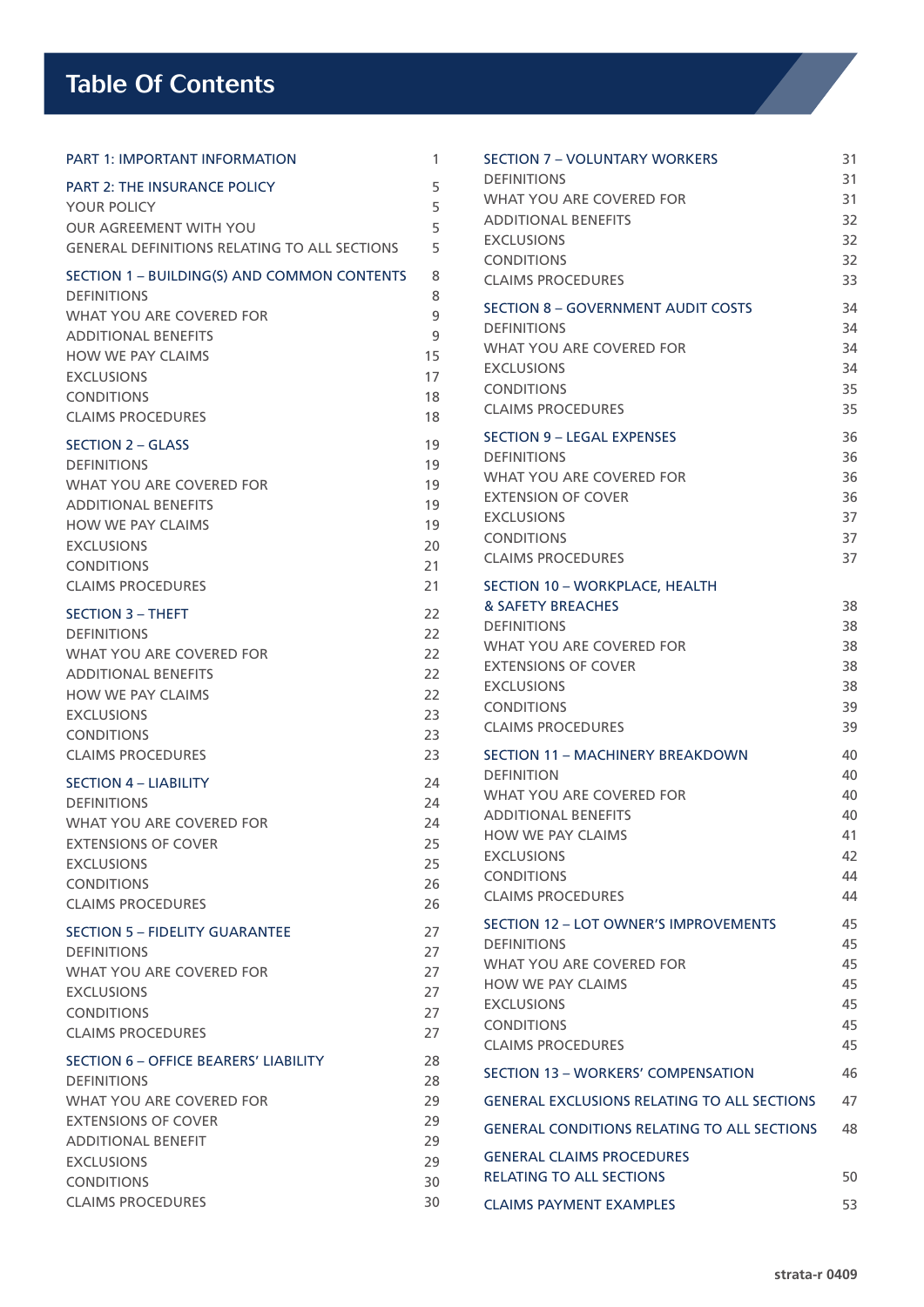## **THE PURPOSE OF THIS PDS**

The PDS has been prepared to assist You in understanding Your insurance Policy and making an informed choice about Your insurance needs. This PDS sets out important information about the insurance and the terms and conditions and limitations of the Policy. The Policy terms and conditions are set out in this PDS under the heading 'The Insurance Policy' commencing on page 5.

The Policy provides a number of covers which may be provided to You as a retail client under the Corporations Act 2001 (the Act) depending on Your circumstances. Only the parts of this Policy relevant to cover provided to You as a retail client and any other documents We tell You are included, make up the PDS for the purposes of the Act.

## **WHO IS THE INSURER**

CGU Insurance Limited is the insurer of Sections 1 to 12 of the Policy. Their Australian Business Number is 27 004 478 371. Their Australian Financial Services Licence Number is 238291. In this PDS, the insurer is called 'We', 'Us' or 'Our'. We can be contacted by writing to Us at CGU Insurance, GPO Box 9902 in your capital city, by telephoning 131 532 or visiting www.cgu.com.au.

CGU Insurance Limited pays remuneration to insurance intermediaries when We issue, renew or vary a Policy the intermediary has arranged or referred to Us. The type and amount of remuneration varies and may include commission and other payments. If You require more information about remuneration We may pay Your intermediary, You should ask Your intermediary.

Cover for Section 13 is provided by Insurance Australia Limited ABN 11 000 016 722 trading as CGU Workers Compensation if your situation is in Western Australia.

## **WHO IS STRATA UNIT UNDERWRITERS**

In arranging this product, Strata Unit Underwriting Agency Pty Limited trading as Strata Unit Underwriters is an intermediary, acting as an agent for the insurer and is also a wholly owned subsidiary of the insurer. Their Australian Business Number is 30 089 201 534. Their Australian Financial Services Licence Number is 246719. They can be contacted by writing to Strata Unit Underwriters, 5/263, North Sydney NSW 2060, by telephoning 1300 668 066, or visiting www.stratainsurance.com.au.

## **GENERAL INSURANCE CODE OF PRACTICE**

CGU Insurance proudly supports the General Insurance Code of Practice. The purpose of the Code is to raise the standards of practice and service in the general insurance industry.

The objectives of the Code are:

- 1. To commit insurers and the professionals they rely upon to higher standards of customer service.
- 2. To improve consumer confidence in the general insurance industry;
- 3. To promote better, more-informed relations between insurers and their customers;
- 4. To provide better mechanisms for the resolution of complaints and disputes between insurers and their customers, and

If You wish to obtain a brochure on the Code, please contact Us.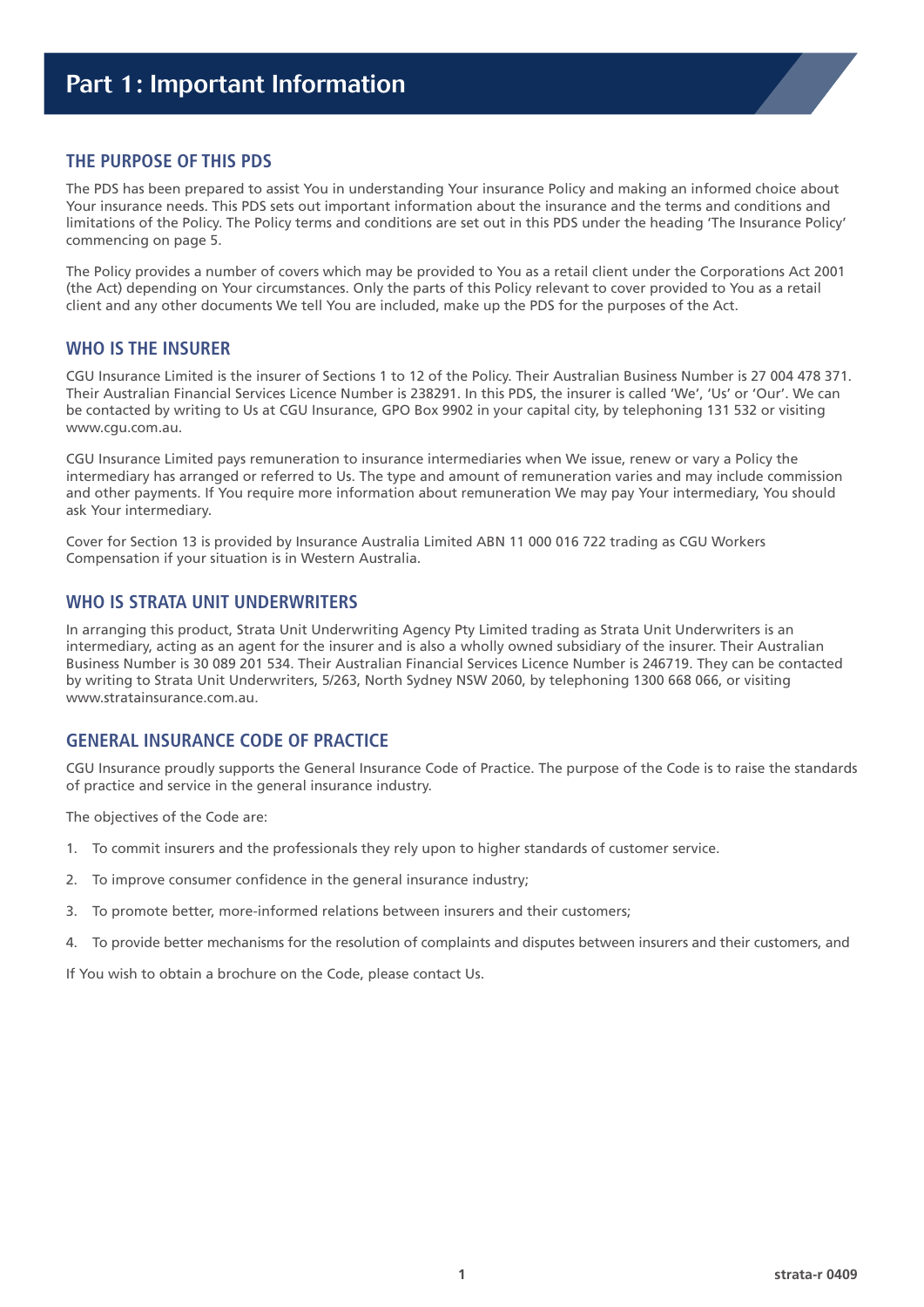## **HOW TO RESOLVE A COMPLAINT OR DISPUTE**

#### 1. Talk to Us first

If You have a complaint, the first thing You or Your insurance adviser should do is speak to one of Our staff. If Your complaint relates specifically to a claim, speak with the claims consultant managing Your claim.

If the staff member or claims consultant are unable to resolve the matter for You, You or Your insurance adviser may speak to a manager. The manager will usually provide You with a response to Your complaint within 15 business days. If the time frame is impractical for any reason such as the need for more information or further investigation, they will discuss with You alternative time frames. If You are not satisfied with Our response or We cannot agree with You on alternative time frames, You can go to step 2.

#### 2. Seek a review

If the matter is still not resolved, the manager will refer You or Your insurance adviser to the relevant dispute handling department or area who will conduct a review of Your dispute. They will usually provide You with a response to Your dispute within 15 business days. If the time frame is impractical, We will discuss with You alternative time frames.

If You are still not satisfied with Our response to Your dispute or We cannot agree on alternative time frames, You can go to step 3.

#### 3. Seek an external review

You are entitled to seek an external review of Our decision. We will provide You with information about options available to You, including, if appropriate, referring You to the external dispute resolution scheme administered by the Financial Ombudsman Service Limited (FOS).

You will not be able to have Your dispute resolved by the FOS if You are not eligible under the FOS's Terms of Reference.

Further information about Our complaint and dispute resolution procedures is available by contacting Us.

## **HOW TO APPLY FOR INSURANCE**

Complete Our application form. If We accept Your application for insurance, You will receive a schedule that sets out details of the insurance You have taken out.

## **WHEN YOU ARE INSURED**

Your insurance begins when We accept Your application. The commencement date of Your insurance will be shown on the Schedule We will send You.

The insurance applies for the period for which You have paid Us (or agreed to pay Us) the premium. You may pay Your insurance by cash, cheque or electronic funds transfer. If Your payment is dishonoured by Your financial institution, You are not insured.

## **YOUR COOLING-OFF PERIOD**

We will refund all premium paid for cover under Your Policy if You request cancellation within 21 days of its commencement. To do this, You must advise Us in writing. You will not receive a refund if You have made a claim under the insurance Policy.

## **HOW TO MAKE A CLAIM**

When something happens that You believe You can claim for, please contact Strata Unit Underwriters. Details about making a claim are shown in the 'The Insurance Policy' section of this PDS under 'General Claims Procedures Relating to All Sections'. We have also provided 'Claims Payment Examples' on pages 53 to 56, to assist You to understand how We pay claims.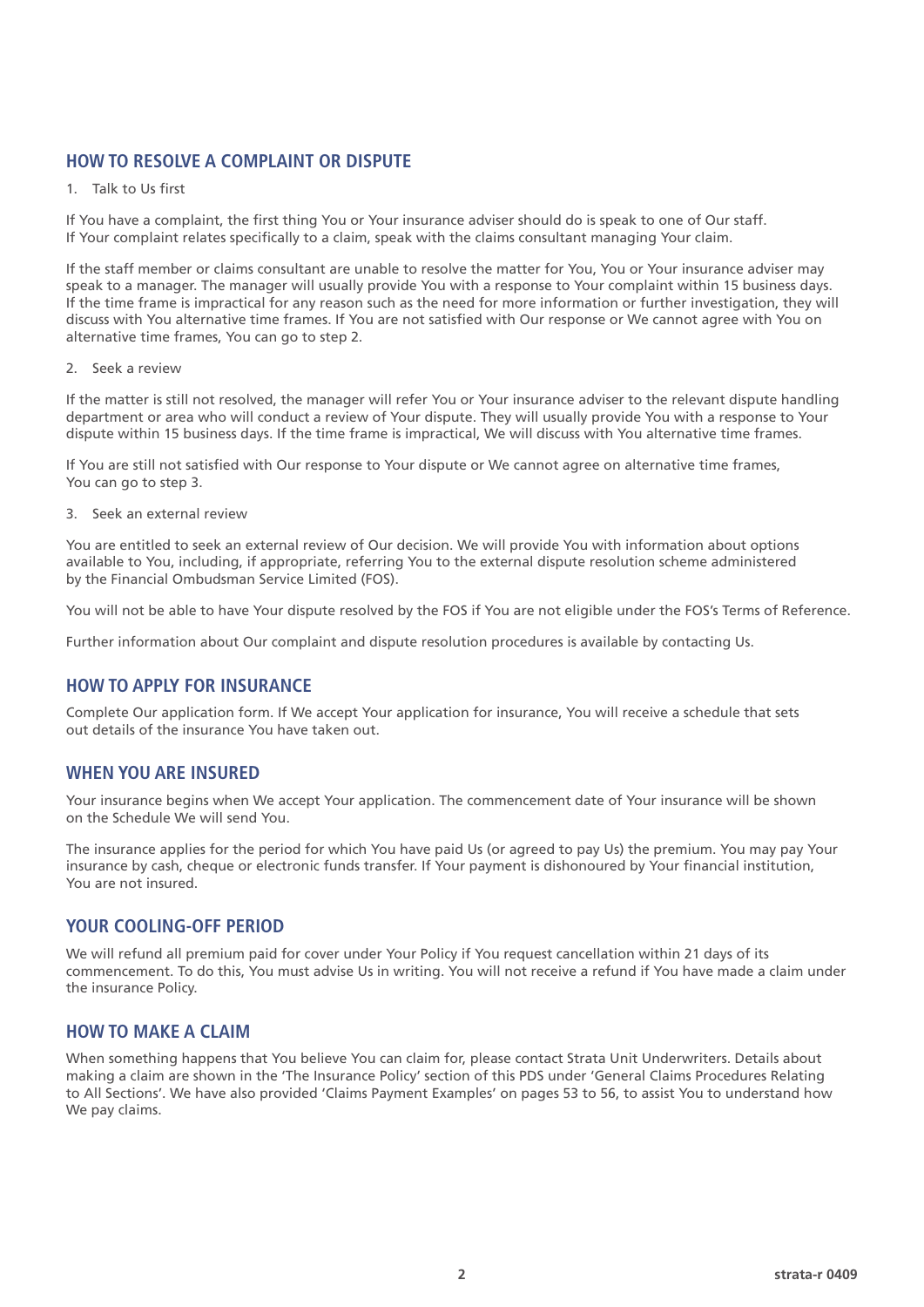## **ADEQUATE SUM INSURED – BUILDING(S) AND COMMON CONTENTS**

In the event of a major loss, Your Sum Insured should be sufficient to allow for replacement of Your property including all associated costs (e.g. the value of demolition work, removal of debris, surveying, engineering and architectural fees). To ensure adequacy of Your Sum Insured, We suggest a professional replacement valuation be obtained on a regular basis.

There are specific requirements in each state and territory that deal with insurance for strata properties. You should check that Your insurance meets those requirements.

## **CALCULATING YOUR PREMIUM**

The premium payable by You for this insurance will be shown on Your Schedule.

The key factors that influence the premium calculation are reflected in the questions asked and information obtained at the time of the enquiry or application for insurance.

For Section 1 – Building(s) and Common Contents, Section – 2 Glass, Section 3 – Theft and Section 12 – Lot Owner's Improvements, these include factors relating to the type of property being insured, where the property is located, the type of construction of the property, the type of occupants within the building and to what extent the property is unoccupied.

For all Sections, We also take into account Your previous insurance and claims history.

Premiums are subject to Commonwealth and State taxes and/or charges. These include the Goods and Services Tax and Stamp Duty. The amount of these taxes and/or charges will be shown on Your Schedule.

## **EXCESSES**

If You make a claim under the Policy, You may be required to pay an Excess.

In some instances, You can select at the time of Your enquiry or application for insurance the amount of Excess You wish to pay should You have a claim. When You select a higher Excess amount, We may reduce the amount of premium We charge You.

In some instances, We will impose the amount of excess You will need to pay should You have a claim. In deciding to impose an Excess, We take into consideration a number of factors in setting the amount of the Excess. These include factors relating to Your previous claims history, the type of property being insured, where the property is located, the type of construction of the property, any commercial occupant exposure, to what extent the property is unoccupied and Your previous insurance history. At the time of Your enquiry or application for insurance, the amount of any Excess will be advised to You.

## **YOUR DUTY OF DISCLOSURE**

You must comply with Your Duty of Disclosure when You apply for insurance with Us and each time You renew or alter Your cover.

#### **What You need to tell Us**

You must tell Us everything that You know, or should know, that could affect Our decision to insure You and/or the terms on which We insure You. When We ask You specific questions, You must answer these questions truthfully and in a way that a reasonable person in the circumstances would answer them. It is important that every person who will be insured by the Policy answers all the questions in this way. These requirements are part of the Insurance Contracts Act 1984.

#### **What You do not need to tell Us**

You do not need to tell Us anything that:

- 1. Is of common knowledge.
- 2. Reduces Our risk.
- 3. We know, or as an insurer should know.
- 4. We indicate that We do not want to know.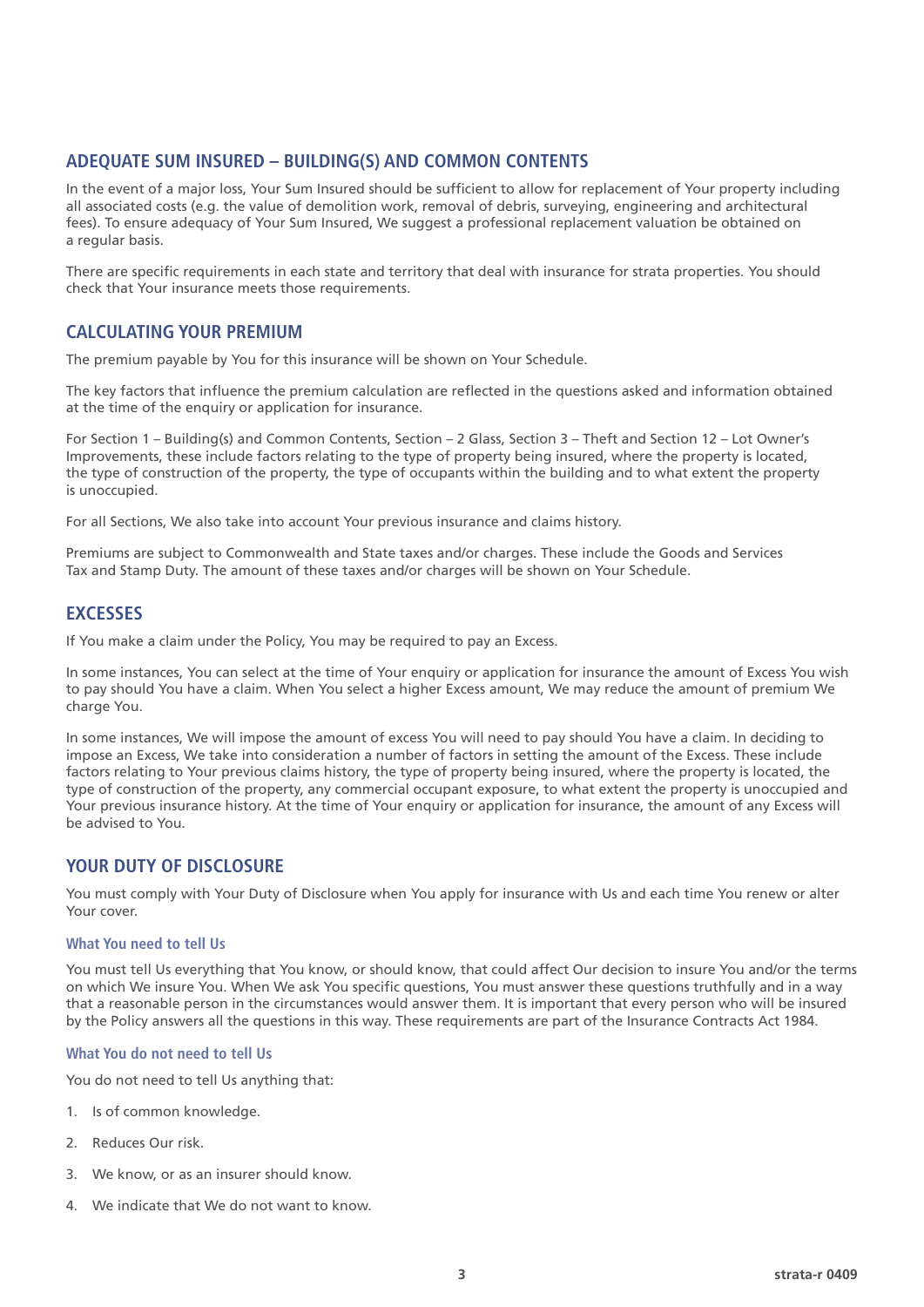#### **What will happen if You do not tell Us**

If You withhold relevant information or You do not answer Our questions in the way We have described, We can reduce the amount We pay for Your claim, or We can cancel Your Policy. If Your failure to tell Us is fraudulent, or Your answers are untruthful, We can treat Your Policy as if it never existed.

## **CERTAIN THINGS YOU MUST DO**

You must do the following things:

- 1. Comply with the conditions and procedures set out in 'The Insurance Policy' part of this PDS.
- 2. Make sure that anyone doing anything on Your behalf obeys all laws.
- 3. Pay the premium for this insurance.
- 4. Take reasonable precautions to prevent anything which could result in a claim under the insurance Policy.
- 5. Tell Us as soon as possible of anything that changes the facts or circumstances relating to Your insurance.

## **RENEWALS**

If We invite renewal of Your insurance Policy, We will send to You a renewal notice. It is important that You check the sums insured before renewing Your insurance each year to satisfy yourself that they are adequate.

## **YOUR PRIVACY**

We treat Your personal information with care. We will not release Your personal information to anyone other than another insurer or an insurance reference service or as permitted or required by law. In the event of a claim, We may disclose information to and/or collect additional information about You from investigators or legal advisers.

We will collect personal information from You for the purpose of providing You with insurance products and services, and processing and assessing claims. You can choose not to provide this information, however, We may not be able to process Your requests.

If You wish to update the information We hold about You, please contact Us or Strata Unit Underwriters.

## **TAXATION INFORMATION**

We show all taxes and charges as separate items on all schedules (e.g. stamp duty and the Goods and Services Tax). Details about the Goods and Services Tax are shown under 'GOODS AND SERVICES TAX (GST)' on page 52.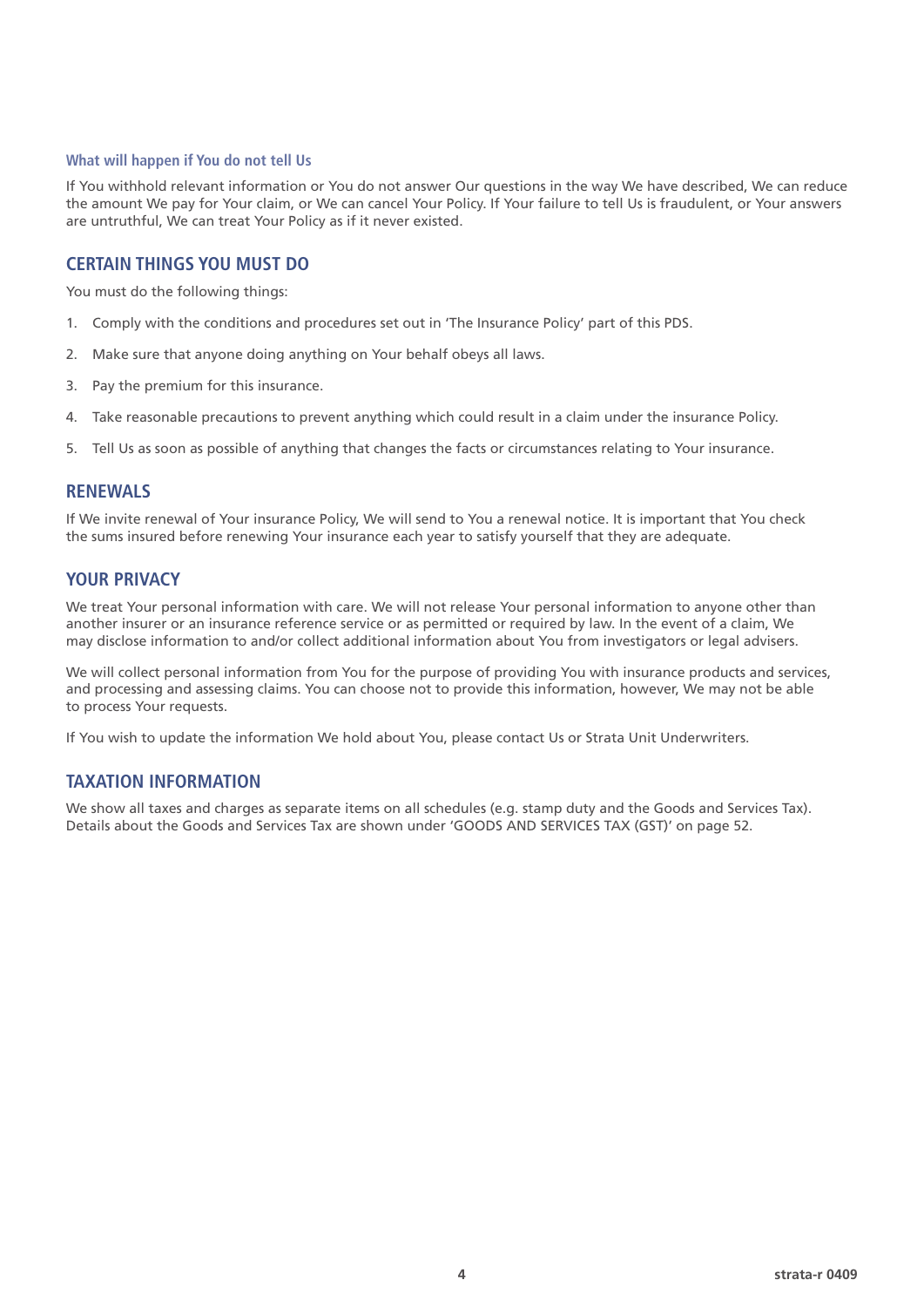## Part 2: The Insurance Policy

## **YOUR POLICY**

Your Policy is a contract of insurance between You and the insurer(s) shown on Your Schedule of insurance.

#### **Your Policy contains the following information:**

- 1. How We pay claims.
- 2. Important information applicable to Your Policy.
- 3. What You are covered for.
- 4. What Your Policy does not cover.

If You need more information about this insurance Policy, please contact Your Financial Service Provider or Strata Unit Underwriters.

## **OUR AGREEMENT WITH YOU**

Subject to Your payment of the premium and subject to the terms, conditions and exclusions of this Policy, We will provide You with the cover shown in Your Policy up to the amounts specified on Your Schedule.

We will provide You with the cover You have selected as set out in the Policy when the Schedule shows that You have requested cover for that specific Section.

Your insurance Policy will commence on the date shown on the Schedule We will send You. Your insurance Policy will expire on the date shown on Your Schedule.

## **GENERAL DEFINITIONS RELATING TO ALL SECTIONS**

#### **Authorised Legal Representative**

Means a solicitor, assessor, personal investigator and person appointed to act on Your behalf approved by Us.

#### **Building(s)**

Means Building(s) as defined in any act or regulation governing Strata Title, Community Title or similar-type property that You own or are liable for, including:

- 1. Anything permanently built, constructed or installed on Your property.
- 2. Blinds or awnings on the outside of the Building(s).
- 3. Outbuildings.
- 4. Services including roads, pipes, cables, power poles, aerials, satellite dishes.
- 5. Swimming pools.
- 6. Tennis courts, marinas, wharves, docks, jetties, pontoons.

**Building(s) do not include:**

- 1. Illegal installations.
- 2. Mobile or fixed air conditioning units servicing an individual Unit where Your Building(s) is located in Queensland.
- 3. Paint, wallpaper or other wall and ceiling finishes within a Unit where Your Building(s) is located in New South Wales.
- 4. Plants, lawns, trees, gravel, pebbles, rocks, stones, soil, sand, bark or mulch other than as covered under Additional Benefit 17 on page 12.
- 5. Property including removable fixtures that a tenant or lessee is liable for under the terms of a rental agreement.
- 6. Temporary floor coverings, carpets, carpet underlay, curtains, blinds, window coverings inside a Unit.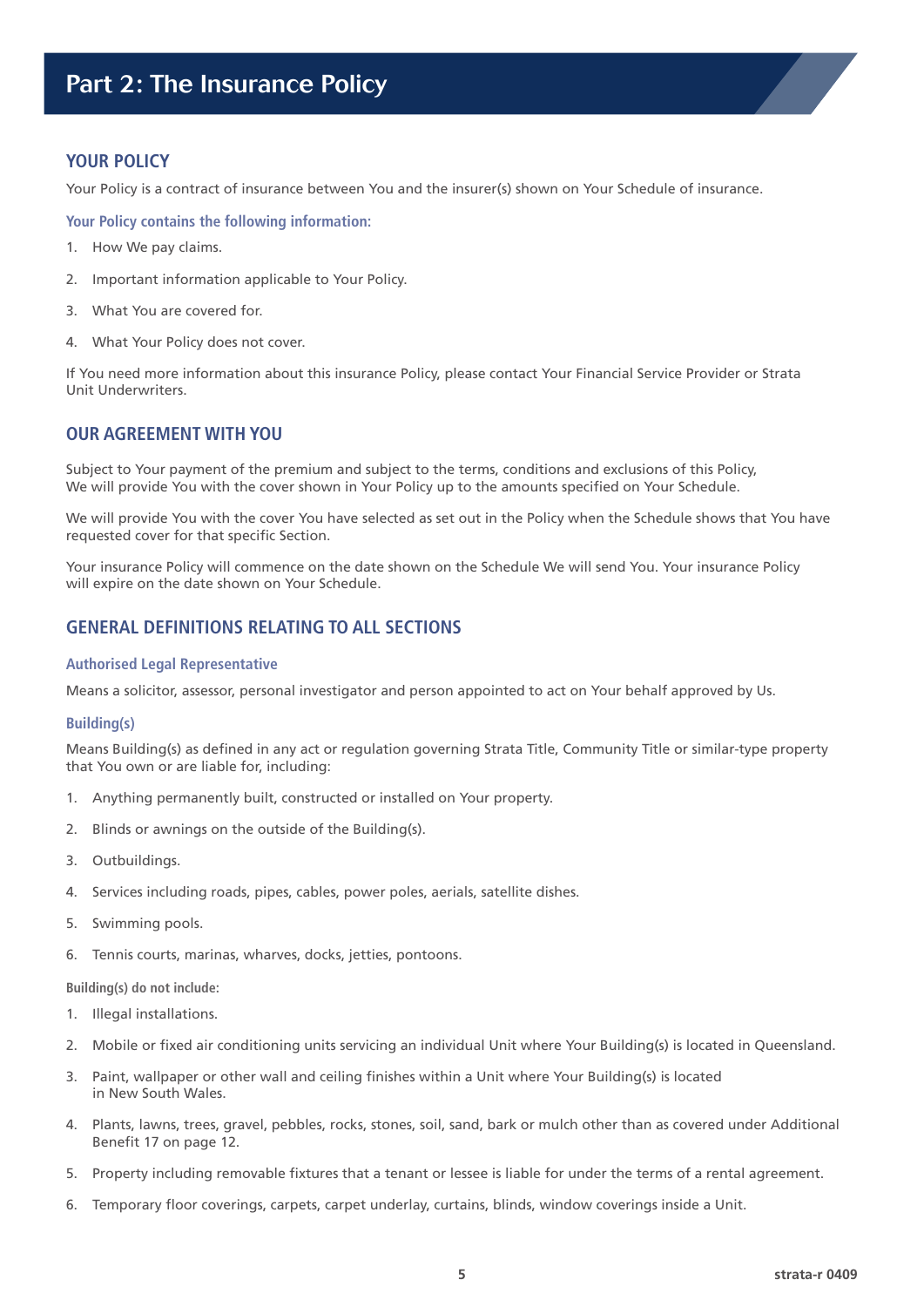#### **Common Area**

Means the area at Your Situation that is not part of a Unit.

#### **Common Contents**

Means the unfixed property at Your Situation that You own or are liable for, including:

- 1. Carpets in common areas.
- 2. Computer and Electronic equipment.
- 3. Furniture and furnishings.
- 4. Garden equipment.
- 5. Money limited to \$10,000.
- 6. Office equipment.
- 7. Portable appliances.

**Common Contents do not include:**

- 1. Aircraft and their accessories.
- 2. Plants, lawns, trees, gravel, pebbles, rocks, stones, soil, sand, bark or mulch other than as covered under Additional Benefit 17 on page 12.
- 3. Property of Unit Owners, shareholders, members, proprietors or any other person or party.
- 4. Vehicles registered or required to be registered under any legislation in the state or territory in which they are being used.
- 5. Watercraft and their accessories, hovercraft and their accessories.

#### **Excess**

Means the amount You have to pay towards the cost for any claim under the Policy. We will deduct the amount of the Excess from the amount payable in respect of Your claim. Where a claim or series of claims arise from one source or cause, the Excess You pay shall be the highest Excess that could apply.

#### **Insured**

Means the person, persons, or entities shown on the Schedule We give You.

#### **Insured Property**

Means the Building(s) and/or Common Contents at the Situation.

#### **Period of Insurance**

Means the period of time as shown on the Schedule.

## **Policy**

Means this document, Your most current Schedule of Insurance, endorsements, special terms, conditions or alterations advised by Us in writing.

#### **Pollutants**

Means any solid, liquid, gaseous or thermal irritant or contamination, including but not limited to smoke, vapour, soot, fumes, acids, alkalis, chemicals, or waste. Waste includes material to be recycled, reconditioned or reclaimed.

#### **Schedule**

Means the document We give You which sets out the details of Your insurance cover. You receive a Schedule when You first take out Your insurance and again when the Policy is renewed or changed.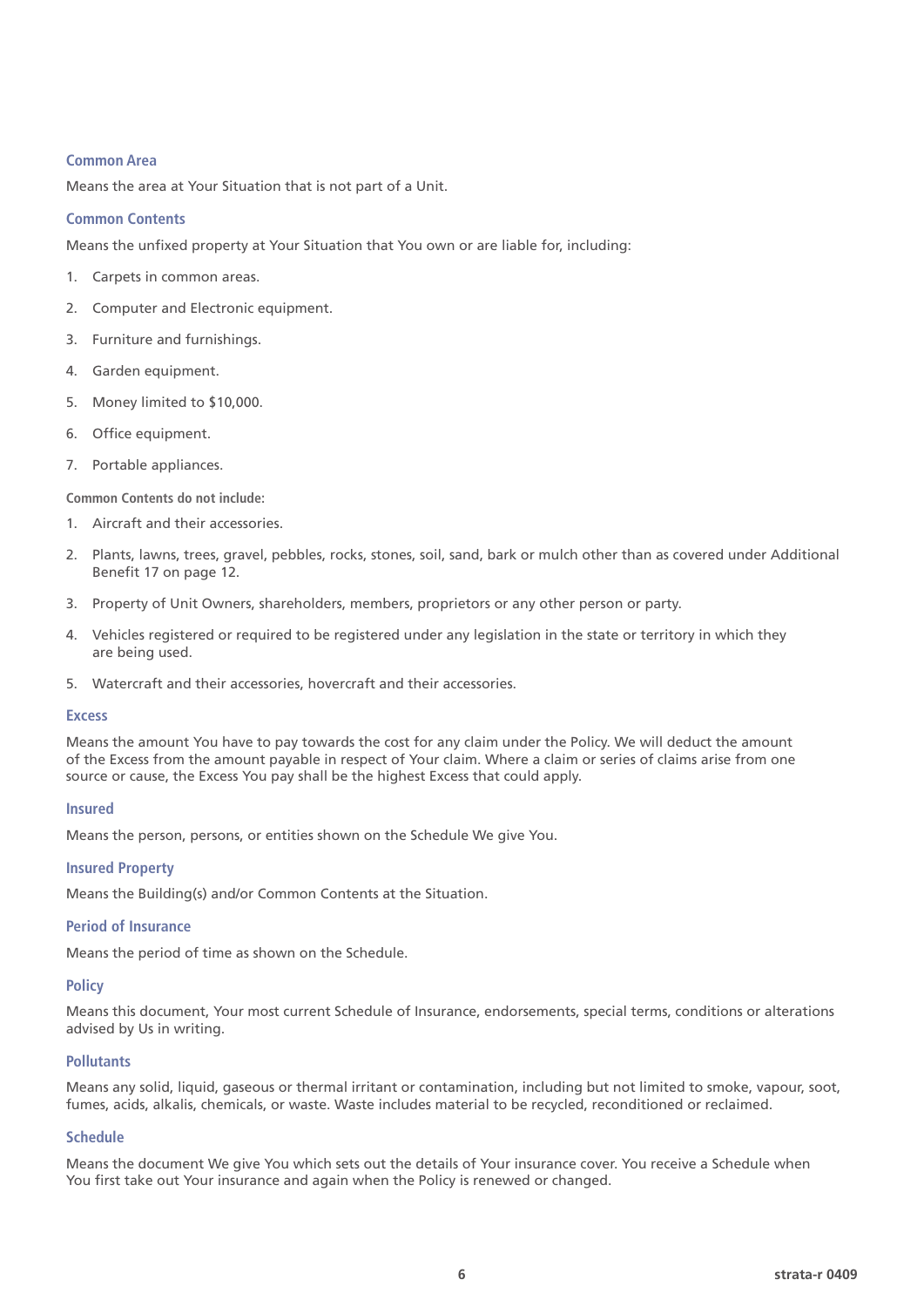#### **Situation**

Means the place where Your Building(s) and Common Contents are located.

#### **Sum Insured**

Means the amount shown on Your Schedule as the Sum Insured.

#### **Terrorism**

Means an act, which may include but is not limited to an act involving the use of force or violence and/or threat thereof, of any person or group(s) of persons, whether acting alone or on behalf of or in connection with any organisation(s) or government(s), which from its nature or context is done for, or in connection with, political, religious, ideological or ethnic or similar purposes or reasons, including the intention to influence any government and/or put the public, or any section of the public, in fear.

#### **Unit**

Means an area marked as a Unit and/or a Lot on the plan.

#### **Unit Owner**

Means the registered owner of a Unit and/or a Lot.

#### **Vehicle**

Means any type of machine on wheels, skis, or on self-laid tracks, designed to be moved other than by manual or animal power and includes any trailer or attachment intended to be drawn by such machine. It does not include wheelchairs, garden appliances, maintenance equipment or golf buggies which are not required to be registered.

#### **Watercraft**

Means any vessel or craft designed for use on or in water.

#### **We, Us, Our**

Means the insurer(s) named on the Schedule.

#### **Written Consent**

Means You must obtain from Us and hold a written authority before You act or incur any expense or enter into any contract or contractual agreement.

#### **You, Your and Yours**

Means the Insured(s) named on the Schedule, unless otherwise noted.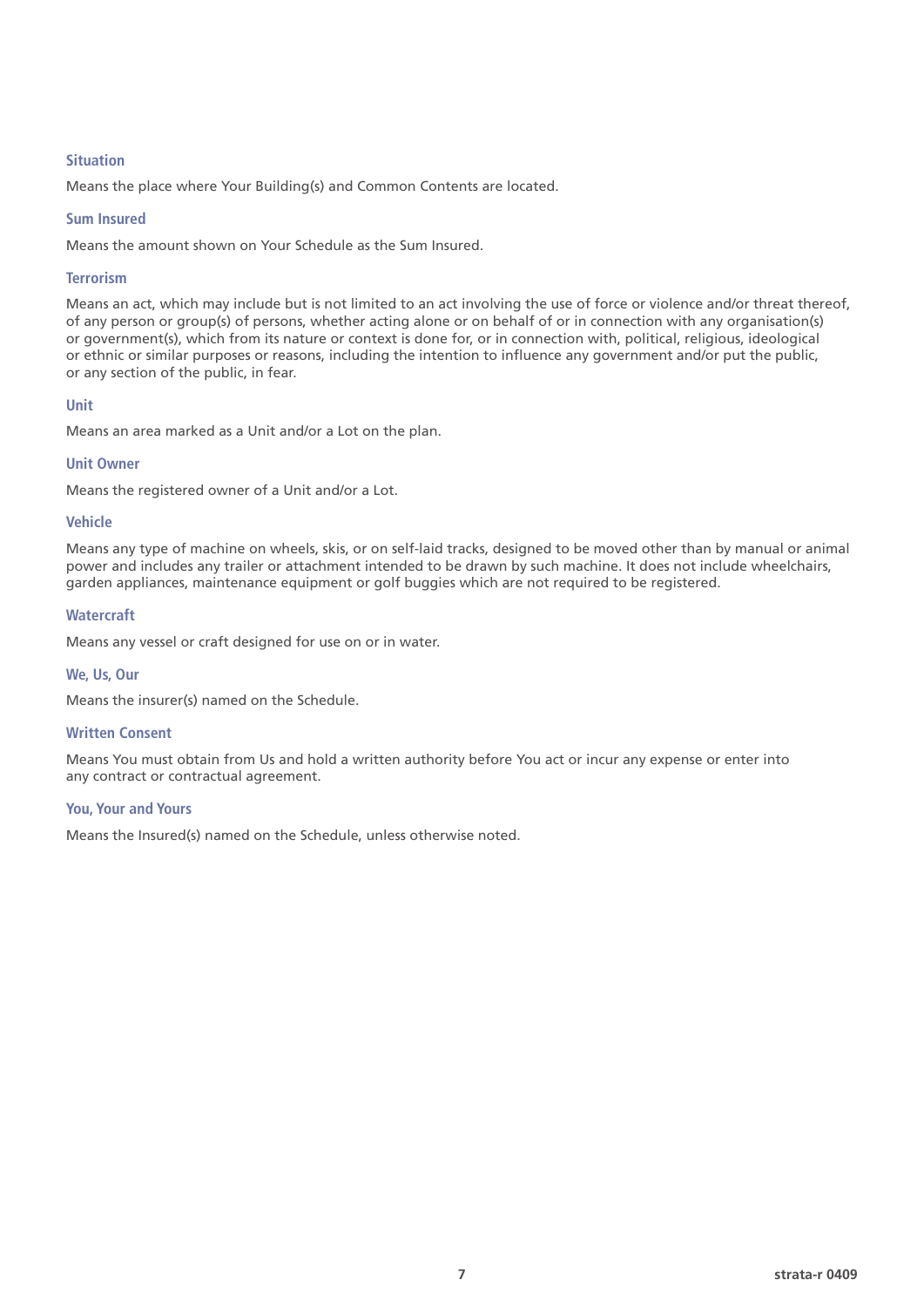## **DEFINITIONS**

#### **Accidental**

Means something that is not intended or expected by You and would not be expected from the standpoint of a reasonable person in Your position.

#### **Catastrophe**

Means an event causing Damage to Property and declared by a government authority as a catastrophe or emergency.

#### **Damage**

Means any Accidental physical loss or destruction. Damaged has a corresponding meaning.

#### **Flood**

Means when water from a river, creek, lake, swamp, watercourse, reservoir, dam or navigable canal (whether they are in their original state or have been modified) overflows onto normally dry land. Water that escapes from an irrigation canal is not flood. We also regard rainwater on Your property:

- 1. That cannot run off into a river, creek, lake, swamp, watercourse, reservoir, dam or navigable canal (whether they are in their original state or have been modified) because it is overflowing in flood; and/or
- 2. That mixes with the floodwater coming from the river, creek, lake, swamp, watercourse, reservoir, dam or navigable canal (whether they are in their original state or have been modified),

as water coming from a flood.

#### **Fusion**

Means an electrical motor burnt out by electric current.

#### **Indemnity Value**

Means the cost to rebuild, repair or replace the Insured Property to a condition which is equal to or the same as but not more extensive than its condition at the time of loss.

#### **Land Value**

Means the sum determined in accordance with the Australian Property Institute Professional Practice Standards as being the Land Value at the Situation.

#### **Loss of Income**

Means an amount of money calculated on the annual rentable value of any part of Your Common Area, including outgoings that are payable by tenants or lessees, that applied immediately prior to the loss or Damage.

#### **Rent**

Means an amount of money calculated on the annual rentable value of a Unit or Common Area, including outgoings that are payable by tenants or lessees, that applied immediately prior to the loss or Damage.

#### **Storm Surge**

Means an increase in the sea level caused by a disturbance in the atmosphere.

#### **Temporary Accommodation Costs**

Means an amount of money calculated on the annual rentable value of a Unit, including any outgoings that would have been payable by tenants or lessees, that applied immediately prior to the loss or Damage.

See also 'General Definitions Relating To All Sections' on pages 5, 6 and 7.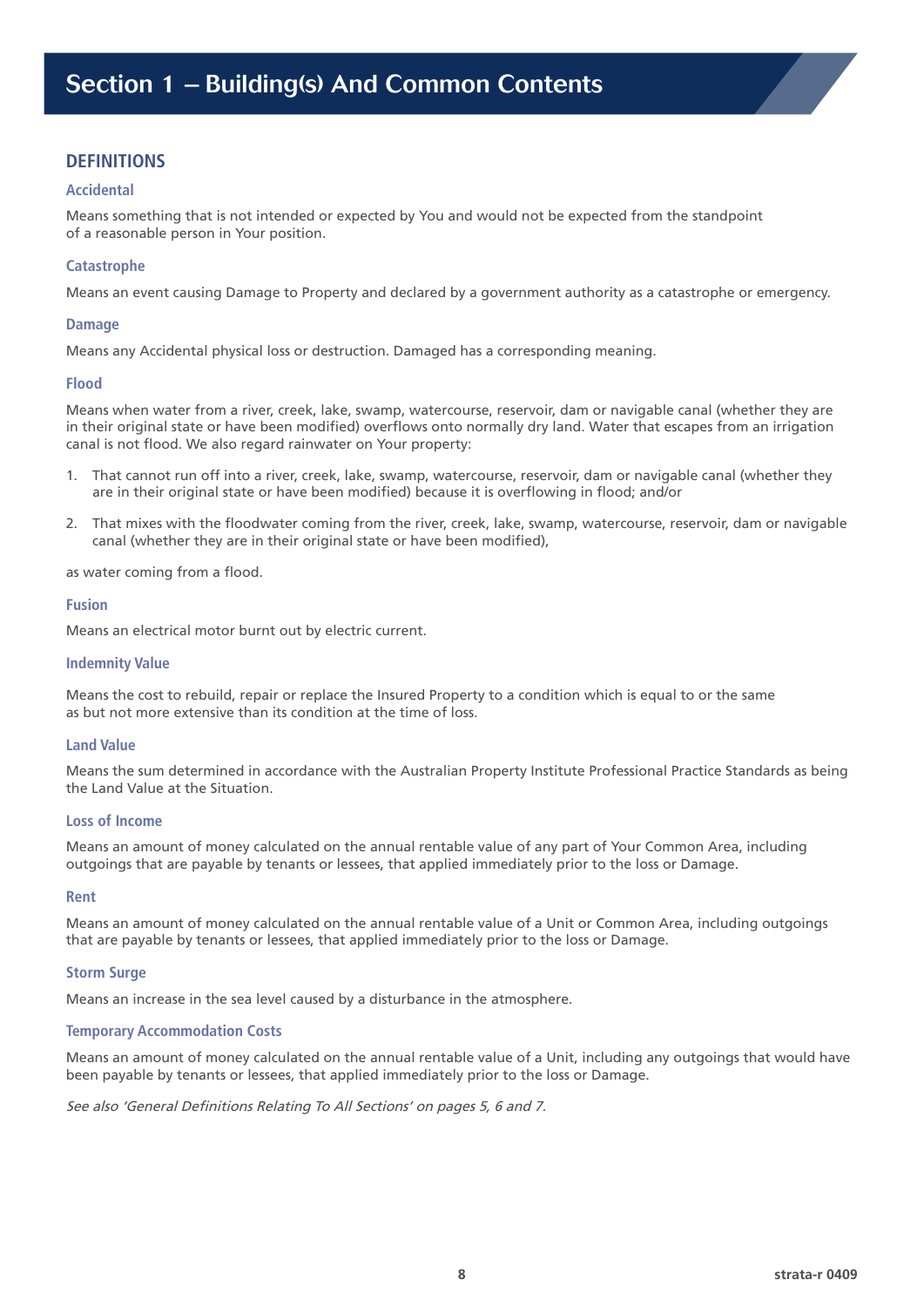## **WHAT YOU ARE COVERED FOR**

This Section is an Accidental, Physical Loss or Destruction Contract of Insurance between You and Us.

We will cover Your Insured Property for any Damage occurring during the Period of Insurance not excluded by this Section.

The most We will pay is the Sum Insured shown on Your Schedule.

If We have agreed to pay a claim and the Sum Insured on Your Building(s) and Common Contents is not totally used for that claim, We will also pay for:

- 1. The reasonable costs of removal, storage, disposal of debris, demolition, dismantling, shoring up, propping, underpinning or other temporary repairs to Your Insured Property necessarily incurred and as a result of Damage that We have agreed to pay for.
- 2 The reasonable costs of architect's, surveyor's, consulting engineer's and other professional fees incurred with Our Written Consent as a result of Damage that We have agreed to pay for.
- 3. The reasonable costs incurred with Our Written Consent in making submissions and/or applications, attending meetings or hearings to any government or building licensing authority as a result of Damage that We have agreed to pay for.
- 4. The reasonable fees, contributions and taxes to be paid to any public or statutory authority to obtain authority to reinstate, repair or replace Your Insured Property as a result of Damage that We have agreed to pay for. We will not pay for any penalties or fines by any such authority.

## **ADDITIONAL BENEFITS**

This insurance is extended to include the Additional Benefits shown below following Damage not excluded by this Section. Where an Additional Benefit shows an amount or percentage that We will pay, such amount or percentage will be paid in addition to the Sum Insured.

#### **1. ALTERATIONS & ADDITIONS**

We will pay You for Damage to, alterations, additions and improvements to Your Building(s) and Common Contents whilst they are being carried out during the Period of Insurance, provided the Damage is covered by this Section.

We will not pay for:

- a. Any works that exceed \$100,000 unless We have given Our Written Consent and agreed to do so before such works have commenced.
- b. Any works where a contractor is required to take out insurance cover.

#### **2. ARSON REWARD**

We will pay a reward for information which leads to an arson conviction in connection with Damage covered by this Section. The reward will be paid to the person or persons providing the information and may be apportioned at Our discretion.

The most We will pay is \$10,000 for any one event irrespective of the number of people providing information.

#### **3. CAPITAL ADDITIONS**

We will increase Your Sum Insured under this Section by the total value of additions, alterations and improvements to Your Insured Property during the Period of Insurance.

We will do this when:

- a. A certificate of completion has been issued.
- b. You inform Us within 60 days of completion of the capital additions,
- c. You pay an additional premium at Our request, and

The most We will increase Your Sum Insured by is \$250,000.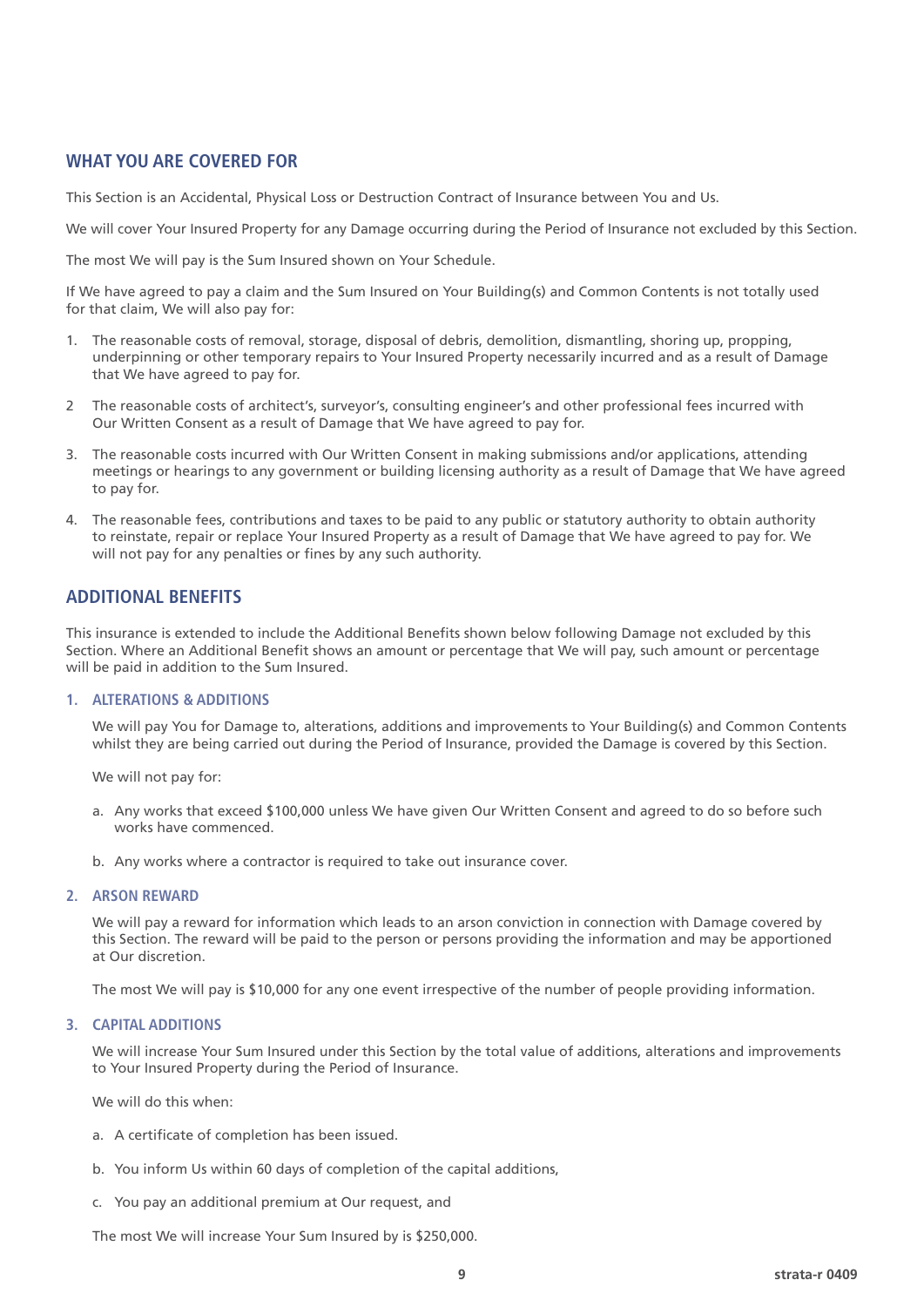#### **4. CATASTROPHE COVER**

Where Your Building(s) and Common Contents suffer an insured loss which is caused by a Catastrophe, We will pay up to an additional 15% of Your Building(s) and Common Contents Sum Insured, or the amount shown on Your Schedule, for any escalation in rebuilding costs where a claim has been admitted under this Section.

Provided the additional amount for Catastrophe cover is not totally used for a claim, We will also increase the total amount We will pay under Additional Benefit 18 on page 12 by 15%.

No amount will be paid under this Additional Benefit until such time as the Sum Insured on Your Building(s) and Common Contents has been totally exhausted.

If You do not reinstate Your Building(s) and Common Contents, no amount will be paid under this Additional Benefit.

#### **5. COMMON CONTENTS TEMPORARILY REMOVED**

We will pay for Damage to Your Common Contents temporarily removed from the Situation including transit during such temporary removal.

#### **6. ELECTRICITY, GAS, WATER CHARGES**

We will pay for any additional electricity, gas, water, sewerage and similar charges You incur following a claim for Damage to Your Insured Property.

The most We will pay is \$2,000 for any one event.

#### **7. EMERGENCY ACCOMMODATION/MEAL COSTS**

We will pay the reasonable costs of alternate emergency accommodation and meals that the owner of a residential Unit may incur when the owner of the Unit cannot occupy the Unit for its intended purpose following:

- a. Damage to the Unit, or
- b. Damage to other property located near the Unit which prevents access to the Unit.

The most We will pay for meals is \$100 per day.

The total combined amount payable under this Additional Benefit is limited to \$1,000.

We will not pay these costs when:

- a. The Unit is not the Unit Owner's principal place of residence.
- b. The Unit Owner has other insurance that provides cover for alternate emergency accommodation or meals.

#### **8. EMERGENCY COSTS TO MINIMISE LOSSES**

We will pay the reasonable costs of emergency repairs You may incur in minimising an insured loss to avoid further insured losses.

We will pay up to \$2,000 without Our written consent.

#### **9. EXPLORATORY COSTS**

We will pay the reasonable and necessary costs incurred in identifying and locating the source of any bursting, leaking, discharging or overflowing from any fixed apparatus, fixed appliance, fixed pipe, or other system used to hold or carry liquid of any kind.

We will also pay the reasonable costs to:

- a. Rectify contamination Damage or pollution Damage to Your land caused by the escape of liquid up to an amount of \$1,000.
- b. Reinstate the area of Your Insured Property necessarily Damaged by exploratory work.
- c. Repair and replace the defective part from where the liquid escaped.

We will only pay these costs if the cause of the bursting, leaking, discharging or overflowing is not excluded by this Section.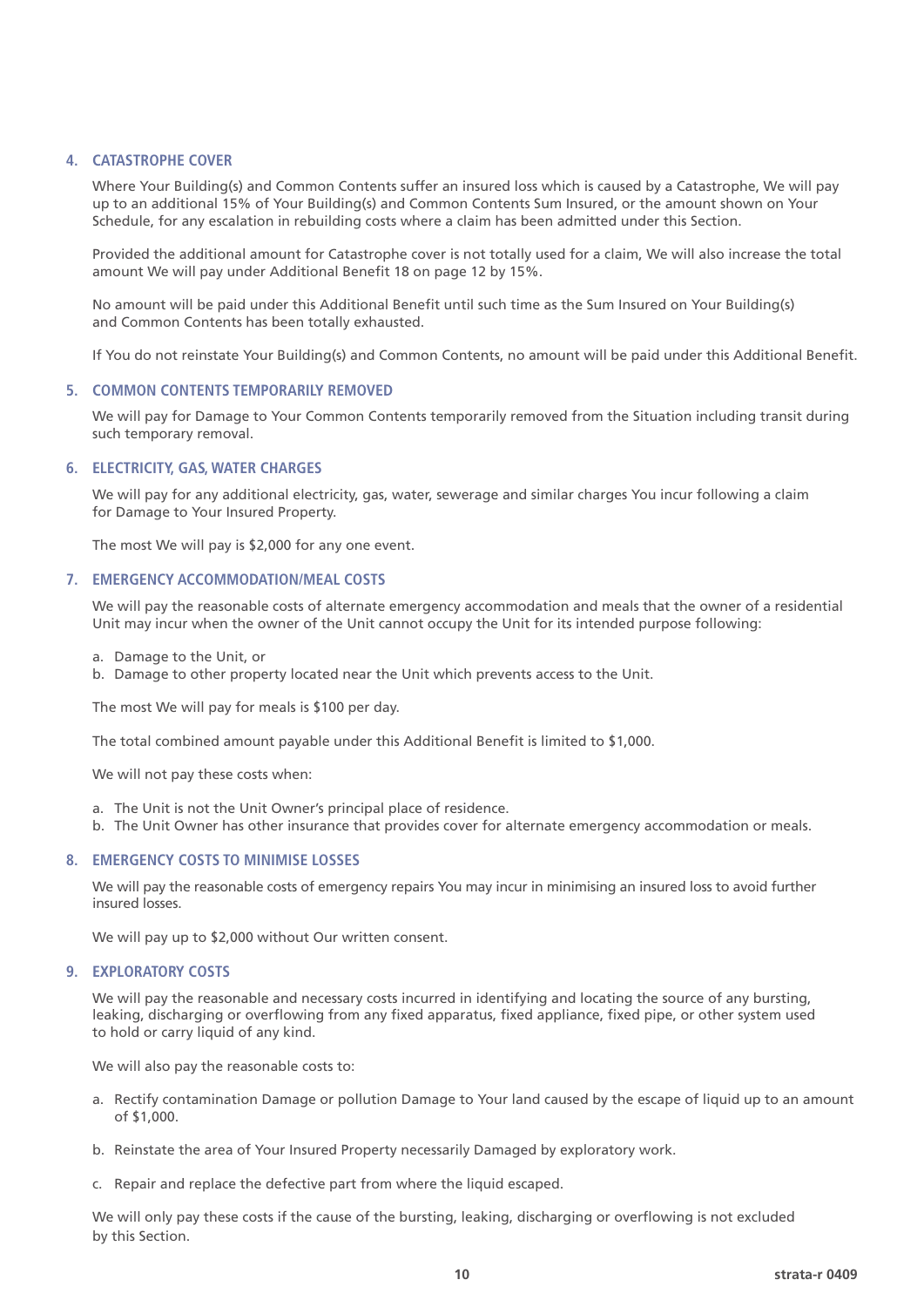#### **10. FAILURE OF SERVICES**

If Your Building(s) or Sections of Your Building(s) are unable to be occupied for their intended purpose as a result of failure of services following Damage to property belonging to the service provider (this includes the supply of electricity, water, gas, or sewerage service, it does not include telephone or television service, We will pay:

- a. Where a Common Area within Your Insured Property is leased out, or You can provide evidence by means of a signed agreement that it would have been leased out, We will pay an amount equal to the actual Loss of Income.
- b. Where a Unit is leased out, or You can provide evidence by means of a signed agreement that it would have been leased out, We will pay an amount equal to the actual Rent lost.
- c. Where a Unit is owner-occupied, We will pay the reasonable cost of Temporary Accommodation You necessarily incur.

Provided the failure of services extends for more than 24 hours, We will pay from the time of the failure until the time such services are reinstated. The most We will pay for is up to 30 days.

The amounts payable under this Additional Benefit will be reduced by any amount payable under any insurance Policy effected by a Unit Owner.

Under this Additional Benefit, We will also treat 'You' and 'Your' as applying to the owner of the Unit.

#### **11. FALLEN TREES**

We will pay the cost to remove and dispose of fallen trees and/or branches that have caused Damage to Your Insured Property.

We will not pay for the removal or disposal of tree stumps or roots.

The maximum amount We will pay is \$5,000 for any one event.

#### **12. FIRE EXTINGUISHMENT**

We will pay the costs and expenses necessarily and reasonably incurred for the purpose of:

- a. Extinguishing a fire at the Situation.
- b. Extinguishing a fire that is threatening to cause Damage to Your Insured Property.
- c. Replenishment of fire fighting appliances, replacing sprinkler heads, and resetting fire, smoke and security alarm systems following their use in extinguishing a fire.
- d. Shutting off the supply of water or other substances which are accidentally discharged from any fire protective equipment.

#### **13. FUNERAL EXPENSES**

Where a Unit is owner-occupied, We will pay the funeral costs for the Unit Owner, or member of the Unit Owner's family permanently residing in the Unit, where death occurs as a direct result of Damage to Your Insured Property.

The most We will pay is \$5,000 in any one Period of Insurance.

#### **14. FUSION**

We will pay the costs to repair or replace Your electric motors which burn out by electric current.

We will only pay when the electric motor is no bigger than 5 kilowatts (6.7 hp).

We will not pay for:

- a. Any additional costs arising from loss of use of the electric motor.
- b. Contact at which sparking or arcing occurs in ordinary working.
- c. Lighting or heating elements, fuses, protective devices or switches.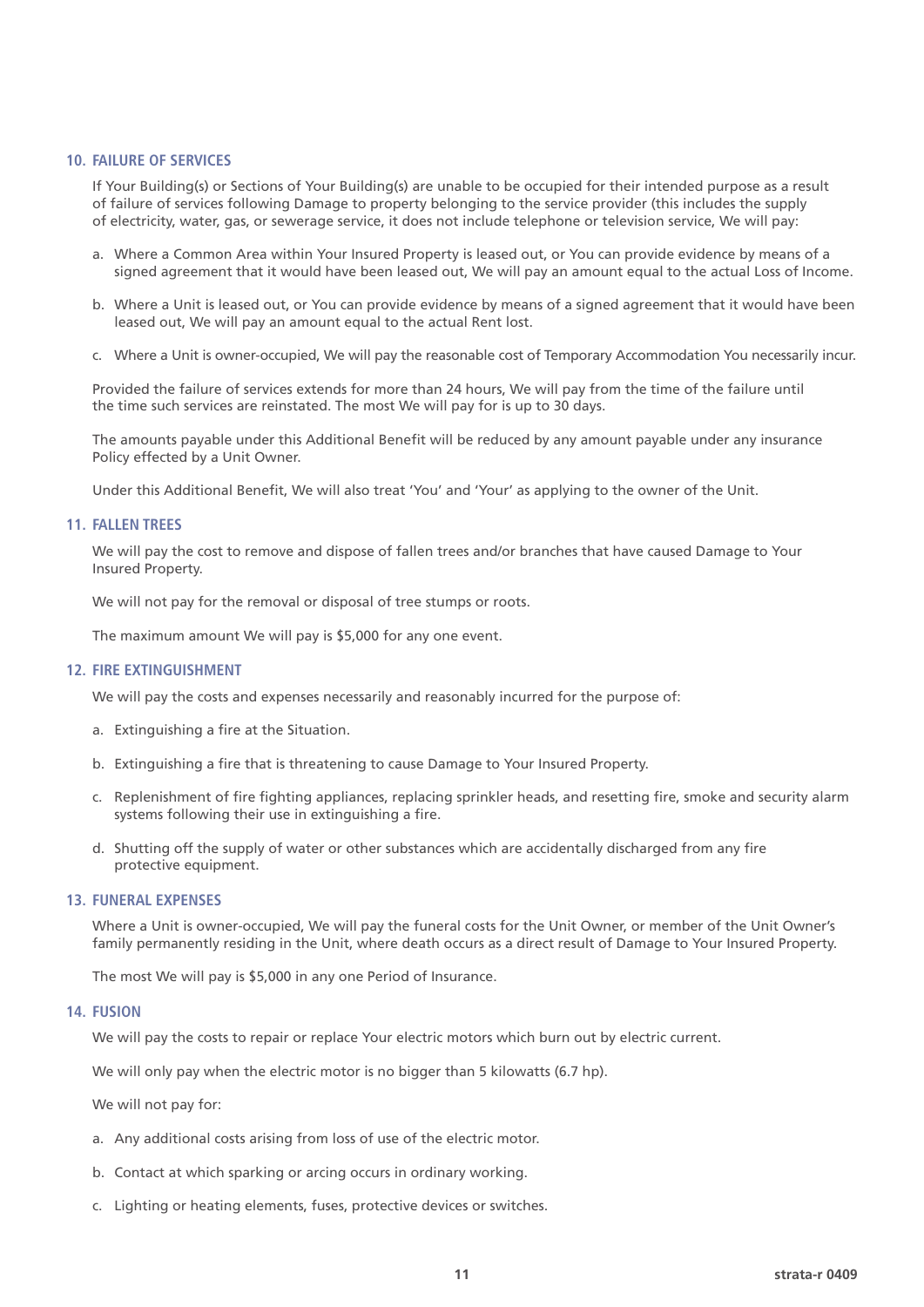- d. Motors under a guarantee or warranty.
- e. Non-electrical components, including software.

#### **15. INFECTIOUS AND CONTAGIOUS DISEASE**

If Your Building(s) or sections of Your Building(s) are unable to be occupied for their intended purpose as a result of Infectious or Contagious disease, murder and/or suicide, We will pay:

- a. Where a Common Area within Your Insured Property is leased out, or You can provide evidence by means of a signed agreement that it would have been leased out, We will pay an amount equal to the actual Loss of Income.
- b. Where a Unit is leased out, or You can provide evidence by means of a signed agreement that it would have been leased out, We will pay an amount equal to the actual Rent lost.
- c. Where a Unit is owner-occupied, We will pay the reasonable cost of Temporary Accommodation You necessarily incur.

We will only pay when a government or local authority prohibits Your Building(s) or sections of Your Building(s) from being occupied following, and as a direct result of, these events.

Our payment will start when the government or local authority declares that Your Building(s) or sections of Your Building(s) cannot be occupied. The most We will pay for is up to 30 days.

The amounts payable under this Additional Benefit will be reduced by any amount payable under any insurance Policy effected by a Unit Owner.

Under this Additional Benefit, We will also treat 'You' and 'Your' as applying to the owner of the Unit.

#### **16. INFLATIONARY COSTS – CPI INCREASE**

Where Your Insured Property suffers Damage not excluded by this Section, We will increase Your Sum Insured by the amount the Consumer Price Index (all groups) has increased since the start date of Your current Period of Insurance.

#### **17. LANDSCAPING**

We will pay up to \$10,000 for the reasonable costs to repair and/or replace trees, plants, lawns or rock work owned by You that suffer Damage.

When Damage to trees, plants, lawns or rock work owned by You is necessary to reinstate Damage to Your Insured Property, We will pay to repair that Damage.

#### **18. LOSS OF RENT, TEMPORARY ACCOMMODATION AND REMOVAL COSTS**

We will pay the following costs where Your Unit or Common Area suffers Damage and is unable to be occupied for its intended purposes or when reasonable access to or occupancy of Your Unit or Common Area is prevented by Damage happening to other property within the immediate vicinity of Your Unit or Common Area:

**a. Loss of Rent** 

Where a Unit or Common Area is leased out, or You can provide evidence by means of a signed agreement that it would have been leased out, We will pay an amount equal to the actual rent lost. We will pay up until the time the Unit is re-leased.

**b. Reletting Costs**

Where a lease agreement is terminated as a result of Damage to Your Unit or Common Area, not excluded by this Section, We will pay the reasonable re-letting costs of that Unit or Common Area.

The most We will pay is \$1,200.

**c. Removal Costs**

Where a Unit is owner-occupied for residential purposes, We will pay the reasonable costs to remove, store and return undamaged contents. We will also pay the reasonable costs to remove, store and return undamaged Common Contents.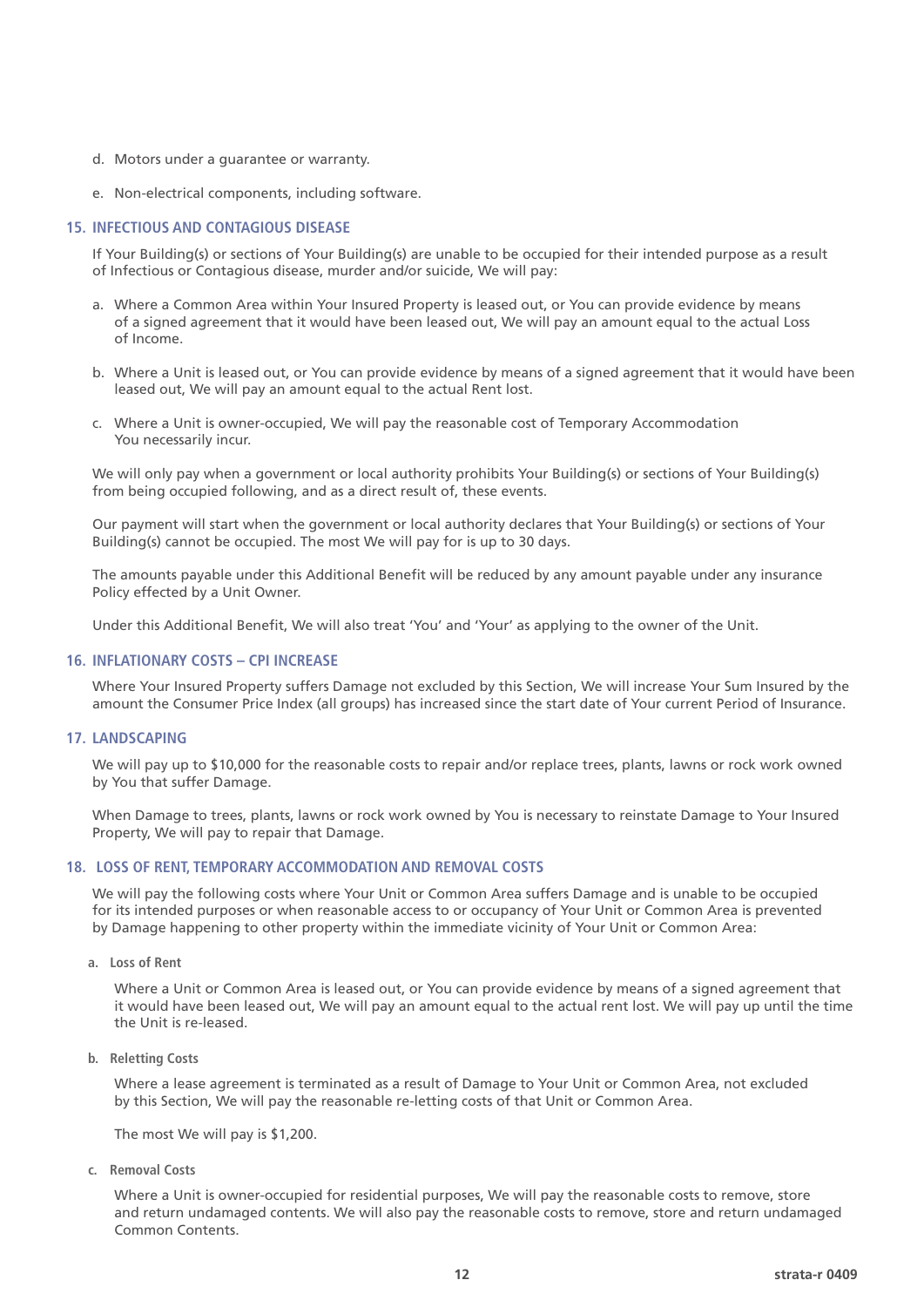**d. Temporary Accommodation Costs**

Where a Unit is owner-occupied, We will pay the reasonable Temporary Accommodation Cost You necessarily incur. We will pay for the period that is reasonably necessary for repairs and rebuilding to be completed and access to Your Unit is re-established.

The combined total amount We will pay under this Additional Benefit 18 is limited to 15% of the Sum Insured on Your Building(s) and Common Contents or other amount as shown in Your Schedule of insurance for this Additional Benefit.

The amounts payable under this Additional Benefit will be reduced by any amount payable under any insurance Policy affected by a Unit Owner.

Under this Additional Benefit, We will also treat 'You' and 'Your' as applying to the owner of the Unit or Common Area.

#### **19. MEETING ROOM HIRE**

Where a designated meeting room within Your Insured Property is unable to be occupied for its intended purpose as a result of Damage, We will pay the cost to hire temporary meeting room facilities for the purposes of holding annual general meetings or committee meetings. We will only pay for meetings held during the period of time that is reasonably necessary for repairs to be carried out and access to be re-established.

The most We will pay in any one Period of Insurance is \$5,000.

#### **20. MODIFICATIONS**

Where a Unit is owner-occupied, We will pay the reasonable cost of modifications to the Unit if the Unit Owner, or member of the Unit Owner's family permanently residing in the Unit, is physically injured and a certificate is issued by a medical practitioner certifying the Unit Owner, or family member, to be a paraplegic or quadriplegic as a direct consequence of Damage to Your Insured Property.

The most We will pay is \$25,000.

#### **21. MORTGAGE COSTS**

We will pay the legal costs to discharge any mortgage over Your Insured Property if You suffer Damage to Your property and Your claim is for a total loss.

#### **22. PETS**

We will pay Unit Owners for the cost to board pets or security dogs where their Unit is unable to be occupied as a result of an insured loss.

We will only pay when:

- a. Temporary accommodation does not allow pets.
- b. The pet is owned by the Unit Owner.
- c. The pet is usually kept at the Situation.
- d. The Unit is used as a primary place of residency.

The most We will pay is \$5,000 any one event.

#### **23. PROPERTY OF OTHERS**

We will pay the indemnity value of personal property of others in Your physical or legal control that is not otherwise insured following Damage

The most We will pay is \$10,000 for any one event.

#### **24. PURCHASER'S INTEREST**

We will cover a purchaser's interest in Your Insured Property when they have signed a legal agreement to purchase a Unit or part of a Unit within the Insured Property.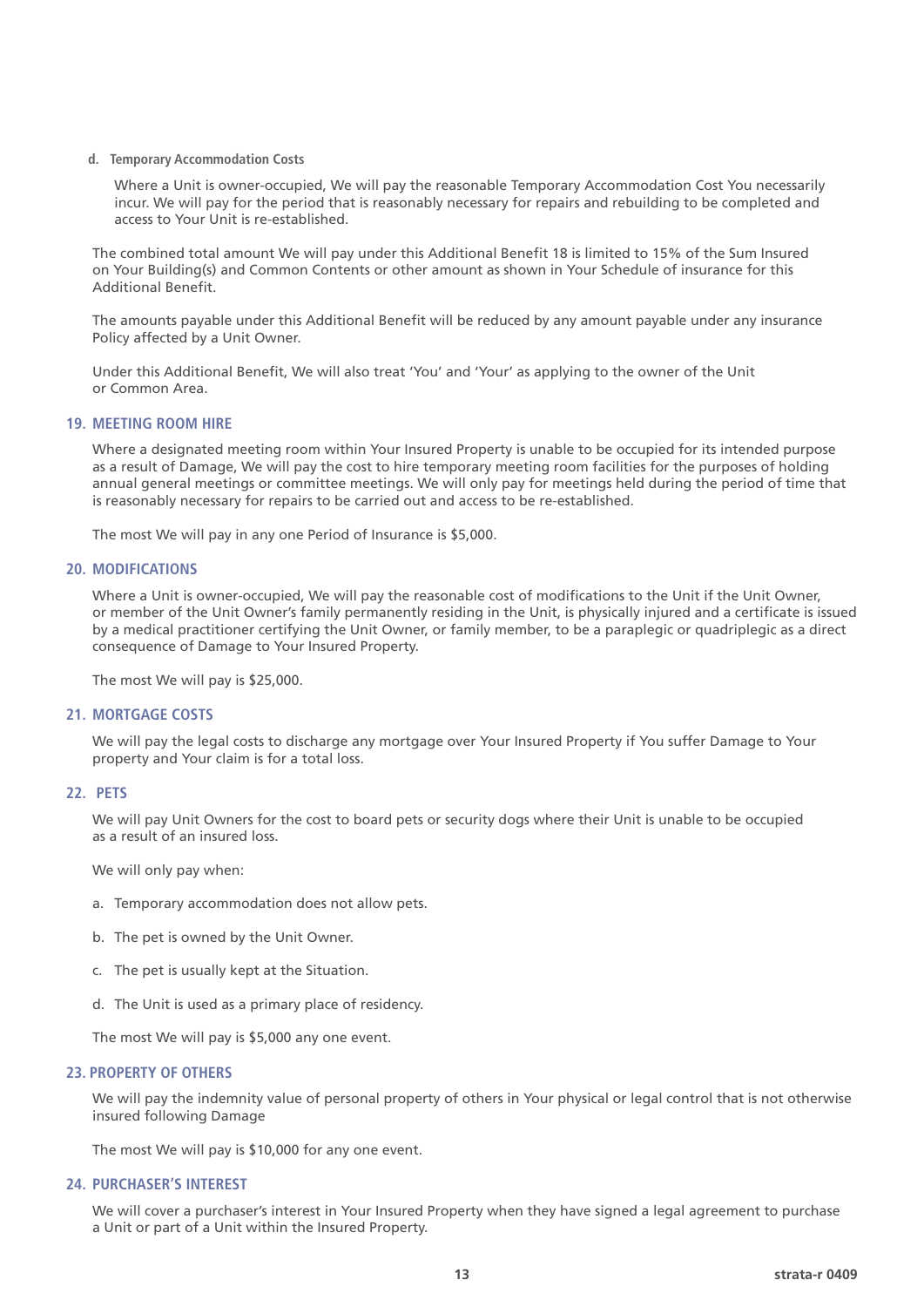## **25. RESTORATION OF RECORDS AND ELECTRONIC DATA**

We will pay the cost of collating information, preparing, replacing, rewriting and/or restoring Your records and electronic data following Damage whilst anywhere in Australia.

The most We will pay is \$50,000 in any one claim.

#### **26. SECURITY GUARD/TEMPORARY PROTECTION**

We will pay the necessary and reasonable cost of providing temporary protection and employment of security guards to safeguard Your Insured Property.

We will only pay when:

- a. The costs are necessary to prevent further Damage to Your Insured Property.
- b. The security of Your Insured Property is compromised due to the happening of Damage.
- c. We have agreed to these costs and expenses in writing before they are incurred.

The most We will pay for any one claim is \$5,000 unless You first obtain Our Written Consent prior to You incurring costs in excess of this amount.

#### **27. STRATA LEVIES AND/OR MAINTENANCE FEES**

We will pay the maintenance fees and/or strata levies required to be paid by a Unit Owner to You, where You have exhausted all practical measures to collect the maintenance fees and/or strata levies during the period the Unit is unfit for occupation following Damage.

#### **28. TITLE DEEDS**

We will pay for the cost of preparing new title deeds to Your land, Building(s) or any Unit contained within Your Building(s) if the title deeds are Damaged anywhere in Australia.

The most We will pay is \$5,000 arising out of any one event.

#### **29. TRAVEL COSTS**

Where a Unit is rented, We will pay up to \$250 per Unit for the necessary and reasonable travel costs incurred by the Unit Owner in attending the Unit to consult with claim assessors, builders or other repairers following Damage that results in the Unit being unable to be occupied for its intended purpose.

- a. The maximum amount We will pay any one claim is \$1,000.
- b. The maximum amount We will pay any one Period of Insurance is \$5,000.

We will only pay when We have agreed to these costs and expenses in writing before they are incurred.

#### **30. WATER REMOVAL**

We will pay the reasonable costs You incur for the removal of water from the basement area of Your Building(s) caused directly by storm or rain.

The most We will pay is \$2,000 for any one event.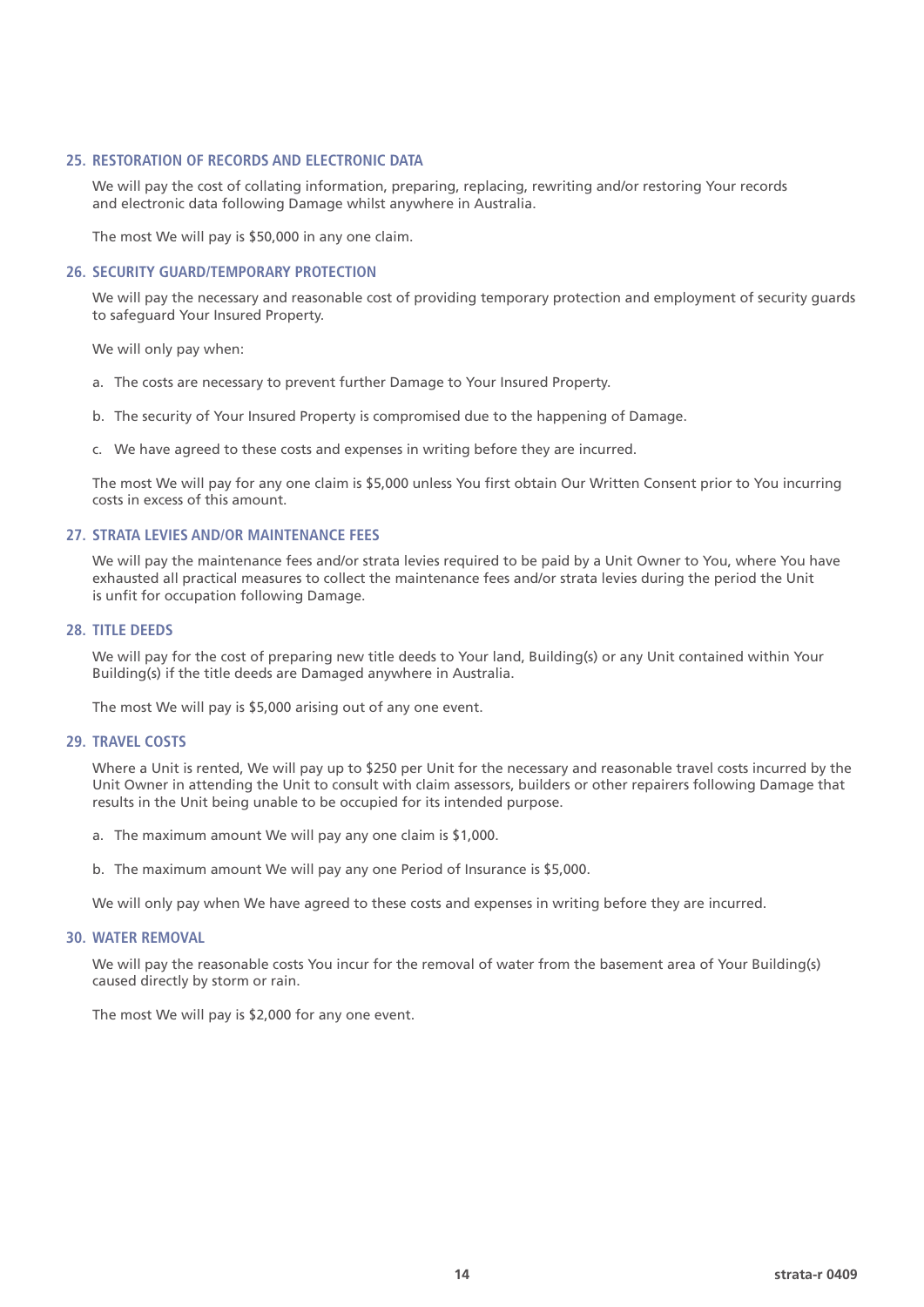## **HOW WE PAY CLAIMS**

#### **1. REINSTATEMENT AND REPLACEMENT**

a. Building(s)

When Damage not excluded by this Section occurs to Your Building(s), We will pay the reasonable and necessary cost of rebuilding Your Building(s) or repairing the Damaged portions to the same condition as when they were new. We decide which one We will do. If We pay the cost of rebuilding Your Building(s), You can rebuild on another site. You can do this provided the amount We pay is not increased.

Where Your Building(s) have any architectural features and/or structural materials possessing an ornamental, historical or heritage character, or for which the original materials are not available, We will rebuild or restore Your Building(s) to an equivalent appearance and capacity, using the original design and nearest equivalent materials.

In respect of Building(s) awaiting demolition, We will pay You the salvage value of the Damaged Building materials.

b. Common Contents

When Damage not excluded by this Section occurs to Your Common Contents, We will do one of the following:

- i. Replace the Common Contents item with the nearest equivalent item available.
- ii. Repair the Common Contents item to the condition it was in when new.
- iii. Pay You the reasonable and necessary cost of replacement or repair.

We will decide which one We will do.

#### **2. CASH SETTLEMENT**

- a. If You submit a claim for cash settlement for repairs or replacing Your Insured Property that have already been carried out, We will:
	- i. Assess the claim You have submitted for Us to pay.
	- ii. Obtain quotations for the repairs or replacement that You have carried out.
	- iii. Reduce the amount We pay You by the amount which represents any disadvantage We suffer as a result of the repairs or replacement being carried out without Our consent.

We will only pay Additional Benefits for the reasonable time it would have taken for the repairs or replacement to have been carried out.

- b. If You choose not to repair or replace Your Insured Property, We will at Our option:
	- i. Cash settle Your claim based on the cost to repair or replace Your Insured Property, or
	- ii. Pay Your claim based on Indemnity Value.

#### **3. EXTRA COST OF REINSTATEMENT**

We will also pay any additional costs required for Your Building(s) to comply with current government or local authority bylaws.

We will not pay any of these additional costs if You were required to comply with these bylaws before the Damage occurred.

Where the Damage is less than 50% of the costs of rebuilding Your Building(s), We will only pay for these additional costs as they apply to the Damaged portions. Where the Damage is more than 50% of the costs of rebuilding Your Building(s), We will pay all of these additional costs.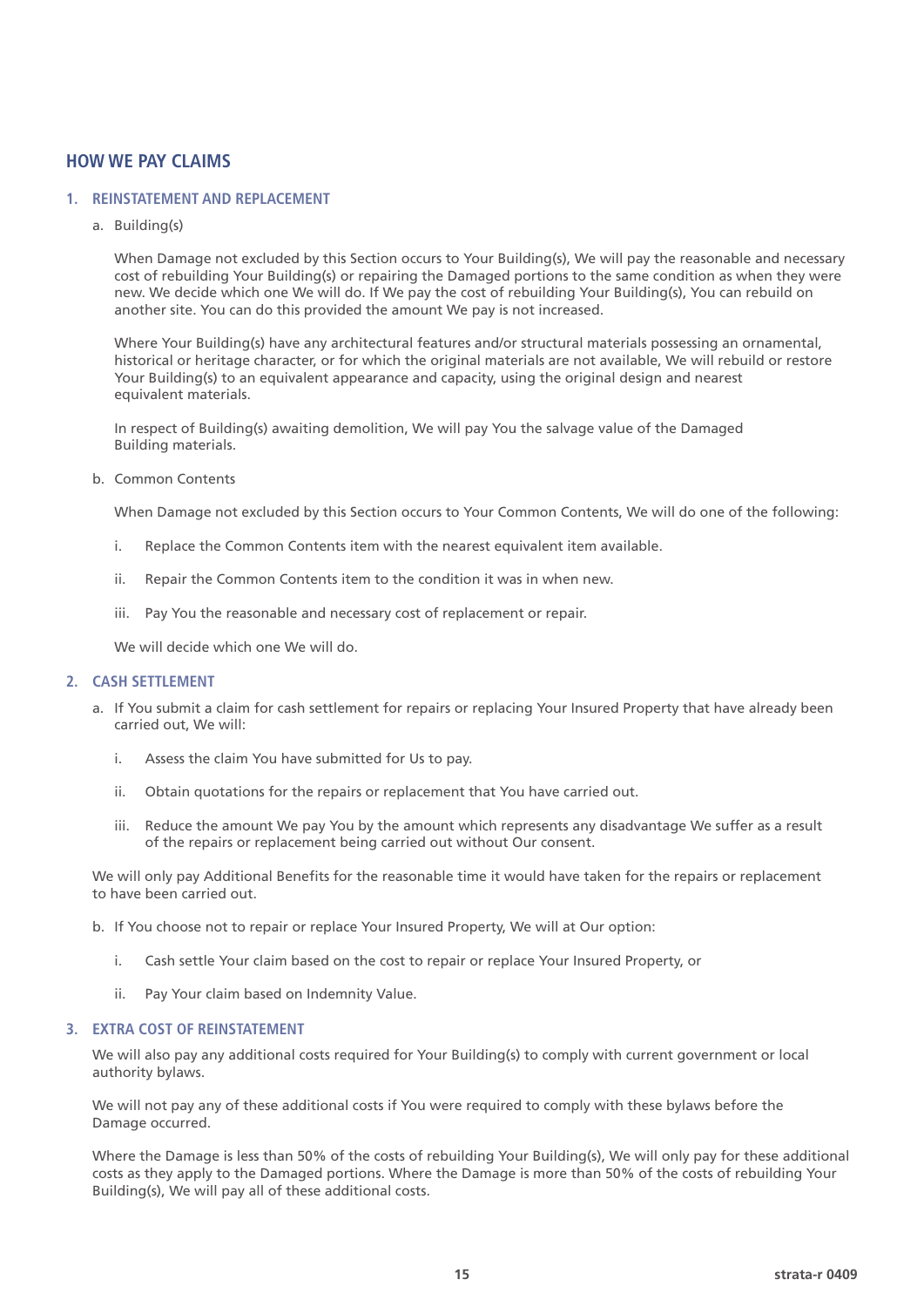#### **4. UNDAMAGED FOUNDATIONS AND/OR UNDAMAGED PORTION OF BUILDING(S)**

Where Your Building(s) are Damaged, but the foundations or portion of Your Building(s) are not, and a government or statutory authority prevents rebuilding at the Situation, We will treat the foundations and undamaged portion of Your Building(s) as being destroyed. If the Land Value of the Situation including the foundations and undamaged portion of Your Building(s) is greater than the Land Value without the foundations and undamaged portion of Building(s), We will reduce the amount We pay You by an amount equal to the difference between these values or You must pay to Us on settlement of the sale of Your land, the difference between these values.

#### **5. FLOOR SPACE RATIO**

When rebuilding Your Building(s) or repairing the Damaged portions of Your Building(s) and the size of Your Building(s) is reduced by any government or statutory authority, We will:

- a. Pay the cost of rebuilding or repairing the Damaged portions of Your Building(s) for the reduced size; and
- b. Pay the difference between:
	- i. The actual cost of rebuilding or repairing the Damaged portions for the reduced size of Your Building(s), and
	- ii. The estimated cost of rebuilding or repairing the Damaged portions, had the size of the Building(s) and Common Contents not been reduced.

We will not pay more than the Sum Insured. We will reduce the amount We pay You by any amount You may receive as compensation for or in respect of the size reduction of Your Building(s).

#### **6. LAND VALUE**

Provided Your Sum Insured is not totally used for a claim, We will also pay for any loss of Land Value following Your claim which results from a government or local authority order or legislation that reduces the floor area of Your Building(s). Loss of Land Value is the difference between the value of the land just before the Damage occurred and the value of the land just after the Damage occurred. We will reduce the amount We pay You for the loss of Land Value by any amount that You receive as compensation for this loss. The most We will pay is the unused portion of Your Sum Insured.

#### **7. MATERIALS**

We will try to match any material used to repair or replace Your Insured Property with the original materials. If We cannot, We will use the nearest equivalent available to the original materials.

#### **8. UNDAMAGED PROPERTY**

We will not pay any costs for replacing, repairing, altering or modifying any undamaged Insured Property or undamaged sections of Your Insured Property.

#### **9. ILLEGAL INSTALLATIONS**

We will not replace, repair or pay for any illegal installation or alteration of Insured Property of any kind.

#### **10. PAIRS, SETS, SYSTEMS AND COLLECTIONS**

When a Damaged or lost item that is not excluded by this Section is part of a pair, set, system or collection, We will only pay for the value of the item itself. The most We will pay is the value that the item has as a proportion of the combined pair, set, system or collection. We will only pay the cost of replacing the item even though the pair, set, system or collection to which it belongs is less valuable because it is incomplete.

#### **11. POLICY EXCESS**

For each Insured Property claim, We will reduce the amount We pay You for Your claim by the amount of Your Excess. The amount of Your Excess is shown on Your Schedule.

Your Excess will be increased by \$250 for any claim for Damage arising from an earthquake. This Damage must occur within 72 hours of the earthquake.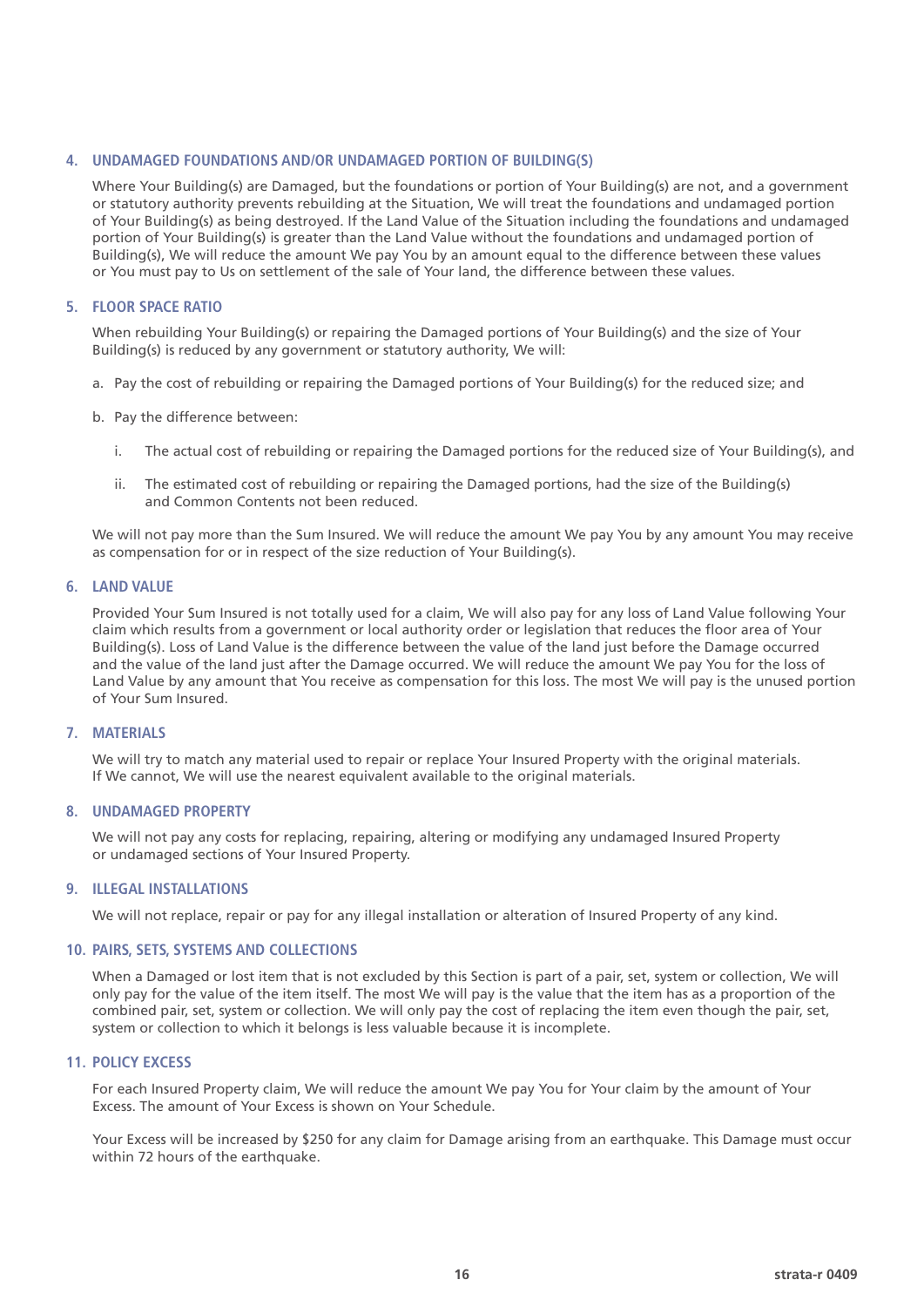## **EXCLUSIONS**

We will not cover Your Insured Property for Damage arising from or caused by:

- 1. Any process of cleaning involving the use of chemicals other than domestic household chemicals.
- 2. Anything that You or anyone acting for You deliberately causes.
- 3. Breakage of Glass (see Section 2 Glass)
- 4. Consequential loss other than provided for under the Policy.
- 5. Construction, erection, alteration or addition where the value of such work exceeds \$500,000, unless Our Written Consent to continue cover has been obtained prior to the commencement of such work.
- 6. Damage that occurred outside the Period of Insurance stated on the Schedule.
- 7. Erosion, collapse, or any other earth movement.
- 8. Fading, scratching or marring, developing flaws, normal up-keeping or making good.
- 9. Flood, storm surge, the action of the sea, tidal wave, high water, or erosion (other than that directly attributable to Damage caused by tsunami).
- 10. Heating or any process involving the direct application of heat. This exclusion shall be limited to the item or items immediately affected and shall not extend to damage to other Insured Property which may result from such heating or any process involving the direct application of heat.
- 11. Landslide or subsidence. We will pay for landslide or subsidence if it occurs within 72 hours after one of the following events:
	- a. Storm, rainwater or wind.
	- b. Earthquake.
	- c. Explosion.
	- d. Liquid that escapes from a fixed pipe or something attached to a pipe, fixed gutter, fixed tank or drain.
- 12. Mechanical or electrical breakdown other than an electric motor burning out as described under Additional Benefit 14 – Fusion on page 11. We will pay for any resultant Damage following mechanical or electrical breakdown.
- 13. Mould and/or fungi, mildew, atmospheric or climatic conditions.
- 14. Normal settling, seepage, shrinkage, expansion, creeping, heaving or vibration.
- 15. Rats, mice, insects, termites, possums, birds, bats and vermin.
- 16. Roots from trees, plants, shrubs or grass. If the roots from trees, plants, shrubs or grass block drains or pipes, We will pay for the resultant Damage to Insured Property caused by the escape of water or liquids.
- 17. Rust, corrosion, oxidization, gradual deterioration, concrete or brick cancer, wear or tear, wet or dry rot.
- 18. The failure of or a defect in any item, faulty workmanship, structural defect or faulty design.
- 19. Theft (see Section 3 Theft)
- 20. Water entering Your Building(s) because of a structural defect, faulty design or faulty workmanship when Your Building(s) were constructed.
- 21. Water entering Your Building(s) through an opening made for any building, renovation or repair work.

See also 'General Exclusions Relating To All Sections' on page 47.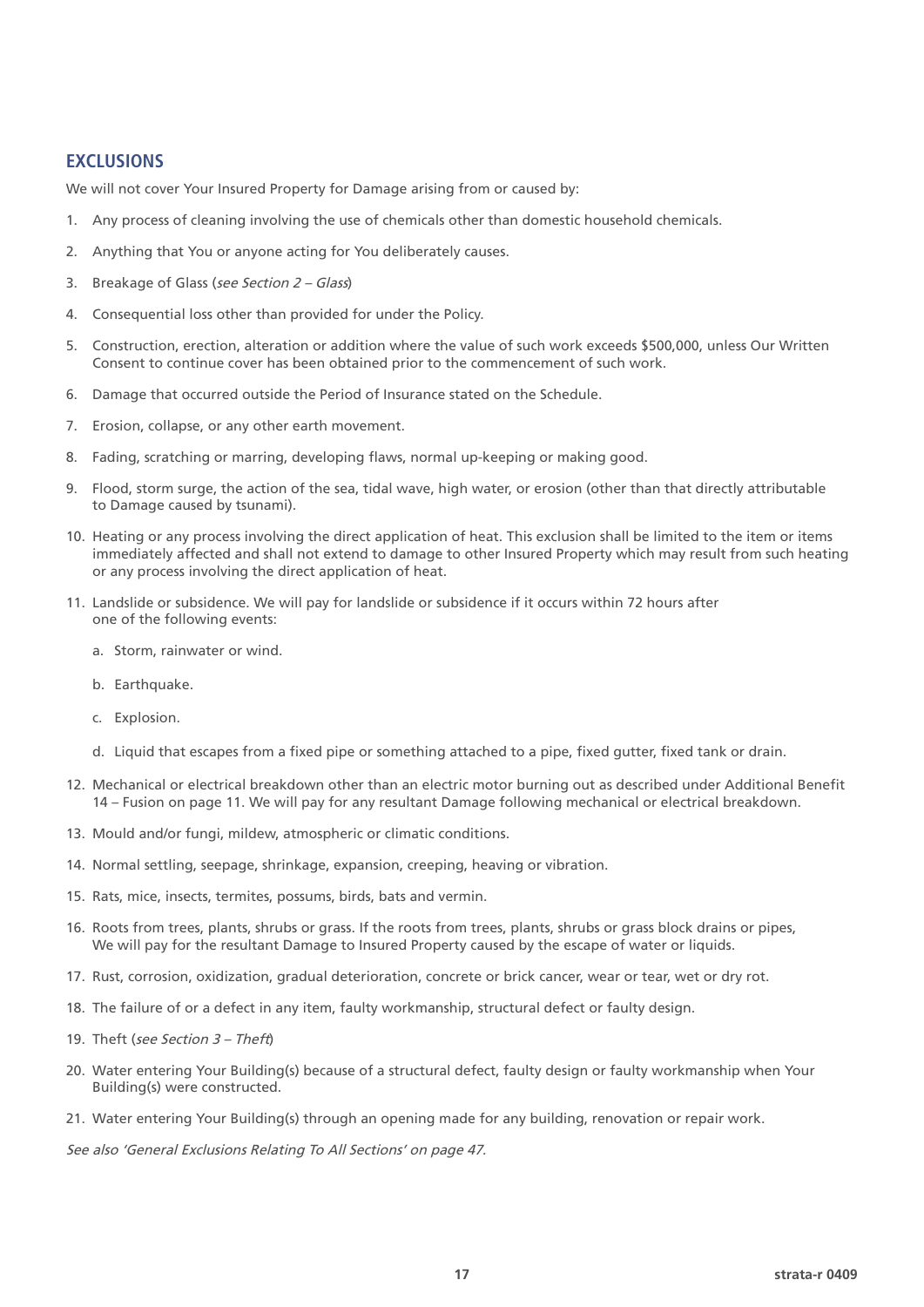## **CONDITIONS**

See the 'General Conditions Relating To All Sections' on pages 48 and 49.

## **CLAIMS PROCEDURES**

See the 'General Claims Procedures Relating To All Sections' on pages 50 to 52.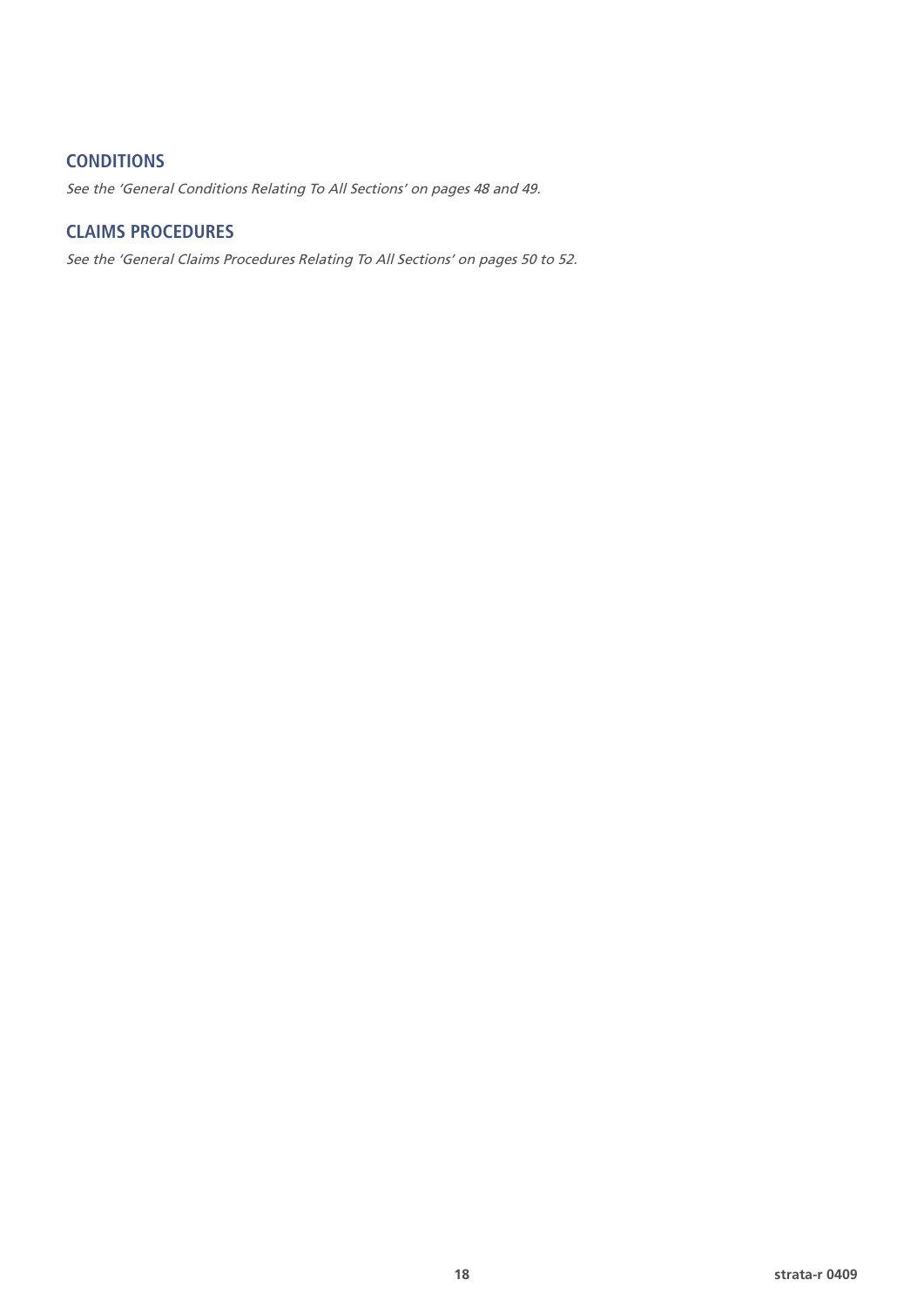## Section 2 – Glass

## **DEFINITIONS**

#### **Breakage**

Means any physical loss or destruction.

#### **Glass**

Means internal and external glass that form part of Your Insured Property.

See also 'General Definitions Relating To All Sections' on pages 5 to 7.

## **WHAT YOU ARE COVERED FOR**

We will cover You for Breakage of Glass occurring during the Period of Insurance.

The most We will pay is the Sum Insured shown on Your Schedule under Section 1 – Building(s) And Common Contents.

If We have agreed to pay a claim, We will also pay for:

- 1. The reasonable costs of removal, storage, disposal of debris, demolition, dismantling, shoring up, propping, underpinning or other temporary repairs to Your Insured Property necessarily incurred and as a result of Breakage that We have agreed to pay for.
- 2. The reasonable costs of architect's, surveyor's, consulting engineer's and other professional fees incurred with Our Written Consent as a result of Breakage that We have agreed to pay for.
- 3. The reasonable costs incurred with Our Written Consent in making submissions and/or applications, attending meetings or hearings to any government or building licensing authority as a result of Breakage that We have agreed to pay for.
- 4. The reasonable fees, contributions and taxes to be paid to any public or statutory authority to obtain authority to reinstate, repair or replace Your Glass as a result of Breakage that We have agreed to pay for. We will not pay for any penalties or fines by any such authority.

## **ADDITIONAL BENEFITS**

This insurance is extended to include the Additional Benefits listed in Section 1, as shown on Pages 9 to 14, following Breakage not excluded by this Section. Where an Additional Benefit shows an amount or percentage that We will pay, such amount or percentage will be paid in addition to the Sum Insured.

## **HOW WE PAY CLAIMS**

#### **1. REINSTATEMENT AND REPLACEMENT**

In the event of Breakage to Glass covered by this Section, We will at Our option:

- a. Replace the damaged Glass in compliance with the requirements of the Standards Association of Australia and any statutory authority; or
- b. Pay the cost of replacing the Glass.

We will decide which one We will do.

#### **2. CASH SETTLEMENT**

- a. If You submit a claim for cash settlement for repairs or replacing Your Glass that have already been carried out, We will:
	- i. Assess the claim You have submitted for Us to pay.
	- ii. Obtain quotations for the repairs or replacement that You have carried out.
	- iii. Reduce the amount We pay You by the amount which represents any disadvantage We suffer as a result of the repairs or replacement being carried out without Our consent.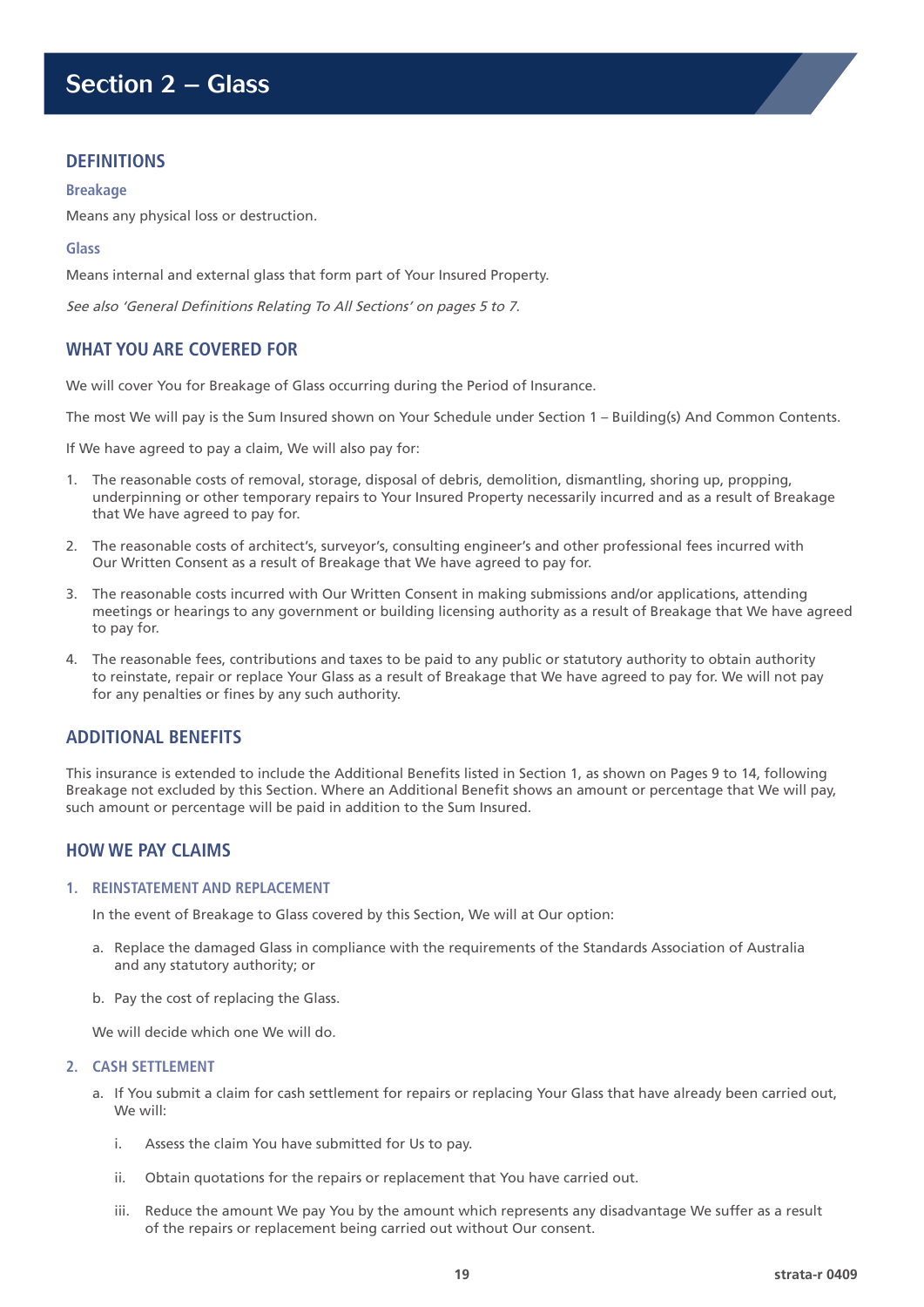We will only pay Additional Benefits for the reasonable time it would have taken for the repairs or replacement to have been carried out.

b. If You choose not to repair or replace Your Glass, We will at Our option:

- i. Cash settle Your claim based on the cost to repair or replace Your Glass, or
- ii. Pay Your claim based on Indemnity Value.

#### **3. MATERIALS**

We will try to match any material used to repair or replace Your Glass with the original materials. If We cannot, We will use the nearest equivalent available to the original materials.

#### **4. UNDAMAGED PROPERTY**

We will not pay any costs for replacing, repairing, altering or modifying any undamaged Glass or undamaged sections of Your Glass.

#### **5. ILLEGAL INSTALLATIONS**

We will not replace, repair or pay for any illegal installation or alteration of Insured Property of any kind.

#### **6. POLICY EXCESS**

For each Glass claim, We will reduce the amount We pay You for Your claim by the amount of Your Excess. The amount of Your Excess is shown on Your Schedule. When a claim is paid for Breakage of Glass, the Excess amount will only be applied once.

#### **EXCLUSIONS**

We will not pay claims arising from or caused by:

- 1. Any Breakage of Glass that occurred outside the Period of Insurance stated on the Schedule.
- 2. Any movement of earth.
- 3. Any process of cleaning involving the use of chemicals other than domestic household chemicals.
- 4. Anything that You or anyone acting for You deliberately causes.
- 5. Construction, erection, alteration or addition where the value of such work exceeds \$500,000, unless Our Written Consent to continue cover has been obtained prior to the commencement of such work.
- 6. Consequential loss other than provided for under Section 1.
- 7. Defect in any item, faulty workmanship, structural defects or faulty design.
- 8. Demolitions ordered by Government, Public or Local Authorities as a result of Your failure or the failure of Your agents to comply with any lawful requirement.
- 9. Fading, scratching or marring, developing flaws, normal up-keeping or making good.
- 10. Flood, storm surge, the action of the sea, tidal wave, high water, or erosion (other than that directly attributable to damage caused by tsunami).
- 11. Heating or any process involving the direct application of heat. This exclusion shall be limited to the item or items immediately affected and shall not extend to damage to other Insured Property which may result from such heating or any process involving the direct application of heat.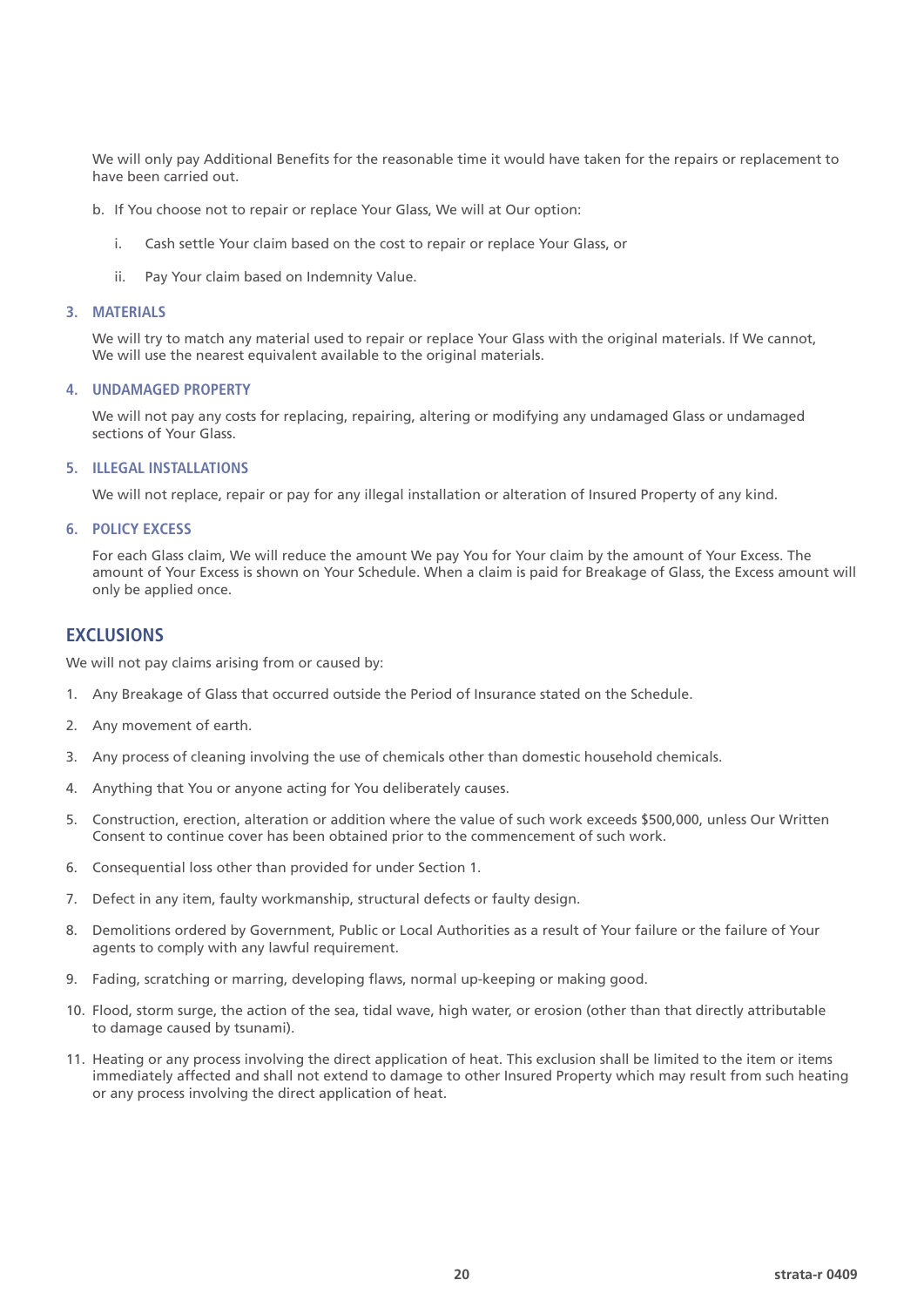- 12. Landslide or subsidence other than landslide or subsidence that occurs within 72 hours after one of the following events:
	- a. Earthquake.
	- b. Explosion.
	- c. Liquid that escapes from a fixed pipe or something attached to a pipe, fixed gutter, fixed tank or drain.
	- d. Storm, rainwater or wind.
- 13. Mould, mildew, atmospheric or climatic conditions.
- 14. Normal settling, seepage, shrinkage, expansion, creeping, heaving or vibration.
- 15. Rust, corrosion, oxidization, gradual deterioration, concrete or brick cancer, wear or tear, wet or dry rot.
- 16. Sign writing that has been fixed by tenants or Unit Owners.

See also 'General Exclusions Relating To All Sections' on page 47.

## **CONDITIONS**

See the 'General Conditions Relating To All Sections' on pages 48 and 49.

## **CLAIMS PROCEDURES**

See the 'General Claims Procedures Relating To All Sections' on pages 50 to 52 .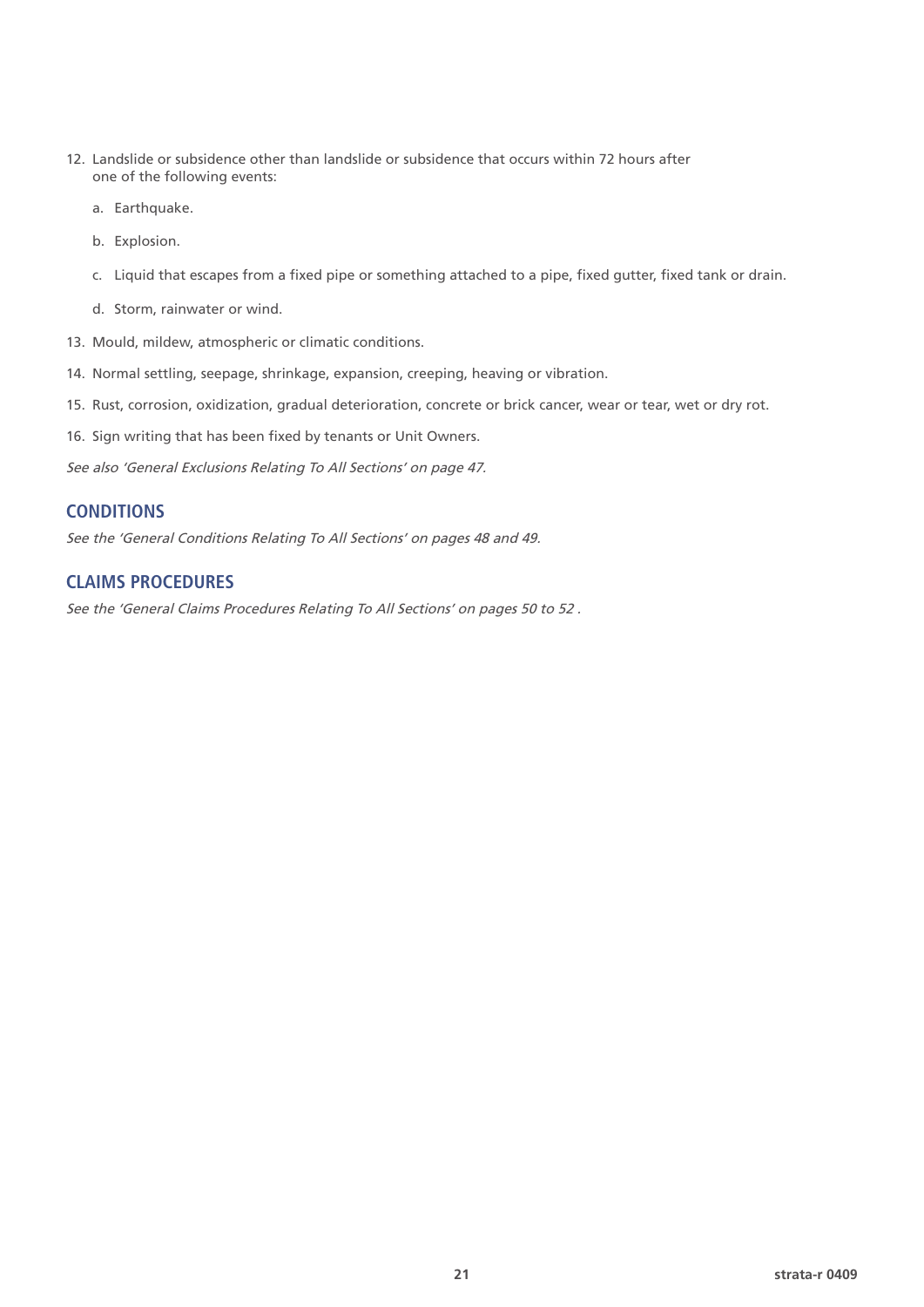## Section 3 – Theft

## **DEFINITIONS**

See 'General Definitions Relating To All Sections' on pages 5 to 7.

## **WHAT YOU ARE COVERED FOR**

We will cover You for loss or damage to Your Insured Property occurring during the Period of Insurance as a result of theft or attempted theft.

The most We will pay is the Sum Insured shown on Your Schedule under Section 1 – Building(s) And Common Contents.

## **ADDITIONAL BENEFITS**

This insurance is extended to include the Additional Benefits listed in Section 1, as shown on Pages 9 to 14, following theft not excluded by this Section. Where an Additional Benefit shows an amount or percentage that We will pay, such amount or percentage will be paid in addition to the Sum Insured.

#### **Loss of Keys**

In the event of keys to Your Insured Property having been stolen as the result of forcible entry into Your Building(s), or where reasonable grounds exist so as to conclude that keys have been unlawfully duplicated as a consequence of forcible entry into Your Building(s), We will pay the cost of re-keying or re-coding locks together with replacement keys, or replacement with locks of a similar type and quality if they cannot be re-keyed or re-coded.

The most We will pay is \$5,000 in any one Period of Insurance.

We will not pay for:

Codes or keys duplicated or stolen by tenants or where there are reasonable grounds to believe they were duplicated or stolen by tenants during or following a period of tenancy.

## **HOW WE PAY CLAIMS**

#### **1. REINSTATEMENT AND REPLACEMENT**

When loss or damage as a result of theft occurs to Your Insured Property and is not excluded by this Section, We will do one of the following:

- a. Replace the item with the nearest equivalent item available.
- b. Pay You the reasonable and necessary cost of replacement or repair.

We will decide which one We will do.

#### **2. CASH SETTLEMENT**

- a. If You submit a claim for cash settlement for repairs or replacing Your Insured Property that have already been carried out, We will:
	- i. Assess the claim You have submitted for Us to pay.
	- ii. Obtain quotations for the repairs or replacement that You have carried out.
	- iii. Reduce the amount We pay You by the amount which represents any disadvantage We suffer as a result of the repairs or replacement being carried out without Our consent.

b. If You choose not to repair or replace Your Insured Property, We will at Our option:

- i. Cash settle Your claim based on the cost to repair or replace Your Insured Property, or
- ii. Pay Your claim based on Indemnity Value.

We will only pay Additional Benefits for the reasonable time it would have taken for the repairs or replacement to have been carried out.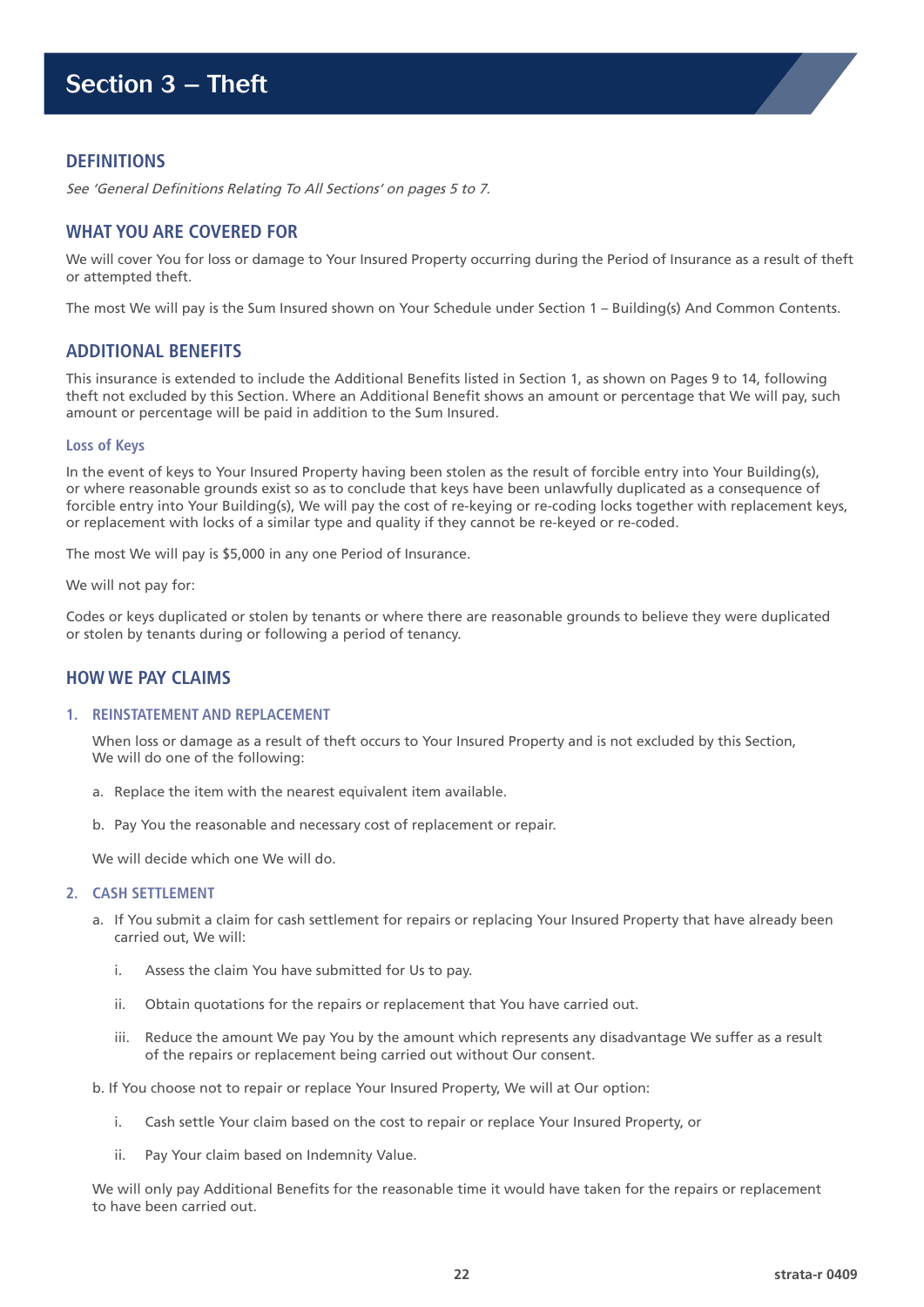#### **3. PAIRS, SETS, SYSTEMS AND COLLECTIONS**

When a damaged or lost item that is not excluded by this Section, is part of a pair, set, system or collection, We will only pay for the value of the item itself. The most We will pay is the value that the item has as a proportion of the combined pair, set, system or collection. We will only pay the cost of replacing the item even though the pair, set, system or collection to which it belongs is less valuable because it is incomplete.

#### **4. POLICY EXCESS**

For each theft or attempted theft claim, We will reduce the amount We pay You for Your claim by the amount of Your Excess. The amount of Your Excess is shown on Your Schedule. When a claim is paid for theft or attempted theft, the Excess amount will only be applied once.

## **EXCLUSIONS**

We will not cover Your Insured Property for theft arising from or caused by:

- 1. Any theft that occurred outside the Period of Insurance stated on the Schedule.
- 2. Anything that You or anyone acting for You deliberately causes.
- 3. Clerical or accounting errors.
- 4. Consequential loss other than provided for under Section 1 Building(s) And Common Contents.
- 5. Fraudulent misappropriation, embezzlement or fraudulent acts.

See 'General Exclusions Relating To All Sections' on page 47.

## **CONDITIONS**

See 'General Conditions Relating To All Sections' on pages 48 and 49.

## **CLAIMS PROCEDURES**

See 'General Claims Procedures Relating To All Sections' on pages 50 to 52.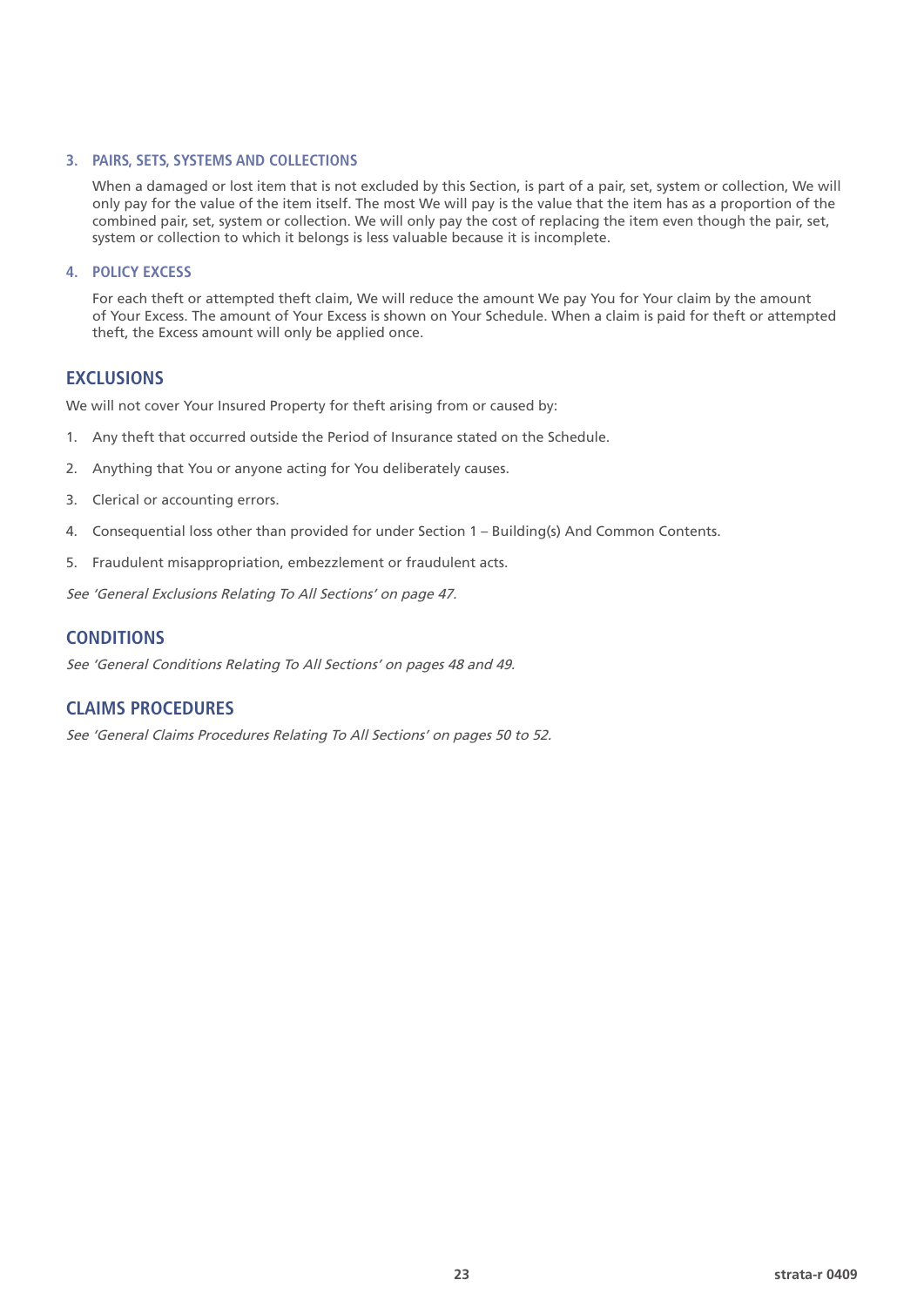## Section 4 – Liability

## **DEFINITIONS**

#### **Occurrence**

Means:

- 1. A series of incidents or continuous or repeated exposure to substantially the same general conditions which:
	- a. Are not intended or expected; and
	- b. Have the same cause; or
	- c. Are attributable to the same source.
- 2. A single incident that is not intended or expected.

#### **Personal Injury**

Means:

- 1. Bodily injury, death, sickness, disease, disability, shock, fright, mental anguish or mental injury.
- 2. False arrest, false imprisonment, wrongful detention or malicious prosecution.
- 3. Libel, slander, defamation of character, humiliation.
- 4. Wrongful eviction, wrongful entry or other invasion of privacy.

#### **Property Damage**

Means physical damage or destruction to tangible property including any loss of its use following such physical damage or destruction.

See also 'General Definitions Relating To All Sections' on pages 5 to 7.

## **WHAT YOU ARE COVERED FOR**

We will pay the amounts You are liable to pay for Personal injury or Property Damage following an Occurrence if Your liability arises from any of the circumstances shown below. The Occurrence that results in a claim must occur during the Period of Insurance.

We will also pay any legal costs You have to pay in relation to the Occurrence where the costs are incurred with Our prior Written Consent. This includes costs awarded against You.

The most We will pay, including costs, for any Occurrence, is the Limit of Indemnity shown in Your Schedule. Where the Occurrence takes place over more than one Period of Insurance, We will only pay the amount shown in Your Schedule once in respect of each Occurrence.

#### **When We will pay**

- 1. If You have insured Your Building(s), We will pay the amount You have to pay as the owner or occupier of Your Building(s).
- 2. If You have Common Contents, We will pay the amount You have to pay as owner of the Common Contents.
- 3. If You have Common Areas, We will pay the amount You have to pay as owner or occupier of the Common Areas.
- 4. If You have a car park that You own or operate, We will pay the amount You have to pay for damage to, or loss of, property while it is in the car park.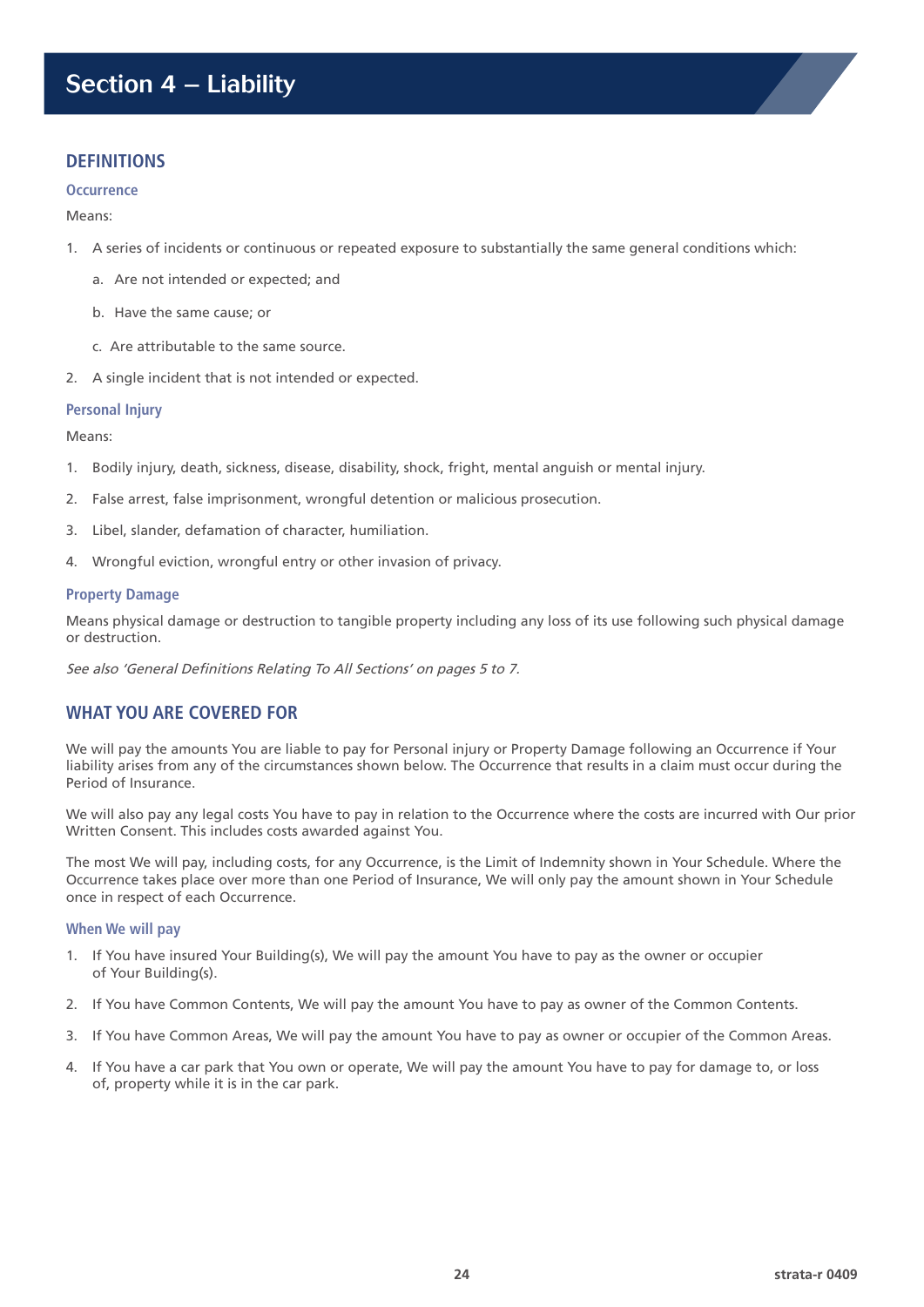## **EXTENSIONS OF COVER**

#### **1. COVER FOR OTHERS**

Provided that they observe, fulfill and are subject to the terms, conditions and exclusions of this Policy, We will also cover as though they were 'You' the following that are not named in the Schedule. Any of Your directors, officers or employees, but only for liability incurred by them while acting within the scope of their duties in such capacity.

#### **2. RECREATIONAL ACTIVITIES**

We will pay the amounts You are liable to pay for Personal Injury or Property Damage following an Occurrence that happens during the Period of Insurance if Your liability arises from social or recreational activities arranged for and on behalf of Unit Owners and occupiers of Units.

For the purposes of this Extension of Cover, the word 'You' will also mean the individuals organising the activities in respect to claims arising from their duties connected with such activity.

The most We will pay in respect of any one Occurrence is the Limit of Indemnity shown in the Schedule.

## **EXCLUSIONS**

We will not pay claims arising from:

- 1. Any act of libel or slander where You know such libel or slander to be false.
- 2. Any agreement or contract You enter into. If You would have been liable without the agreement or contract, We will pay for Your liability.
- 3. Any business, profession, trade or occupation carried on by You other than the hiring out of Your sporting or recreational facilities and the managing of the Building(s) and its surrounds.
- 4. Any Occurrence that does not occur within the Period of Insurance.
- 5. Anything that You or anyone acting for You deliberately caused.
- 6. Arising out of construction, erection, alteration or addition where the value of such work exceeds \$500,000, unless Our Written Consent to continue cover has been obtained prior to the commencement of such work.
- 7. Damage to, or loss of, property that belongs to any person employed by You and that damage or loss arises from their employment with You.
- 8. Landslide or subsidence other than landslide or subsidence that occurs within 72 hours after one of the following events:
	- a. Earthquake.
	- b. Explosion.
	- c. Liquid that escapes from a fixed pipe or something attached to a pipe, fixed gutter, fixed tank or drain.
	- d. Storm, rainwater or wind.
- 9. Penalties, fines or awards of aggravated, exemplary or punitive damages made against You.
- 10. Personal injury to any person employed by You and that injury arises from their employment with You.
- 11. The discharge, release or escape of any Pollutants. This Exclusion will not apply where the discharge, dispersal, release or escape of Pollutants:
	- a. Is caused by a single incident.
	- b. Is clearly identifiable.
	- c. Is confined to one specific location.
	- d. Is instantaneous.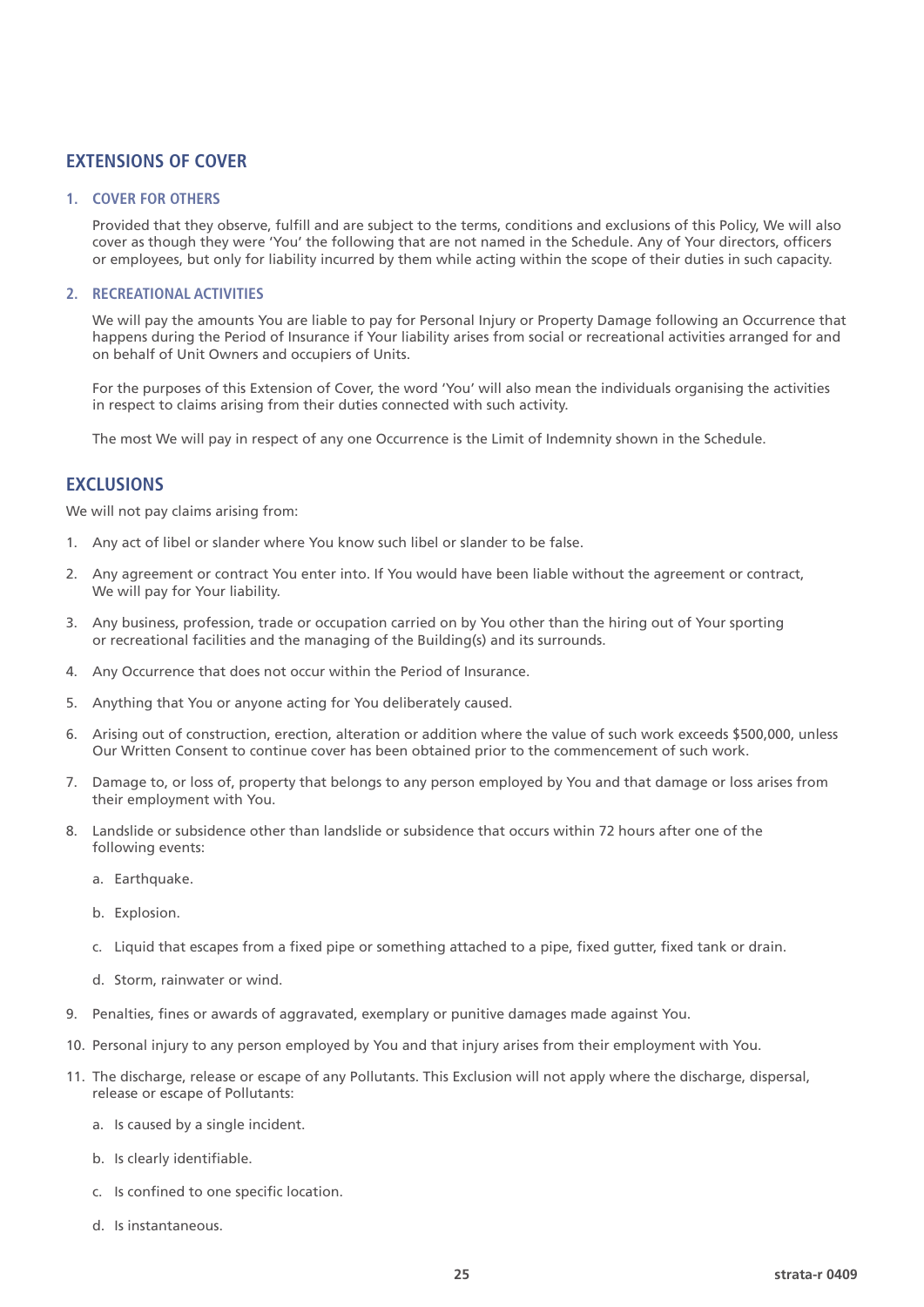- 12. The demolition of Building(s).
- 13. The removal, neutralising or cleaning up of Pollutants.
- 14. The use, removal of, or exposure to any asbestos product or products containing asbestos.
- 15. Vibrations or interference with the support of land, Building(s) or other property.
- 16. Your car park being operated by someone else as a commercial car park.
- 17. Your servicing, repair or maintenance of any Vehicle.
- 18. Your use, ownership or possession of Aircraft.
- 19. Your use, ownership or possession of Vehicles registered or required to be registered under any legislation in the state or territory in which they are being used.
- 20. Your use, ownership or possession of Watercraft or hovercraft.

See also 'General Exclusions Relating To All Sections' on page 47.

## **CONDITIONS**

See the 'General Conditions Relating To All Sections' on pages 48 and 49.

## **CLAIMS PROCEDURES**

See the 'General Claims Procedures Relating To All Sections' on pages 50 to 52.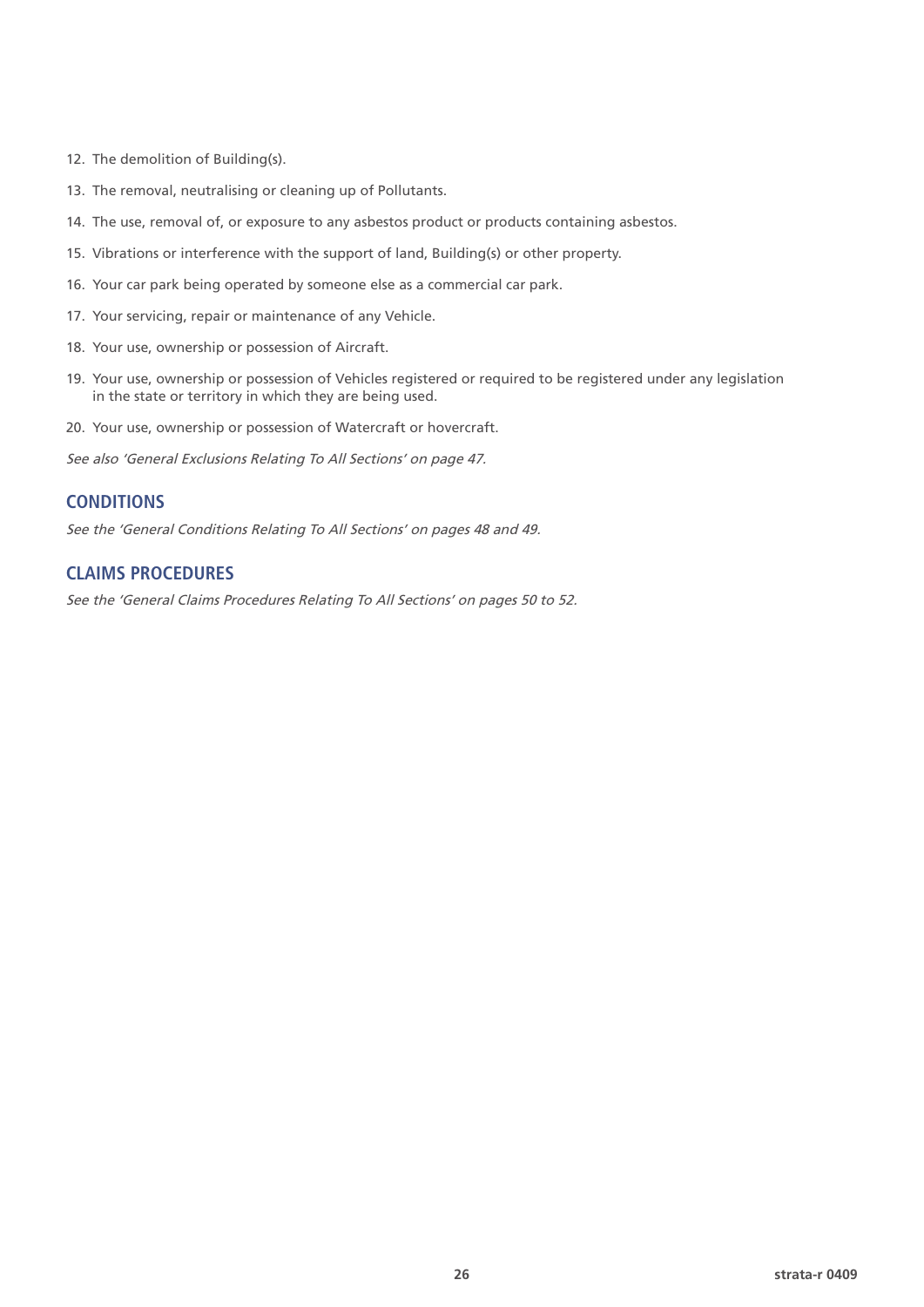## **DEFINITIONS**

#### **Funds**

Means money, securities or tangible property received by You, or collected on Your behalf, which has been or was to be set aside for the financial management of Your affairs.

#### **Misappropriation**

Means the intentional, illegal use of Your Funds by any person with a responsibility to care for and protect the Funds.

See also 'General Definitions Relating To All Sections' on pages 5 to 7.

## **WHAT YOU ARE COVERED FOR**

We will pay You for any loss that You incur as a result of fraudulent Misappropriation of Your Funds.

We will only pay if the fraudulent Misappropriation that results in loss occurs during the Period of Insurance.

The most We will pay is the Sum Insured shown on Your Schedule.

## **EXCLUSIONS**

We will not pay:

- 1. Any cost incurred following a loss.
- 2. For any further loss arising from an act of fraud or dishonesty committed by the same person or persons after the first loss has been discovered.
- 3. Losses caused by any member of the committee of the governing body of Your Building(s) who is an authorised strata manager, director, partner, representative or employee of a strata management company with whom You, or the owner of a Unit in Your Building(s), have entered into any management agreement.
- 4. Losses that are recoverable under any other fidelity bond or fund of any type, that provides indemnity for this loss.

See also 'General Exclusions Relating To All Sections' on page 47.

## **CONDITIONS**

#### **HOW A LOSS IS REDUCED**

To the extent allowed by law, You are required to retain any money or assets that belong to that person who was fraudulent or dishonest. The amount We pay You for the loss will be reduced by:

- 1. The amount of money You are entitled to retain, and
- 2. The proceeds of the sale of any assets You are entitled to retain.

See the 'General Conditions Relating To All Sections' on pages 48 and 49.

## **CLAIMS PROCEDURES**

See the 'General Claims Procedures Relating To All Sections' on pages 50 to 52.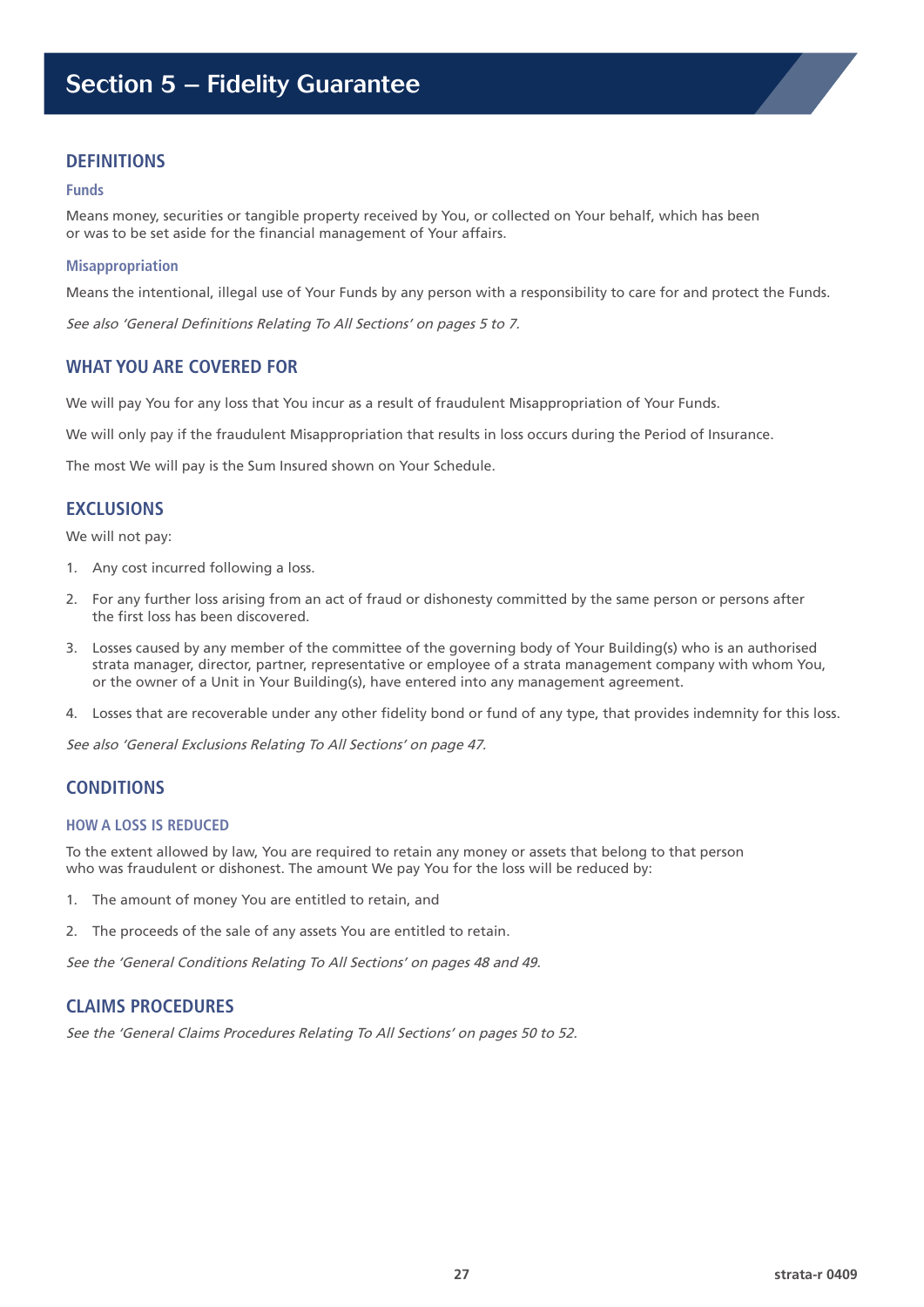## **DEFINITIONS**

#### **Building Management Committee**

Means a committee formed to represent the joint interests of more than one property owner.

#### **Claim**

Means any writ, summons, legal proceeding, written or verbal demand or allegation of a circumstance that may give rise to a claim, served on or made to You and alleging any act or omission that is covered by this Section.

#### **Committee Member**

Means:

- 1. A member of the committee of the governing body or duly appointed member of a Sub Committee of Your Building(s).
- 2. A duly appointed member of a Building Management Committee, representing the named Insured in the Schedule.
- 3. A person who was a member of the committee of the governing body, or a duly appointed member of the Sub Committee of Your Building(s).
- 4. A Strata manager, director, employee or partner who is or was appointed to be a member of the committee of Your governing body, Building Management Committee or duly appointed member of a Sub Committee of Your Building(s), only to the extent that they are acting as an appointed Committee Member.

#### **Loss**

Means money payable by reason of:

- 1. A judgement ordered by a court of competent jurisdiction, or
- 2. Any arbitration award or settlement of claims, negotiated with Our consent.
- 3. The legal costs and expenses, incurred with Our written agreement, in defending a claim; and
- 4. The legal costs and expenses of any claimant, awarded against a Committee Member.

#### **Sub Committee**

Means a committee formed and approved by the committee of the governing body of the Building(s).

#### **Wrongful Act**

Means any actual or alleged:

- 1. Incorrect act.
- 2. Making of an incorrect or misleading statement.
- 3. Breach of duty.
- 4. Failure to act as required.
- 5. Failure to carry out a duty properly, by a Committee Member whilst acting in his or her capacity as a Committee Member.

#### **You, Your and Yours**

For the purpose of this Section, You, Your and Yours is extended to also include a Committee Member and Sub Committee Member.

See also 'General Definitions Relating To All Sections' on pages 5 to 7.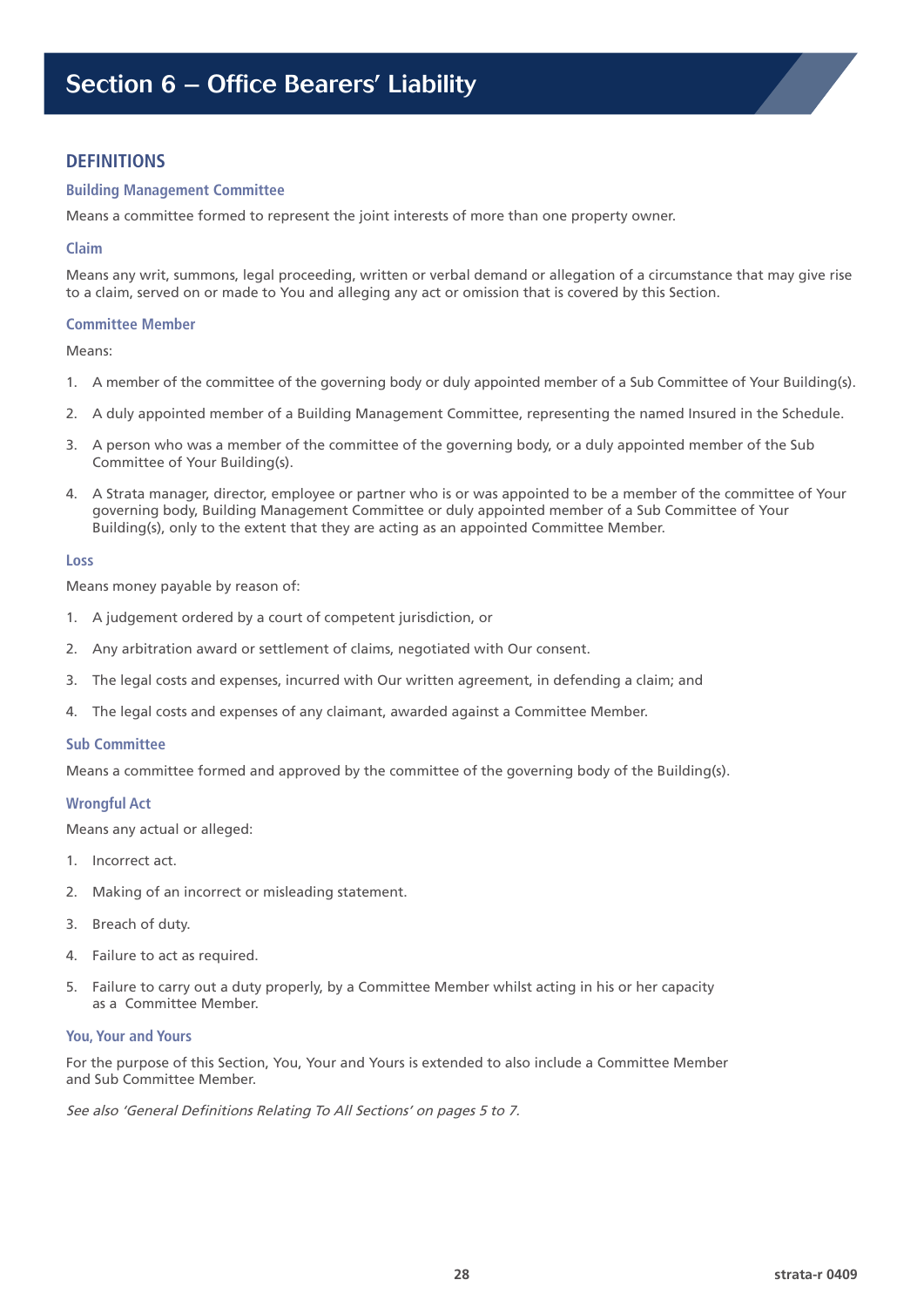## **WHAT YOU ARE COVERED FOR**

We will indemnify You for Loss arising from a Wrongful Act committed by a Committee Member which results in a Claim that is:

- 1. First made against You, during the Period of Insurance, and
- 2. Notified to Us in the current Period of Insurance or within 30 days thereafter.

The most We will pay including legal costs is the Limit of Indemnity shown on Your Schedule during any one Period of Insurance.

## **EXTENSIONS OF COVER**

#### **1. CONTINUOUS COVER**

We agree to accept notification of any Claim that should or could have been notified to Us in a previous Policy year, provided:

- a. We have continuously been the Office Bearers' Liability insurer since the time when the first notification should have been given, and the time the notification is given.
- b. That the Claim has not previously been notified to Us or any other insurer.

The Policy limit of cover, including its terms, conditions and exclusions provided, will be those applicable to Our Office Bearers' Liability Insurance, current when the Claim should have or could have been made.

#### **2. CROSS LIABILITY**

Where more than one legal entity is insured under this Policy, We will indemnify You to another Insured as if that other Insured were not a party to the Policy.

## **ADDITIONAL BENEFIT**

#### **ADVANCEMENT OF DEFENCE COSTS**

Where We have not agreed to pay a claim, We may:

- 1. Decide not to manage the settlement of a claim and then We may, at Our option, pay the costs of defending the claim as they are incurred.
- 2. Decide to manage the settlement of a claim and then We will pay the costs of defending the claim as they are incurred.

We decide which one We will do.

If We deny or withdraw indemnity or a claim is withdrawn, We will stop paying the costs of defending the Claim. If We do this, We reserve the right to recover from You any payments previously made by Us to defend the Claim to the extent that You were not rightfully entitled to the previously paid payments.

## **EXCLUSIONS**

We will not pay claims arising from:

- 1. A failure to provide to Us first notification of a Claim made against You in the current Period of Insurance.
- 2. Any agreement or contract You enter into. If You would have been liable without the agreement or contract, We will pay for Your liability.
- 3. Any circumstance or event where You acted outside Your authority.
- 4. Any circumstance or event where You are entitled to claim under another Policy that ended before this Policy started.
- 5. Any Claim brought against You in a court of Law outside of Australia.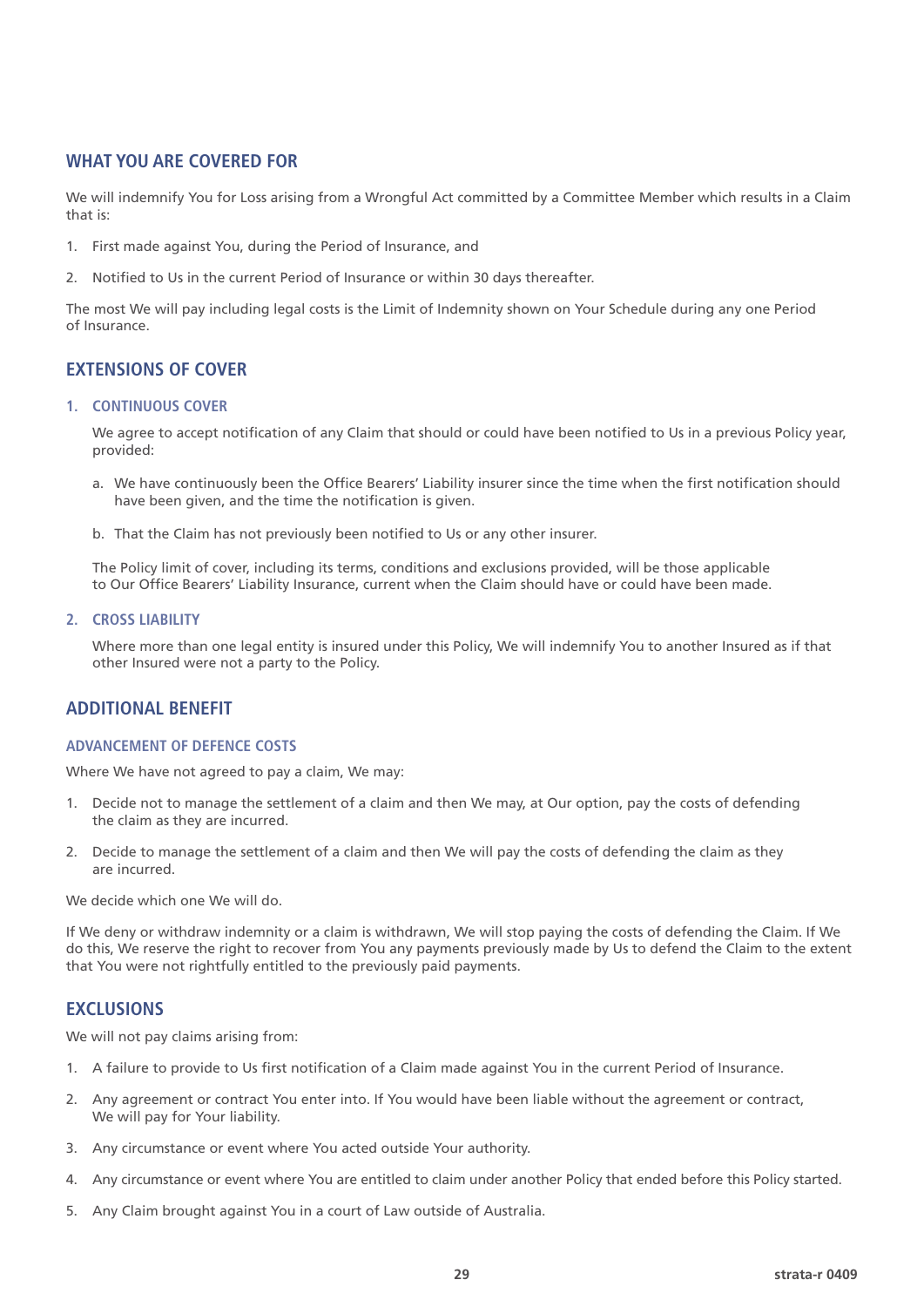- 6. Any conflict of duty or conflict of interest of Yours.
- 7. Any injury, illness or death of any person, or damage or loss to any property. This does not include injury, illness or death of any person, or damage or loss to any property for which You are liable and for which You are not insured due to You failing to obtain public liability insurance for the named Insured in the Policy Schedule.
- 8. Any profit or advantage gained by You where You are not entitled to or may be held accountable to You or the named Insured on the Policy Schedule.
- 9. Loss or liability arising from circumstances which You knew of prior to the inception date of this Policy Section or a reasonable person in the circumstances could be expected to know to be circumstances which may give rise to a Claim against You.
- 10. Money or gratuity given to You which was not approved by the named Insured in the Schedule or where approval is required by law.
- 11. Penalties, fines or awards of aggravated, exemplary or punitive damages made against You.
- 12. Pollution or contamination.
- 13. The use, removal of, or exposure to any asbestos product or products containing asbestos.
- 14. You acting dishonestly or fraudulently, or in a criminal, willful or malicious way.

See also 'General Exclusions Relating To All Sections' on page 47.

## **CONDITIONS**

See the 'General Conditions Relating To All Sections' on pages 48 and 49.

## **CLAIMS PROCEDURES**

See the 'General Claims Procedures Relating To All Sections' on pages 50 to 52.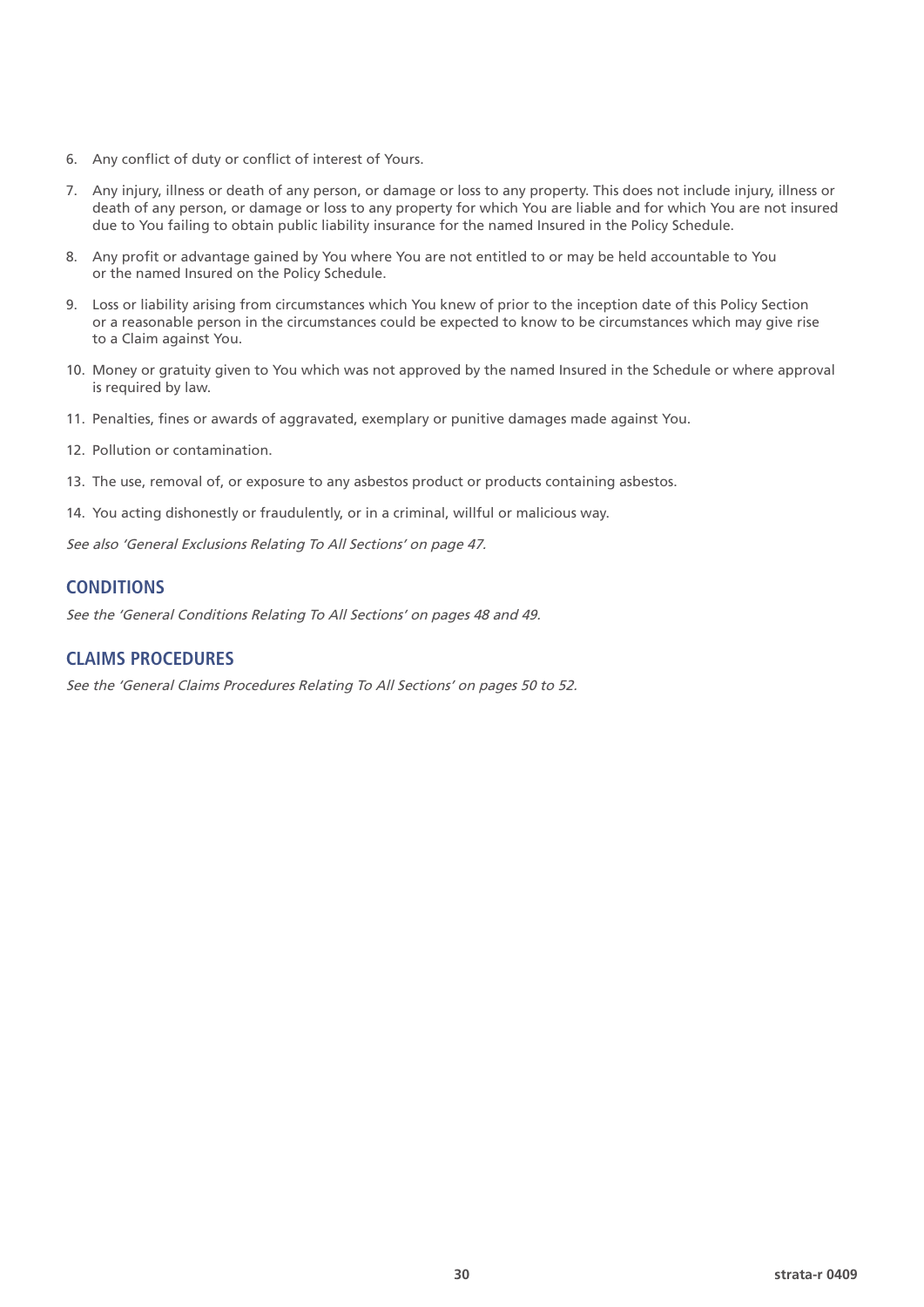## Section 7 – Voluntary Workers

## **DEFINITIONS**

#### **Death**

Means cessation of all vital functions.

#### **Injury**

Means an Injury to a person caused solely and directly by violent, accidental, external and visible means. The Injury must be independent of any other cause.

#### **Voluntary Worker**

Means a person aged 12 years or older who is actually engaged in voluntary work as authorised and on behalf of You, without promise of reward or remuneration, other than an honorarium for duties associated with the position of an office holder.

A Voluntary Worker does not include employees, contractors or any person who receives reward or remuneration for work performed.

See also 'General Definitions Relating To All Sections' on pages 5 to 7.

## **WHAT YOU ARE COVERED FOR**

If a Voluntary Worker sustains Injury as a result of an Event tabled below, We will pay to the Voluntary Worker or to their estate, the Benefit shown next to that Event.

| <b>Events</b>                                                                                                                           | <b>Benefit</b>   |
|-----------------------------------------------------------------------------------------------------------------------------------------|------------------|
| Event 1 - Death                                                                                                                         | \$200,000        |
| Event 2 – Total and permanent loss of sight in both eyes                                                                                | \$200,000        |
| Event 3 – Total loss of use of both hands or both feet or one hand and one foot                                                         | \$200,000        |
| Event 4 – Total and permanent loss of use of one hand or one foot                                                                       | \$200,000        |
| Event 5 - Total and permanent loss of sight in one eye                                                                                  | \$200,000        |
| Event 6 – Total and permanent loss of use of one hand or one foot                                                                       | \$200,000        |
| Event 7 – Total disablement preventing the injured Voluntary Worker from carrying<br>out all of the usual duties of their occupation    | \$2,000 per week |
| Event 8 – Partial disablement preventing the injured Voluntary Worker from carrying<br>out some of the usual duties of their occupation | \$1,000 per week |

We will only pay when:

- a. The Injury is sustained when engaged in voluntary work on behalf of the Insured named in the Schedule, and
- b. The Injury results from any of the Events tabled above occurring during the Period of Insurance.

We will only pay one Benefit for the Injury, except as described below:

- a. Where payment for Event 1, 2, 3 or 4 for an Injury is made, it will be reduced by any payment made for Event 5 or 6 for the same Injury.
- b. Where payment for Event 1, 2, 3, 4, 5 or 6 for an Injury is made, it will be reduced by any payment made for Event 7 or 8 for the same Injury.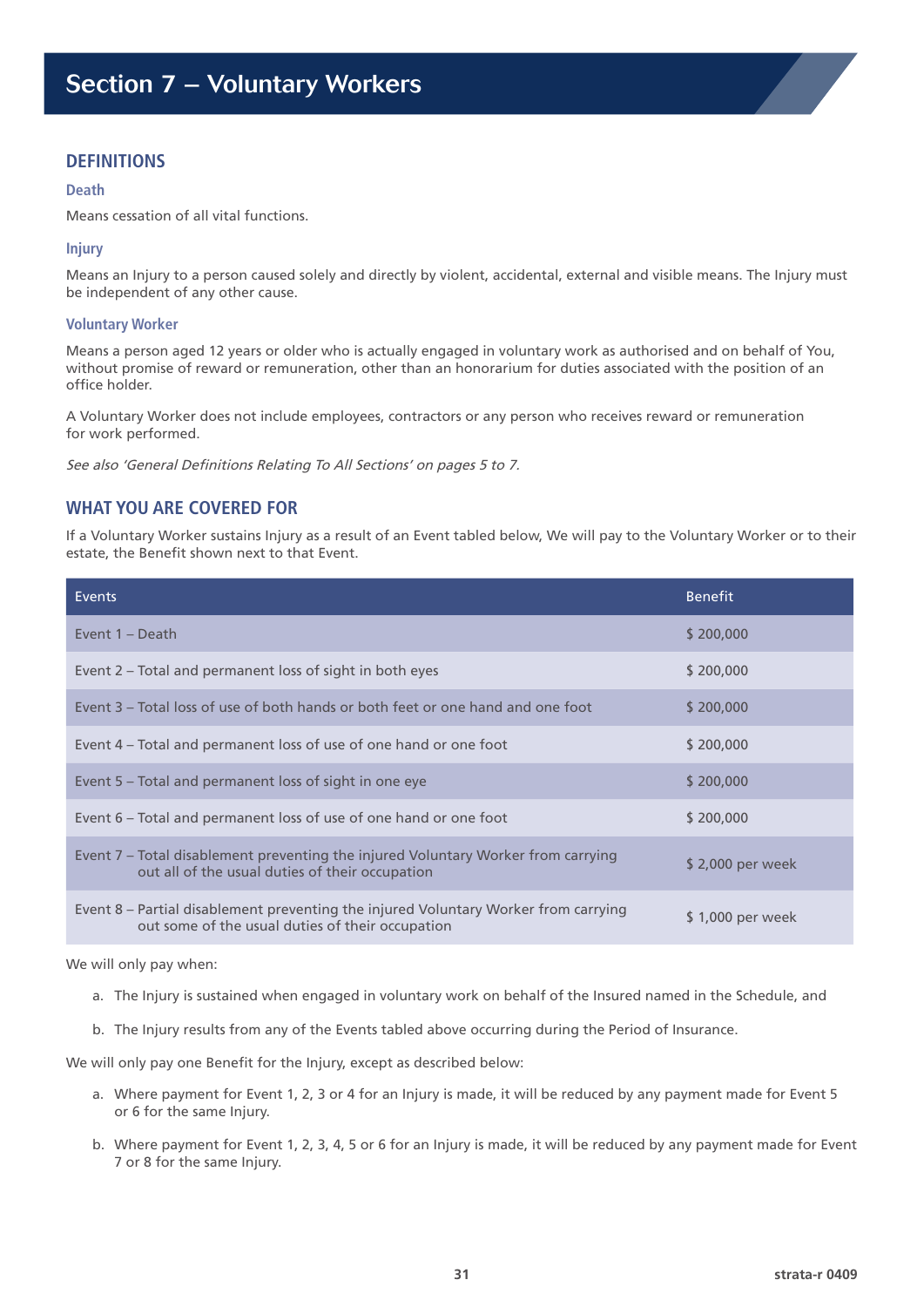## **ADDITIONAL BENEFITS**

If We agree to pay a claim under this Policy, and We have given Our Written Consent, We will also pay:

#### **1. DOMESTIC ASSISTANCE**

 Reasonable expenses that the injured Voluntary Worker incurs in obtaining necessary domestic help. The most We will pay is \$5,000.

#### **2. FUNERAL EXPENSES**

The reasonable costs of burial or cremation up to \$5,000.

#### **3. MISCELLANEOUS EXPENSES**

 Any other reasonable and necessary expenses that the injured Voluntary Worker incurs as a direct result of the Injury. The most We will pay is \$2,000.

#### **4. TRAVEL EXPENSES**

 Reasonable expenses that the injured Voluntary Worker incurs in travelling to obtain medical treatment. The most We will pay is \$2,000.

## **EXCLUSIONS**

We will not pay any claims:

- 1. For any amounts payable by or recoverable from any registered health fund, Medicare or other insurer.
- 2. For any deliberately self-inflicted Injury.
- 3. For Event 7 or Event 8 if the injured Voluntary Worker is not in paid employment at the time of the Injury.
- 4. For Event 7 or Event 8 for more than 104 weeks for the same Injury.
- 5. For Event 7 or Event 8 for more than the Voluntary Worker's current average weekly earnings.
- 6. For any pre-existing Injury, physical or mental disability.
- 7. If the injured Voluntary Worker does not obtain medical advice and/or treatment from a medical practitioner as soon as possible after the Injury occurs.
- 8. To an injured Voluntary Worker when that Voluntary Worker has already been paid for Events 2, 3, 4, 5 or 6.
- 9. Which results from the Voluntary Worker being addicted to alcohol or drugs.
- 10. Which results from the Voluntary Worker being under the influence of alcohol or a drug. This does not apply to a drug taken or given with the advice of a registered medical practitioner.

See also 'General Exclusions Relating To All Sections' on page 47.

## **CONDITIONS**

#### **1. MEDICAL CERTIFICATES**

 The injured Voluntary Worker must pay the cost, if any, of certificates, reports or other evidence that We may require. We will only accept an initial certificate from a registered medical practitioner. We will accept further certificates for ongoing incapacity from a registered medical practitioner or from a registered physiotherapist, registered chiropractor or registered osteopath, if the certification is appropriate to the injured person's Injury.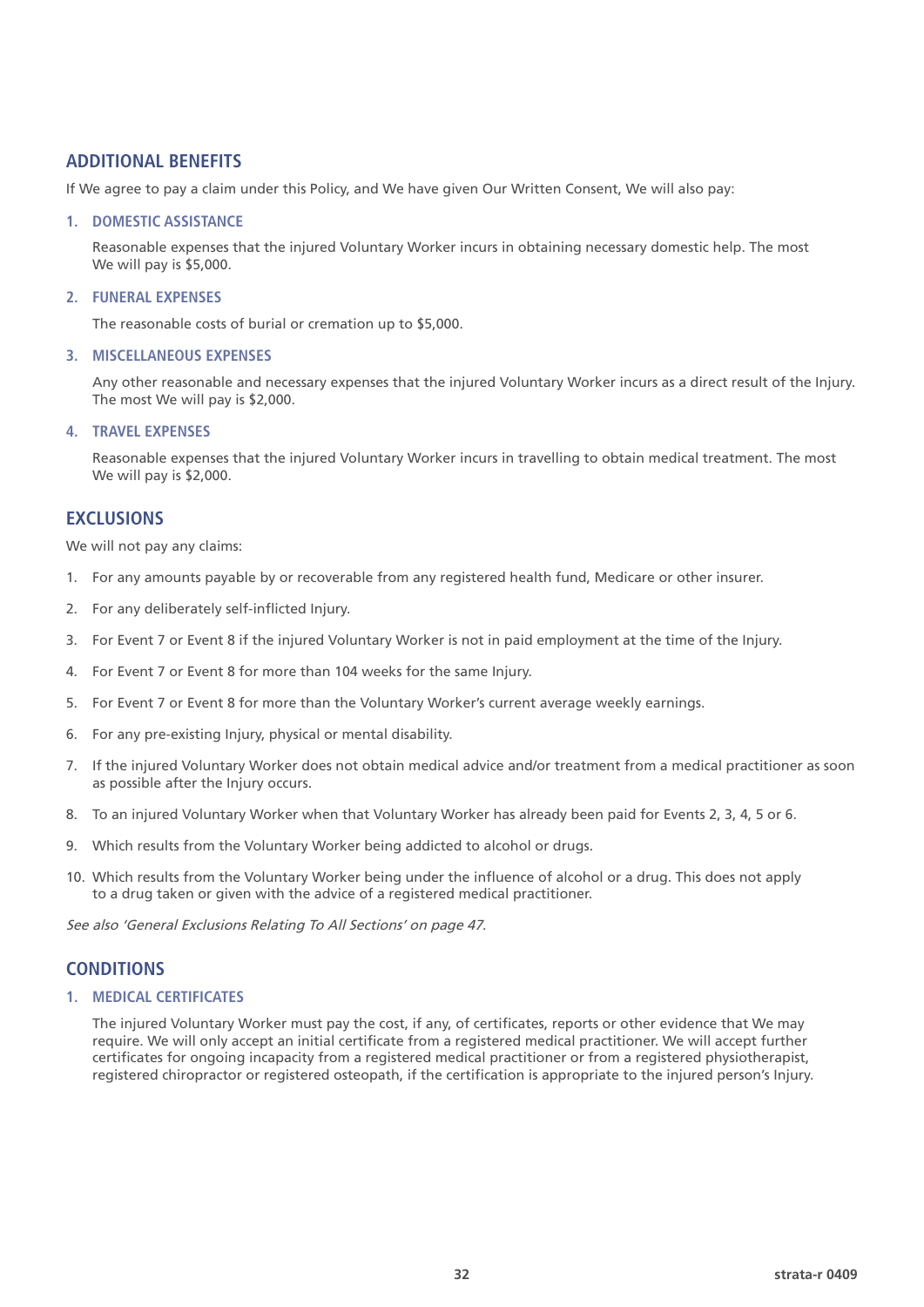## **2. MEDICAL TREATMENT AND EXAMINATION**

 In the event of a claim under this Section, We may request the injured Voluntary Worker to have a medical examination. We may request a post-mortem examination in the event of Death. We will pay for these examinations.

See also 'General Conditions Relating To All Sections' on pages 48 and 49.

## **CLAIMS PROCEDURES**

See 'General Claims Procedures Relating To All Sections' on pages 50 to 52.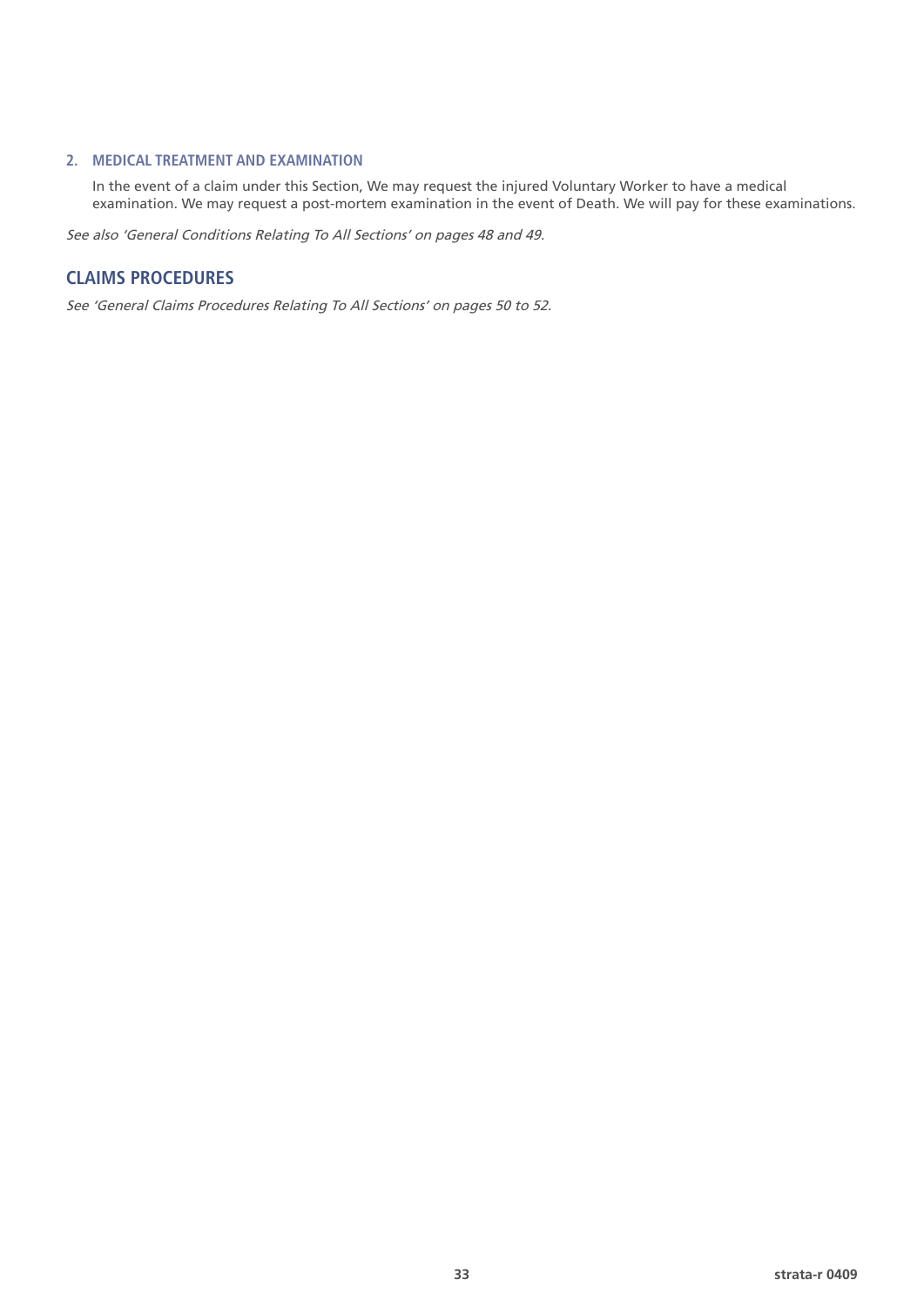## **DEFINITIONS**

#### **Audit**

Means an investigation of Your financial affairs or an investigation or enquiry of Your compliance with record-keeping requirements by a State, Territory or Commonwealth Department, Statutory Body, Agency or the Australian Taxation Office in relation to Your Business activities.

#### **Audit Costs**

Means fees, charges and disbursements of an external professional person or consultant engaged by You, and approved by Us, for work undertaken in connection with an Audit or investigation.

#### **Auditor**

Means a person authorised under State, Territory or Commonwealth Legislation to carry out an investigation or Audit of Your financial affairs.

#### **Business**

Means the ownership of Your Insured Property or any other activity We have agreed to include in writing.

See also 'General Definitions Relating To All Sections' on pages 5 to 7.

## **WHAT YOU ARE COVERED FOR**

We will pay You for the reasonable and necessary Audit Costs You incur up to the completion of an Audit first notified to You or a person acting on Your behalf during the Period of Insurance.

We will only pay:

- 1. If You have obtained Our Written Consent prior to the Audit Costs being incurred, and
- 2. You notify Us of the Audit during the Period of Insurance or within 30 days thereafter.

The most We will pay for any one claim and in the aggregate in any one Period of Insurance is the Limit of Indemnity shown on Your Schedule.

## **EXCLUSIONS**

We will not pay claims:

- 1. In respect of, arising out of, or relating to:
	- a. A return of income that has not been prepared or reviewed prior to dispatch by an Accountant or Registered Tax Agent. This exclusion does not apply to a return that is in respect of income derived from a contract of employment or service between You and a third party (not being income from a company employing You where You are a director of such company or have a financial interest in that company).
	- b. Any Audit that results from You, or any person acting on Your behalf, becoming aware of any error or deficiency in any information, and choosing not to notify the Australian Taxation Office, Commonwealth, State or Territory Department, Statutory Body or Agency.
	- c. Any fraudulent act or fraudulent omission committed by You, or on Your behalf, or any statement made by You, or on Your behalf that is false or misleading.
	- d. Any improper, unwarranted or unjustified refusal or failure to comply with any request made by or on behalf of the Australian Taxation Office, Commonwealth, State or Territory Department, Statutory Body or Agency, under Sections 263, 264 or any other relevant section of the Income Tax Assessment Act 1936 or any other notice under any other relevant legislation.
	- e. Any outside Accountant or Registered Tax Agent or any other outside professional person or consultant engaged by or replacing the Accountant or Registered Tax Agent engaged by You, unless We have given Our prior approval to the appointment of such person or consultant.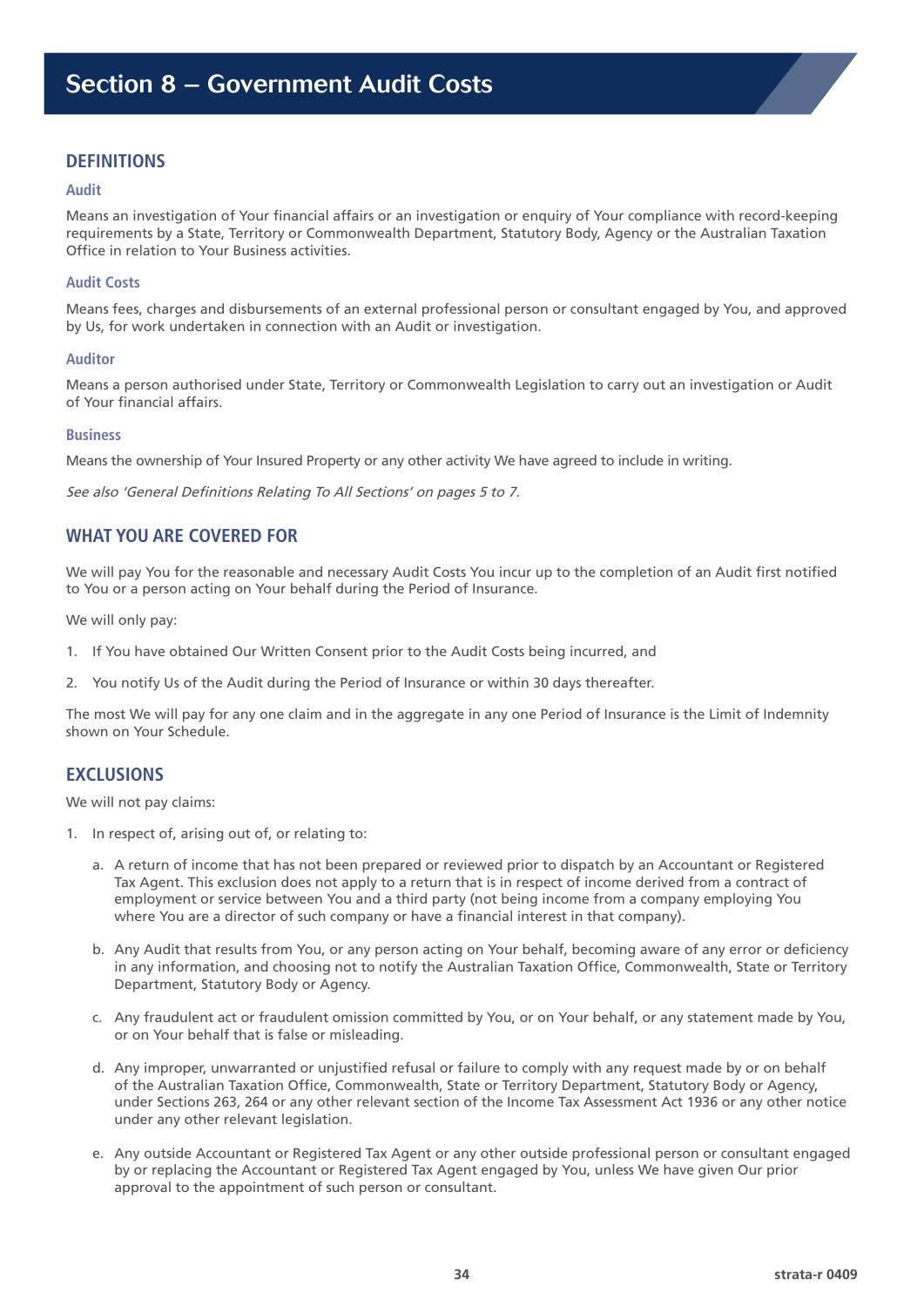- f. Any subsequent objection lodged with the Australian Taxation Office, Commonwealth, State or Territory Department, Statutory Body or Agency, the Administrative Appeals Tribunal, or the Federal or High Courts in respect of the Audit.
- g. Audit Costs incurred after the Audit has been completed.
- h. Audit Costs incurred as a result of Your delay in responding to the Australian Taxation Office, Commonwealth, State or Territory Department, Statutory Body or Agency.
- i. Audits or investigations, notice of which or information as to their likely conduct was received by You or by any person acting on Your behalf prior to the Period of Insurance.
- j. Inquiries from the Australian Taxation Office, Commonwealth, State or Territory Department, Statutory Body or Agency that are not related to an identified intention to conduct an Audit or are not directed at obtaining information or data in respect of a likely future Audit.
- k. The imposition of or the seeking to impose any tax, penalty tax, costs, interest or any fine.
- l. Your failure to pay all taxes by due date or within any extension of time granted by the Australian Taxation Office, Commonwealth, State or Territory Department, Statutory Body or Agency.

See also 'General Exclusions Relating To All Sections' on page 47.

## **CONDITIONS**

You must comply with the conditions noted below otherwise We may not pay Your claim under this Section:

- 1. All taxation and other returns must be submitted within the time limits prescribed by all relevant statutes and legislation.
- 2. All taxes must be paid by the due date or within any extension granted.
- 3. You must make full and complete disclosure of all assessable income (including capital gains) as required by any relevant legislation.

See also 'General Conditions Relating To All Sections' on pages 48 and 49.

## **CLAIMS PROCEDURES**

In the event of a claim arising:

- 1. We or Our duly appointed agent may conduct Our own investigation into any matter that is or may be the subject of a claim under this Section.
- 2. You and all Accountants, Registered Tax Agents or Lawyers engaged by You shall assist Us with any matter that We wish to pursue directly with the Australian Taxation Office, Commonwealth, State or Territory Department, Statutory Body or Agency.
- 3. You must at all times keep Us fully and continually informed of all material developments in relation to any investigation or Audit.
- 4. You must take all steps necessary and reasonable to minimise any delays and the amount of any costs incurred, or likely to be incurred, in connection with any Audit.

See 'General Claims Procedures Relating To All Sections' on pages 50 to 52.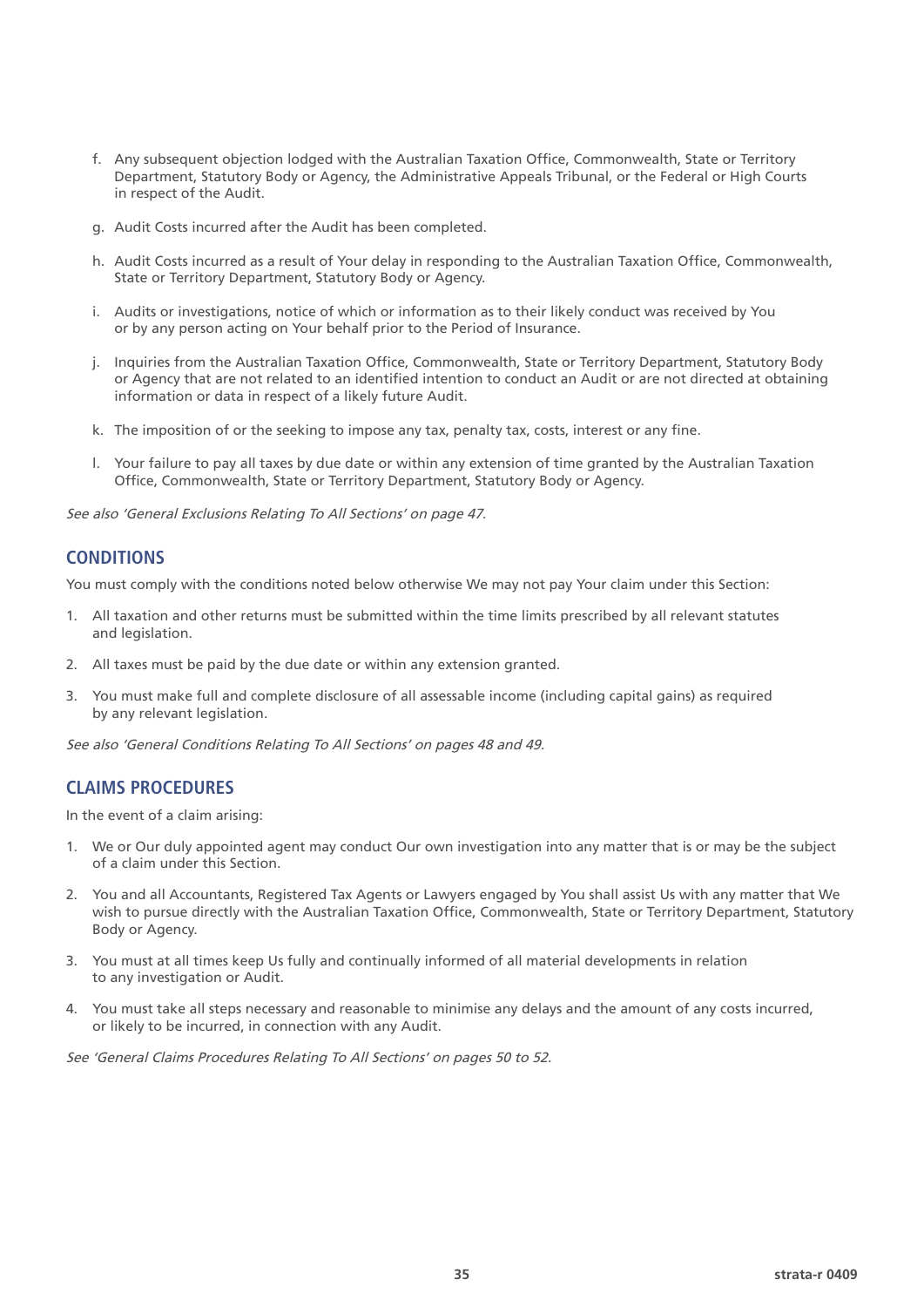## Section 9 – Legal Expenses

## **DEFINITIONS**

#### **Legal Expenses**

Means legal fees, costs, expenses and disbursements reasonably and necessarily incurred in connection with a claim.

See also 'General Definitions Relating To All Sections' on pages 5 to 7.

## **WHAT YOU ARE COVERED FOR**

We will pay Legal Expenses You are liable to pay following legal proceedings brought against You in Australia. You must advise Us immediately of any legal proceedings brought against You.

We will only pay:

- 1. For legal proceedings first brought against You during the Period of Insurance and You notify Us during the Period of Insurance or within 30 days thereafter.
- 2. When legal proceedings are brought against You:
	- a. In respect of owning, operating and managing the Building(s) insured under Section 1,
	- b. Under any consumer protection legislation,
	- c. About a dispute in respect of:
		- i. Terms and conditions of employment, or
		- ii. Discrimination legislation with a current, past or prospective employee.
- 3. Where You obtain Our Written Consent and are able to satisfy Us that:
	- a. There are good prospects of successfully defending the legal proceedings brought against You, and
	- b. The costs and expenses are reasonable and necessary.

We will not unreasonably withhold Our consent.

The most We will pay for any one claim and in the aggregate in any one Period of Insurance is the Limit of Indemnity shown on Your Schedule.

## **EXTENSION OF COVER**

#### **1. CONTINUOUS COVER**

 We agree to accept notification of any claim that should or could have been notified to Us in a previous Policy period provided:

- a. We have continuously been the insurer since the time when the notification should have been given, and the time the notification is given.
- b. The limit of liability, Policy terms, conditions and exclusions will be those applicable to Your Policy current when the notification of claim should have or could have been made.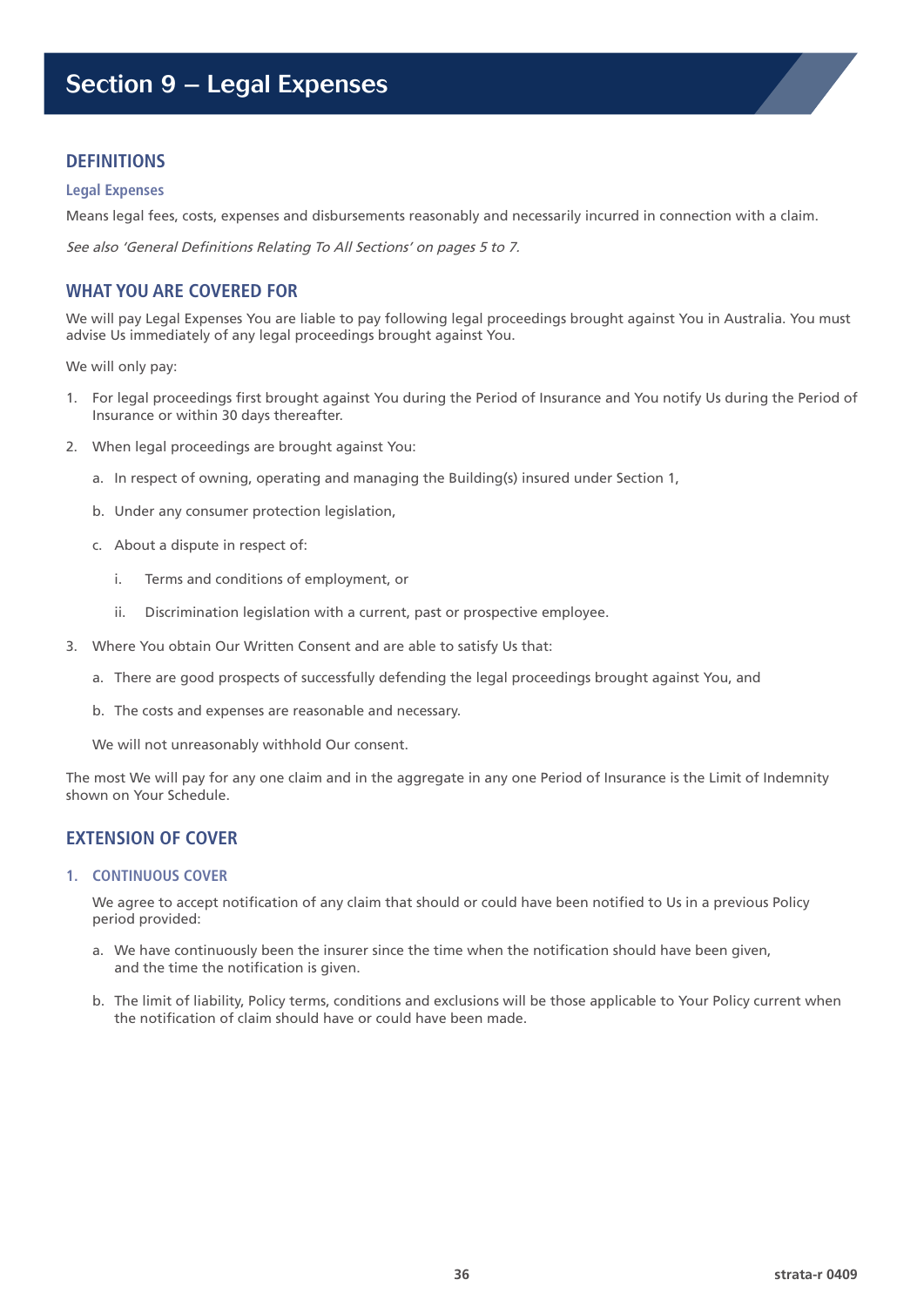## **EXCLUSIONS**

We will not pay Claims relating to:

- 1. A conflict of Your duty or a conflict of Your interest.
- 2. Any matter arising out of any insurance cover required by legislation.
- 3. Any matter where Legal Expenses cover is separately available to You within this Policy, even if You do not take that cover.
- 4. Any proceedings brought by Us.
- 5. Anything which arises from a deliberate act including a deliberate act of fraud or dishonesty that You or anyone acting for You did.
- 6. Costs and expenses that You have not sought Our consent prior to them being incurred.
- 7. Defamation, slander or libel.
- 8. Defending legal proceedings without obtaining Our prior Written Consent or in a different way from that advised to Your Authorised Legal Representative.
- 9. Penalties, fines, compensation or awards of aggravated, exemplary or punitive damages made against You, other than legal costs and expenses.
- 10. Proceedings brought by You or on Your behalf.
- 11. Proceedings, or any other circumstances which may lead to a proceeding, of which You were aware before You first effected this insurance.
- 12. Proceedings that You have not immediately advised Us of.

See also 'General Exclusions Relating To All Sections' on page 47.

## **CONDITIONS**

#### **APPEAL PROCEEDINGS**

If You are not successful in defending legal proceedings brought against You, We will only pay for one appeal. You must advise Us in writing of Your intention to appeal. This advice must be provided to Us at least seven (7) days before the time for making an appeal expires. We will only agree to the appeal if We consider that there are reasonable prospects of the appeal being successful.

See also 'General Conditions Relating To All Sections' on pages 48 and 49.

## **CLAIMS PROCEDURES**

See 'General Claims Procedures Relating To All Sections' on pages 50 to 52.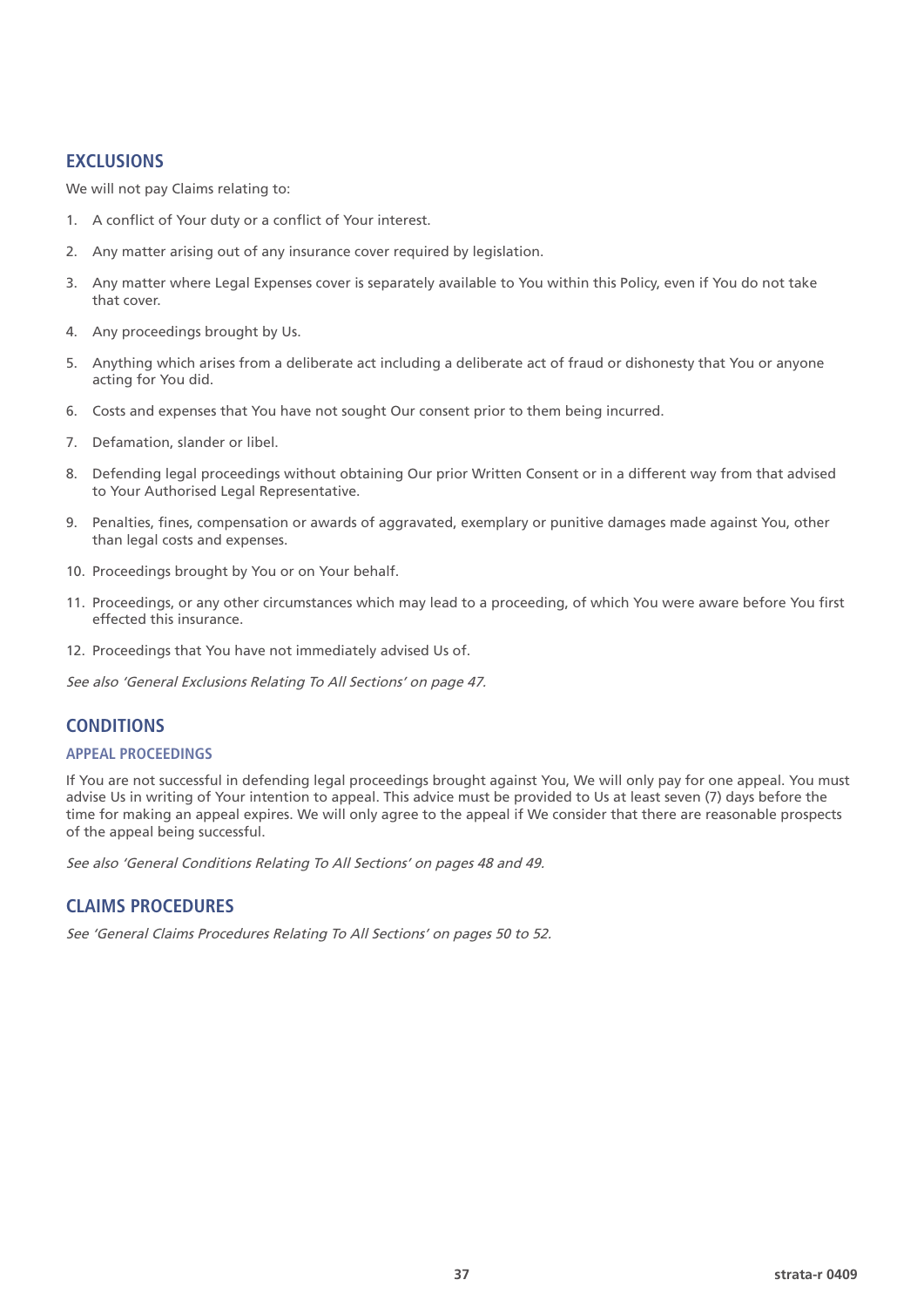## **DEFINITIONS**

#### **Legal Expenses**

Means legal fees, costs, expenses and disbursements reasonably and necessarily incurred in connection with a claim.

See also 'General Definitions Relating To All Sections' on pages 5 to 7.

## **WHAT YOU ARE COVERED FOR**

We will pay Legal Expenses You incur in appealing against any imposition of an improvement or prohibition notice or determination by any court or tribunal made under any workplace, occupational health and safety or similar legislation.

We will only pay:

- 1. If the imposition of an improvement or prohibition notice or determination arises from Your failure to provide and maintain so far as is reasonable:
	- a. A safe working environment and a system of work.
	- b. Plant and equipment in a safe condition.
	- c. Adequate facilities for the welfare of Your employees.
- 2. If You have obtained Our Written Consent. We will only agree to the appeal if We consider that there are reasonable prospects of the appeal being successful.
- 3. If You notify Us of any improvement or prohibition notice or determination by any court or tribunal during the Period of Insurance or within 30 days thereafter.

The most We will pay for any one claim and in the aggregate in any one Period of Insurance is the Limit of Indemnity shown on Your Schedule.

## **EXTENSIONS OF COVER**

#### **1. CONTINUOUS COVER**

We agree to accept notification of any claim that should or could have been notified to Us in a previous Policy period, provided:

- a. We have continuously been the insurer since the time when the notification should have been given, and the time the notification is given.
- b. The limit of liability, Policy terms, conditions and exclusions will be those applicable to Your Policy current when the notification of claim should have or could have been made.

## **EXCLUSIONS**

We will not pay Claims relating to:

- 1. A conflict of Your duty or a conflict of Your interest.
- 2. Any matter arising out of any insurance cover required by legislation.
- 3. Any matter where insurance cover is separately available to You within this Policy, even if You do not take that cover.
- 4. Any proceedings brought by Us.
- 5. Anything which arises from a deliberate act including a deliberate act of fraud or dishonesty that You or anyone acting for You did.
- 6. Defamation, slander or libel.
- 7. Defending legal proceedings without obtaining Our prior Written Consent or in a different way from that advised to Your Authorised Legal Representative.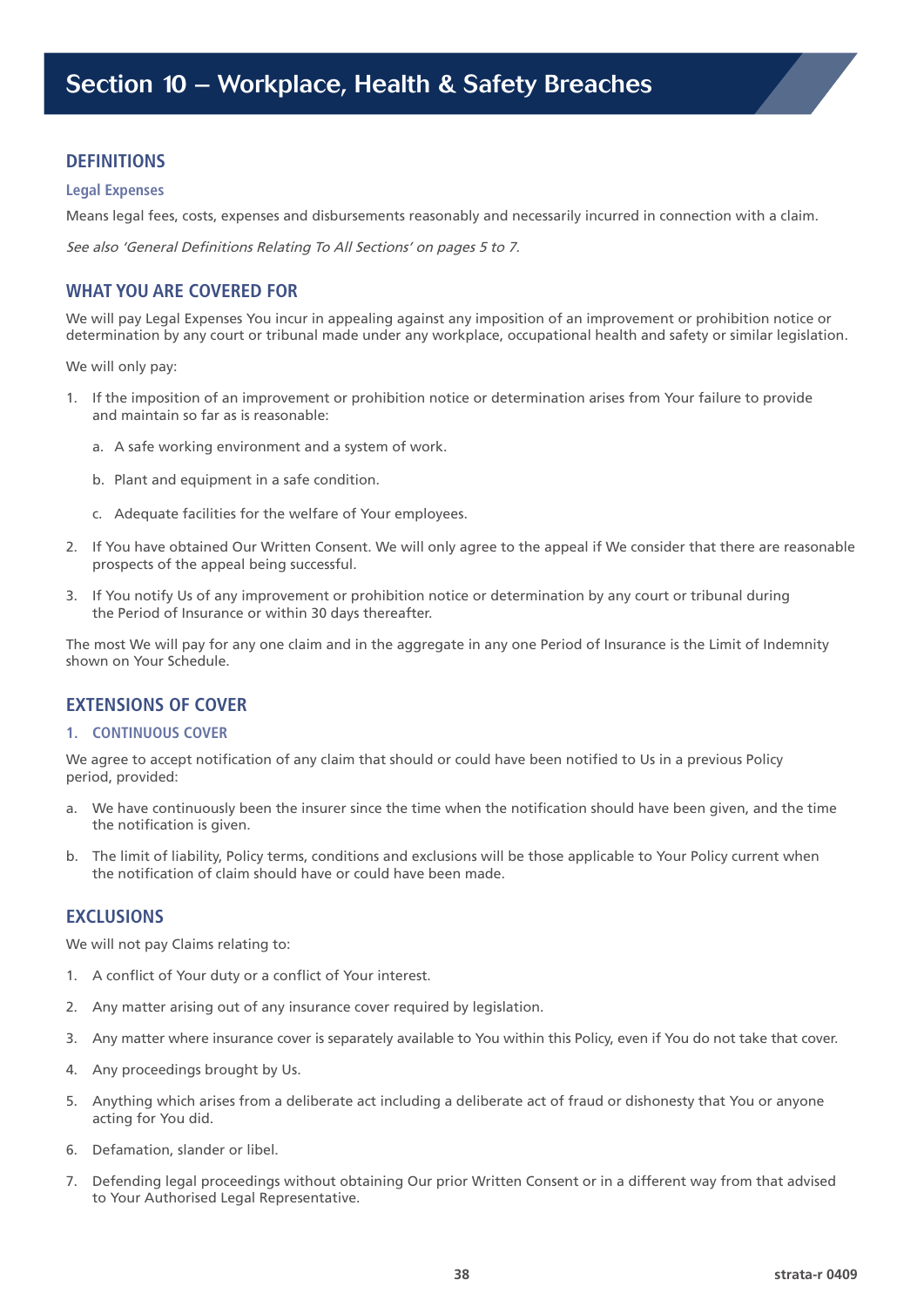- 8. Improvement or prohibition notices or proceedings or any other circumstances which may lead to a proceeding, of which You were aware before You first effected this insurance.
- 9. Improvement or prohibition notices or proceedings that You have not immediately advised Us of.
- 10. Legal Expenses that You have not sought Our consent for prior to them being incurred.
- 11. Penalties, fines, compensation, or awards for aggravated, exemplary or punitive damages made against You, other than legal expenses.
- 12. Proceedings brought by You or on Your behalf.

See also 'General Exclusions Relating To All Sections' on page 47.

## **CONDITIONS**

#### **APPEAL PROCEEDINGS**

If You are not successful in defending legal proceedings brought against You, We will only pay for one appeal. You must advise Us in writing of Your intention to appeal. This advice must be provided to Us at least seven (7) days before the time for making an appeal expires. We will only agree to the appeal if We consider that there are reasonable prospects of the appeal being successful.

See also 'General Conditions Relating To All Sections' on pages 48 and 49.

## **CLAIMS PROCEDURES**

See 'General Claims Procedures Relating To All Sections' on pages 50 to 52.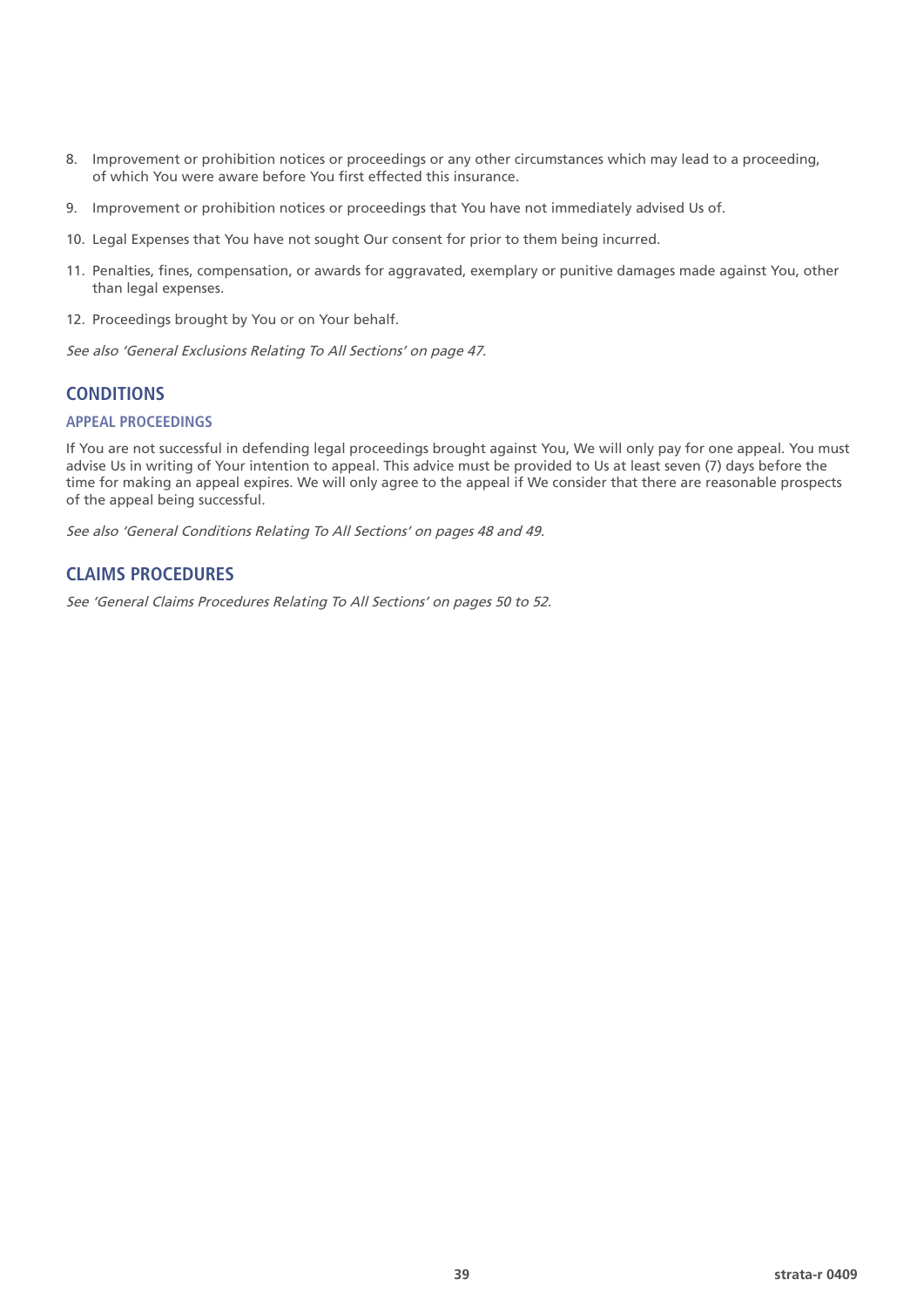## **DEFINITION**

#### **Breakdown**

Means sudden and unforeseen physical destruction or physical damage to Machinery which requires repair or replacement to enable normal working to continue.

#### **Collapse**

Means sudden and unforeseen physical destruction, damage, distortion, bending, or crushing, of any part of Pressure Equipment caused by force of steam, gas or fluid pressure or vacuum, including damage caused by overheating resulting from insufficiency of water.

#### **Explosion**

Means sudden and unforeseen physical destruction or physical damage caused by violent rending of the permanent structure of the Pressure Equipment by force of internal steam, gas or fluid pressure (including pressure of ignited flue gases) causing displacement of any part of the Pressure Equipment together with forcible ejection of its contents.

#### **Machinery**

Means the electric, electronic, mechanical or hydraulic Machinery, or Pressure Equipment belonging to You, but does not include:

- 1. Any mobile Machinery, vessel, craft or thing made or intended to fly, float or travel, or stored in or mounted upon such mobile Machinery, vessel, craft or thing; gaming, gambling, amusement, vending Machinery, audio or visual entertainment equipment; Machinery hired by You.
- 2. Calculators, photocopiers, typewriters, mobile phones, pagers, computers and other office Machinery;
- 3. Telephone and closed circuit television installations;
- 4. Wiring, fittings and outlet sockets of electric lighting or electric power circuits;

#### **Mobile Machinery**

Means any mechanically operated or driven machine on wheels or self-laid tracks.

#### **Pressure Equipment**

Means those parts of the permanent structure of a boiler, pressure vessel, economiser and superheater and attaching pipe systems which are subject to steam, gas or fluid pressure or vacuum, all belonging to You.

See also 'General Definitions Relating To All Sections' on pages 5 to 7.

## **WHAT YOU ARE COVERED FOR**

We will cover the Machinery shown in Your Schedule whilst at Your Situation against Breakdown, Collapse or Explosion.

The most We will pay is the Sum Insured specified on Your Schedule.

## **ADDITIONAL BENEFITS**

If We agree to pay a claim under this Section, We will also pay:

#### **1. HIRE OF TEMPORARY MACHINERY AND EXPEDITING COSTS**

If the Sum Insured under this Section is not otherwise exhausted, We will pay the reasonable expenses necessarily incurred for:

- a. Express freight including overseas airfreight.
- b. Hiring of substitute Machinery.
- c. Overtime.
- d. Temporary repairs.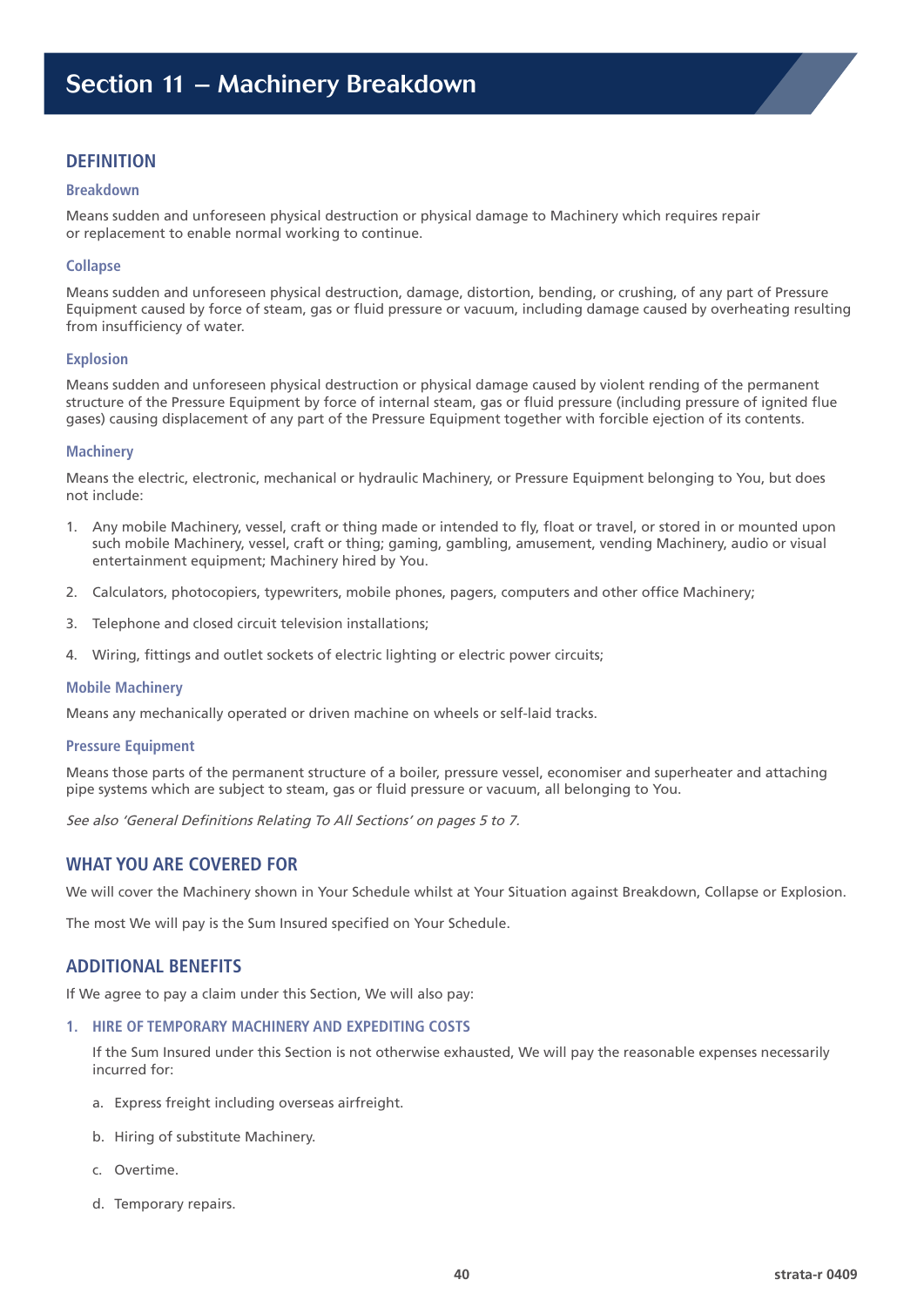We will not be liable for:

- a. Airfreight by aircraft specifically chartered for the purpose.
- b. Breakdown of Machinery or Explosion or Collapse of Pressure Equipment which has been hired or is on loan to You from a third party.
- c. Expenses for specialists or consultants to travel to or from Australia.
- d. Overtime charges which exceed 50% of the cost of carrying out the repairs at ordinary rates.

Our maximum liability under this Additional Benefit is limited to \$25,000 or 15% of the total Sum Insured, whichever is the lesser, for any one event.

#### **2. COVER FOR ADDITIONAL MACHINERY**

Cover is extended to include other Machinery, delivered and installed, after the inception of this Policy at any of the Situations described in the Schedule, excluding items not owned by You.

- a. Such additions must be of similar type and class as described in the Policy.
- b. Such additions must be free from known defects and comply with all applicable statutory requirements.

Cover will not attach until such additions have become Your responsibility and have been successfully commissioned and operated for not less than eight (8) hours in total. Provided:

- a. Section limits and Excesses will remain the same for such additions.
- b. You notify Us of such additions in writing within thirty (30) days of the commencement of such additions.
- c. You pay the extra premium required by Us for the insurance of such additions.

## **HOW WE PAY CLAIMS**

#### **1. FOR BREAKDOWN**

a. In the event of a claim for Breakdown of Machinery, We will, at Our option, repair or replace the damaged items or pay the cash equivalent of such repair or replacement. We will also pay the cost of liquids or refrigerant gas or insulating oil necessary to complete the repairs.

The amount payable will include the cost of transport, labour and the onsite cost of parts.

 If it is necessary to replace parts which are unavailable or obsolete, We will not pay more than the estimated cost of similar parts for similar type of plant currently available. If similar parts are found to be unobtainable, We shall not pay more than the manufacturer's or supplier's latest list price.

 We will not be responsible for the costs of any alterations, improvements, maintenance or overhauls carried out on the occasion of the repair or replacement.

b. For each claim, We will reduce the amount We pay You for Your claim by the amount of Your Excess and the value of any salvage obtained following repair or replacement. The amount of Your Excess is shown on Your Schedule.

#### **2. FOR EXPLOSION OR COLLAPSE OF PRESSURE EQUIPMENT**

We will, at Our option, repair or replace the damaged items or pay the cash equivalent of such repair or replacement as follows:

- a. In the case of repairable damage, We will pay the cost of repairs necessary to restore the Pressure Equipment to its condition immediately before the Explosion or Collapse.
- b. In the case where the Pressure Equipment cannot be repaired at a cost less than the value of a new equivalent Unit, We will pay the cost of installing and commissioning replacement Pressure Equipment of equivalent quality and size. If the Pressure Equipment is replaced with one that is of a better kind, quality or size, We will pay the cost that would have been incurred if an exact replacement had been installed.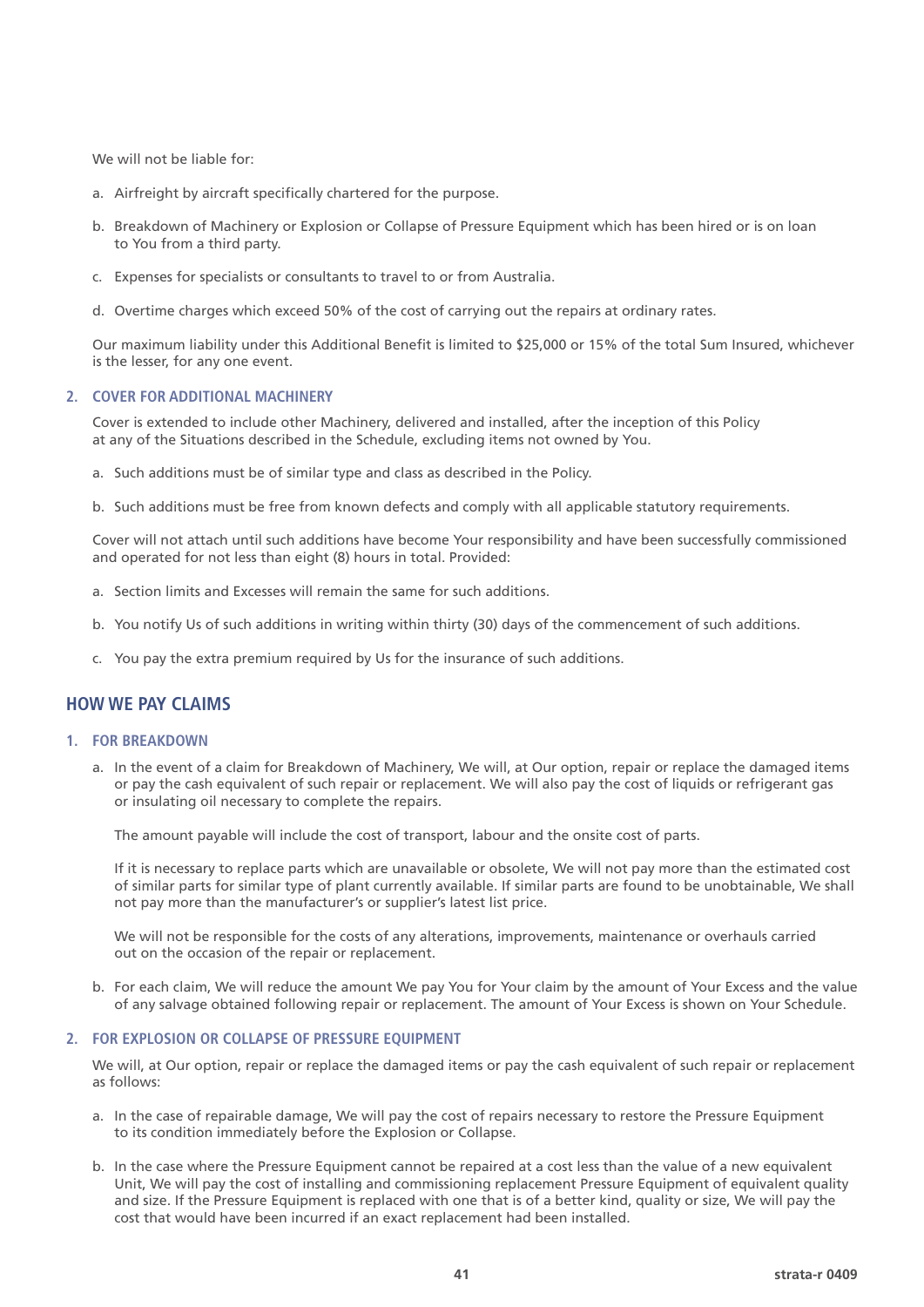c. If the repair or replacement is not affected within twelve (12) months of the Explosion or Collapse, We will only pay the indemnity value of the Pressure Equipment immediately prior to the Explosion or Collapse.

The amount payable will include the costs of transport, labour, the onsite cost of parts and airfreight. We will not be responsible for the costs of any alterations, improvements, maintenance or overhauls carried out on the occasion of the repair or replacement.

#### **3. ILLEGAL INSTALLATIONS**

We will not replace, repair or pay for any illegal installation or alteration of Insured Property of any kind.

#### **4. POLICY EXCESS**

For each Insured Property claim, We will reduce the amount We pay You for Your claim by the amount of Your Excess. The amount of Your Excess is shown on Your Schedule.

## **EXCLUSIONS**

We will not pay for:

- 1. Consequential financial loss, loss of use, or other indirect loss.
- 2. Liquidated damages or penalties for delay or detentions or in connection with guarantees of performance or efficiency.
- 3. Repair or replacement necessitated by:
	- a. Wasting or wearing out of any parts caused by, or resulting from, ordinary use or working or gradual deterioration.
	- b. Rust, corrosion, cavitation, erosion, oxidation, deposits of scale, sludge or other sediment.
	- c. Any direct consequences of progressive or continuous influences from working or atmospheric or chemical action, other than accidental contact with acids or other corrosive substances, causing damage which manifests itself within 24 hours of such accidental contact.
	- d. Rusting or scratching of painted or polished surfaces.

 but We will be liable for other physical damage to Machinery or Pressure Equipment insured by this policy, resulting from such causes.

- 4. The cost of removal of Machinery from a borehole and subsequent replacement.
- 5. Machinery and Pressure Equipment that has not been commissioned, or if commissioned, has operated continuously for a period of less than eight (8) hours.

#### **MACHINERY**

- 1. In respect of Machinery, We will not pay for loss, destruction or damage directly or indirectly caused by, or arising from, or in consequence of:
	- a. Fire resulting from Explosion (except caused by overheating of boilers) or otherwise, lightning, thunderbolt, spontaneous combustion, fermentation, heating or any process involving the direct application of heat.
	- b. Aircraft or other aerial devices or articles dropped therefrom, sonic boom.
	- c. Earthquake, subterranean fire, volcanic eruption.
	- d. Storm, tempest, rainwater, wind, hail, water from or action of the sea, tsunami, tidal wave, high water and flood.
	- e. Water, liquids, or substances discharged, overflowing or leaking from apparatus, appliances, pipes or other Reticulation systems, unless such apparatus, appliances, pipes or other Reticulation systems form part of the Machinery.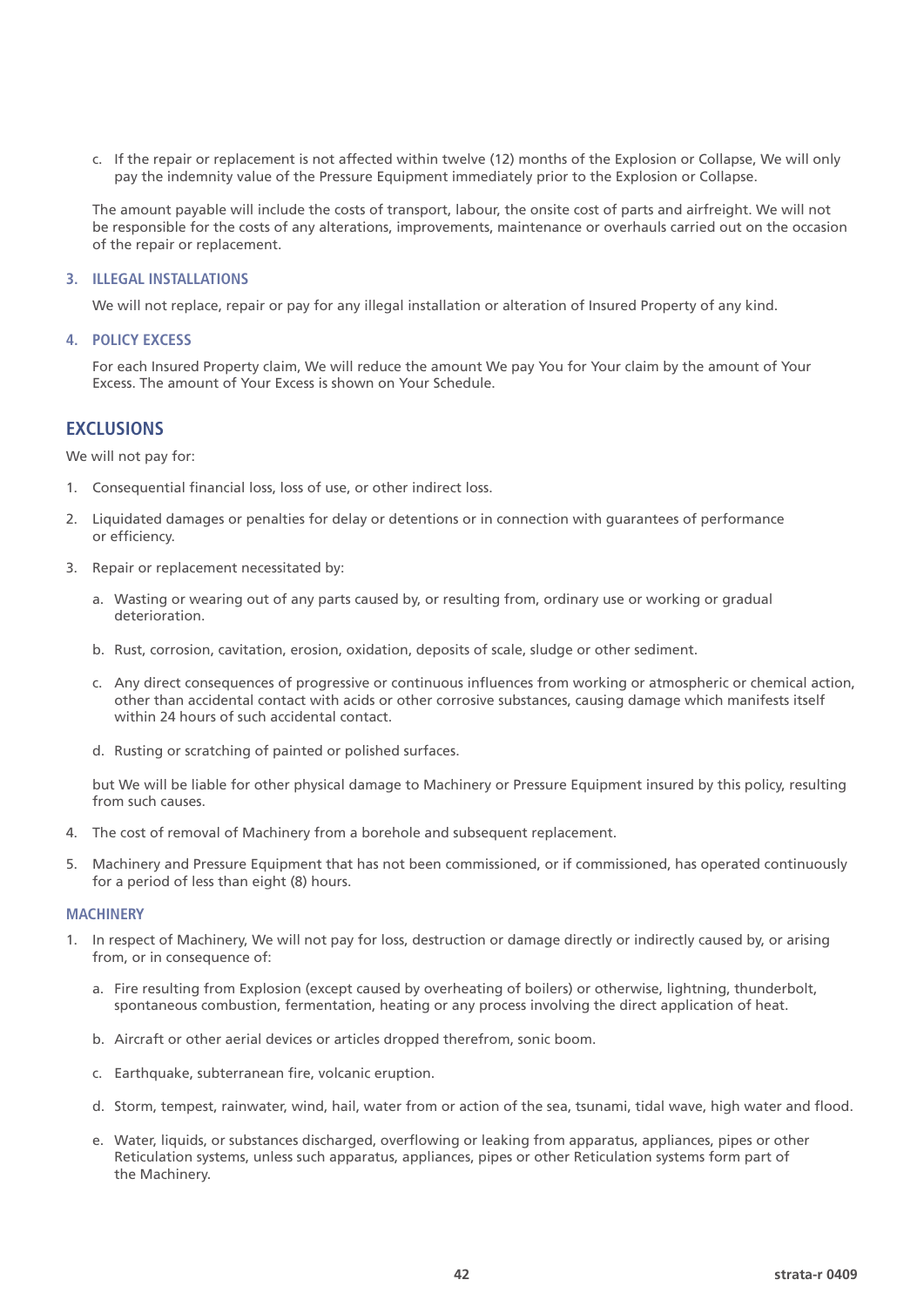- f. Riots, civil commotions, strikes or locked out workers or persons taking part in labour disturbances or acts of vandalism or the acts of any lawfully constituted authority in connection with the foregoing, cessation of work (whether total or partial).
- g. Explosion of Pressure Equipment, unless specified in the Schedule.
- h. Chemical Explosion.
- i. Attempts by civil authorities to prevent the spread of fire.
- j. Theft, or attempted theft.
- k. Unexplained inventory shortages or disappearances.
- l. Unloading on delivery to, or loading prior to dispatch from, the Situation.
- m. Incorrect siting, demolitions ordered by Government or Public or Local Authorities.
- n. Erosion, subsidence, or collapse or any other movement of earth.
- o. Testing and commissioning, intentional overloading or experiments.
- p. Faults or defects known to You or any employee whose knowledge in law would be deemed to be Yours and not disclosed to Us at the time this insurance was arranged.
- q. Any process of heat treatment, welding, grinding, cutting, drilling, shaping or the application of tools to the property other than for the purpose of lifting the insured machine or item.
- r. Damaged or faulty doors, lids, catches, latches, locks or any door lid closing or securing mechanism or device of a cold chamber.
- s. Loss of liquid or refrigerant gas resulting from leakage of glands, seals, shaft seals, gaskets, joints or from fatigue fractured pipes.
- t. The cost of any modification or replacement to Insured plant due to legal requirement relating to the use of ozone-depleting refrigerant gases. This exclusion applies regardless of whether insured damage has occurred.
- 2. In addition, We will not pay for the loss of or physical destruction or damage caused to:
	- a. Bits, drills, knives, saw blades, heating elements, fuses, electronic valves and tubes, Magnetron units, contacts which spark or arc.
	- b. Dies, moulds, patterns, blocks, stamps, punches.
	- c. Coating or engraving on cylinders and rolls.
	- d. Crushing, hammering or grinding surfaces, wear plates, screens, tyres, batteries, burner jets or other parts which by their use and nature suffer a high rate of wear, tear or gradual deterioration.
	- e. Sieves, seals, shaft seals, joints, gaskets or seams, packing materials, filters, ropes, chains, belts, cables (other than electrical conductors) brushes, refractory materials, fire bars, unless as a result of Breakdown.
	- f. Fuels, chemicals, filter substances, heat transfer media, cleansing agents, lubricants, oils, catalysts or other operating materials unless as a result of Breakdown.
	- g. Materials in the course of or undergoing processing.
	- h. Foundations and masonry, unless as a result of Breakdown.
	- i. Any unattended engine unless such engine is fitted with an effective, operational automatic safety engine monitoring device and such device stops the engine in the event of a lubricating or cooling fault or failure.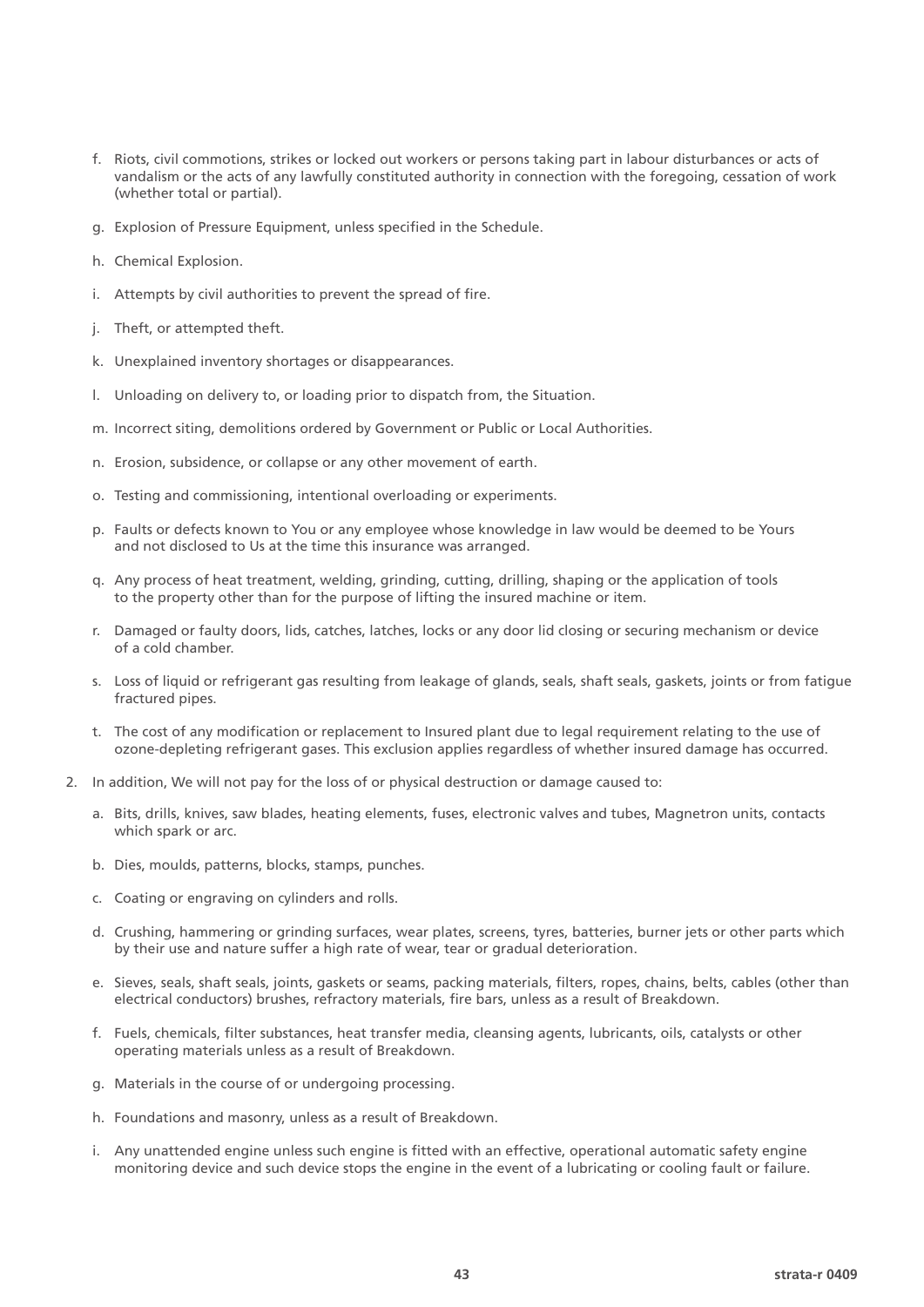#### **PRESSURE EQUIPMENT**

- 1. In respect of Pressure Equipment, We will not pay for repair or replacement caused by:
	- a. Wasting or wearing away whether by leakage, corrosion or by the action of the fuel or otherwise.
	- b. Slowly developing deformation or distortion.
	- c. Cracks, fractures, blisters, lamination separation, flaws or grooving which have not penetrated the entire thickness of the material, although repair or replacement may be necessary at some time in the future.

However exclusions (a), (b) and (c) will not apply to subsequent Explosion or Collapse.

- 2. In addition, We will not pay for repair or replacement caused by Explosion or Collapse of any Pressure Equipment if at the time of such Explosion or Collapse:
	- a. The pressure on the pressure limiting device(s) upon the particular Pressure Equipment was in excess of that permitted in the applicable Australian Standards, codes and laws.
	- b. Any pressure limiting device was removed or rendered inoperative.
- 3. We will not pay for loss, destruction or damage to Pressure Equipment:
	- a. Where such equipment is operated in an unsafe condition; or
	- b. Where such equipment does not comply with Australian Standards, codes or laws; or
	- c. Where such equipment has not been inspected in accordance with Australian Standard AS3788 as amended, and any other applicable Australian Standards, codes or laws.

See also 'General Exclusions Relating To All Sections' on page 47.

## **CONDITIONS**

See also 'General Conditions Relating To All Sections' on pages 48 and 49.

## **CLAIMS PROCEDURES**

See 'General Claims Procedures Relating To All Sections' on pages 50 to 52.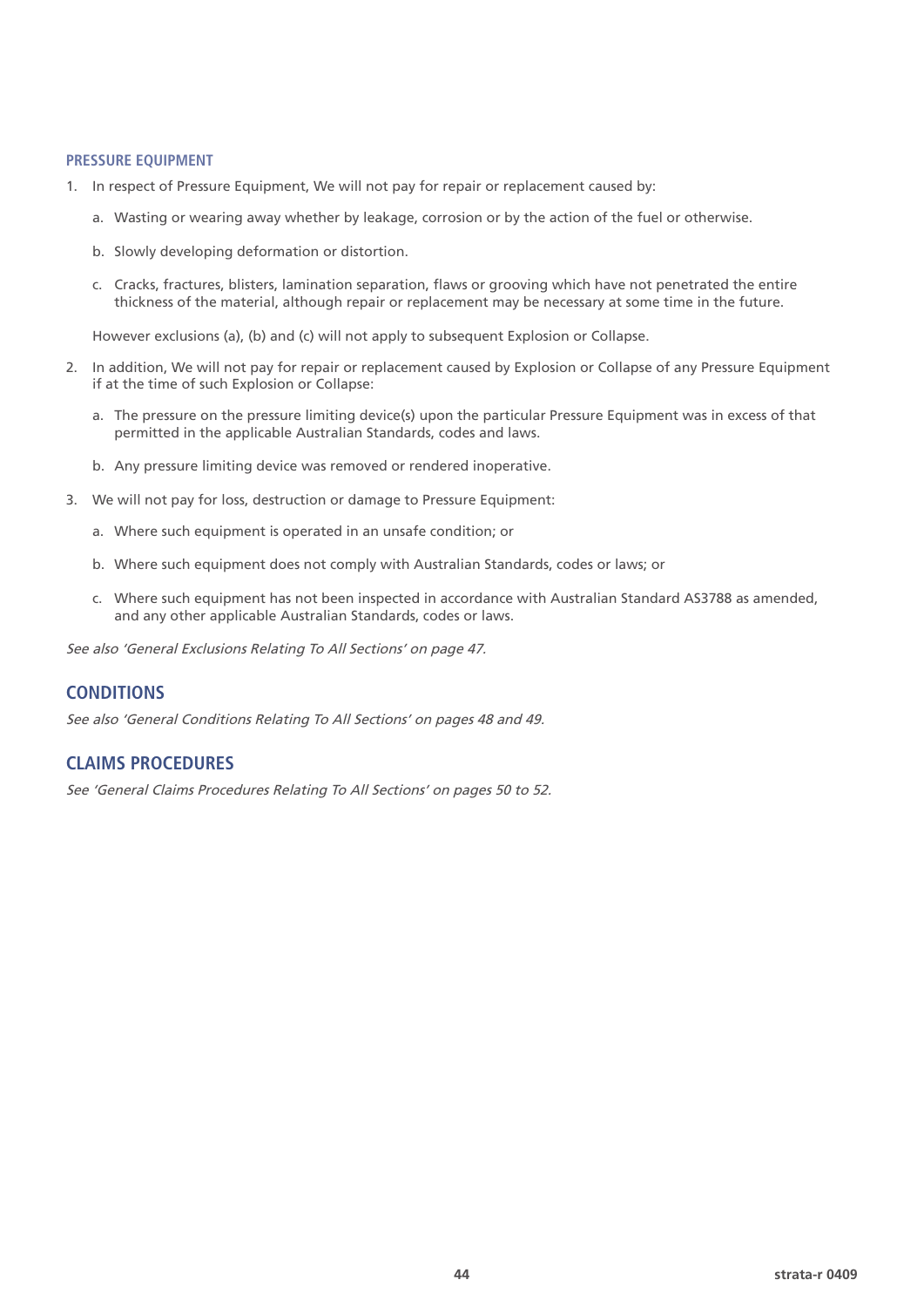## **DEFINITIONS**

#### **Damage**

Means any accidental physical loss or destruction.

#### **Lot Owner's Improvements**

Means:

- 1. Any New Fixtures installed by a Unit Owner,
- 2. Any upgrade made by a Unit Owner to an existing fixture that results in its replacement value being more than its replacement value immediately prior to the improvement;

being for the Unit Owner's exclusive use and permanently attached to or fixed to Your Insured Property so as to become legally part of it.

#### **New Fixture**

Means an item or structure that is installed within a Unit Owner's lot that is not a replacement of an existing item or structure.

See also 'General Definitions Relating To All Sections' on pages 5 to 7.

## **WHAT YOU ARE COVERED FOR**

We will cover You for any Damage to Lot Owner's Improvements occurring during the Period of Insurance not excluded by this Section.

The most We will pay is the Sum Insured shown on Your Schedule.

## **HOW WE PAY CLAIMS**

We will only pay under this Section when the Sum Insured under Section 1 – Building(s) And Common Contents of this Policy has been totally exhausted.

#### **Cash Settlement**

If Your claim arises as a result of a total loss that is claimed for under Section 1 – Building(s) And Common Contents, and We agree to a cash settlement of that claim, the amount payable under this section will be paid to the Unit Owner.

Section 12 is also subject to the same 'How We Pay Claims' as Section 1 – Building(s) And Common Contents on pages 15 and 16.

## **EXCLUSIONS**

Section 12 is subject to the same 'Exclusions' as Section 1 – Building(s) And Common Contents on page 17 and the 'General Exclusions Relating To All Sections' on page 47.

## **CONDITIONS**

See 'General Conditions Relating To All Sections' on pages 48 and 49.

## **CLAIMS PROCEDURES**

See 'General Claims Procedures Relating To All Sections' on pages 50 and 52.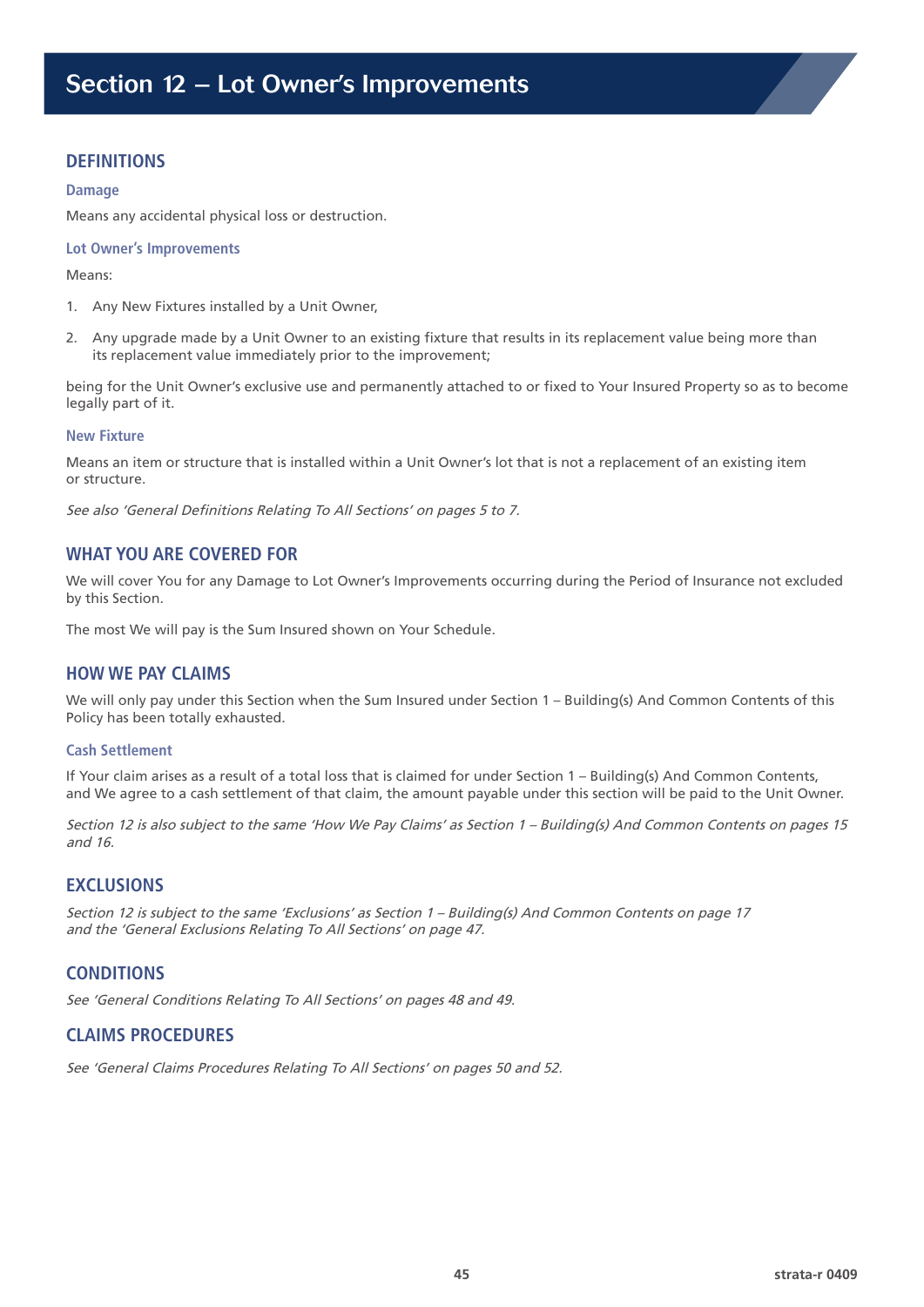## Section 13 – Workers' Compensation

Some circumstances make workers' compensation insurance compulsory if You have employees. If You are unsure, check with Your local Workers Compensation Authority.

This Section only applies when Your Schedule shows that You have requested cover for workers' compensation.

This cover is subject to the relevant workers' compensation legislation in Your state or territory.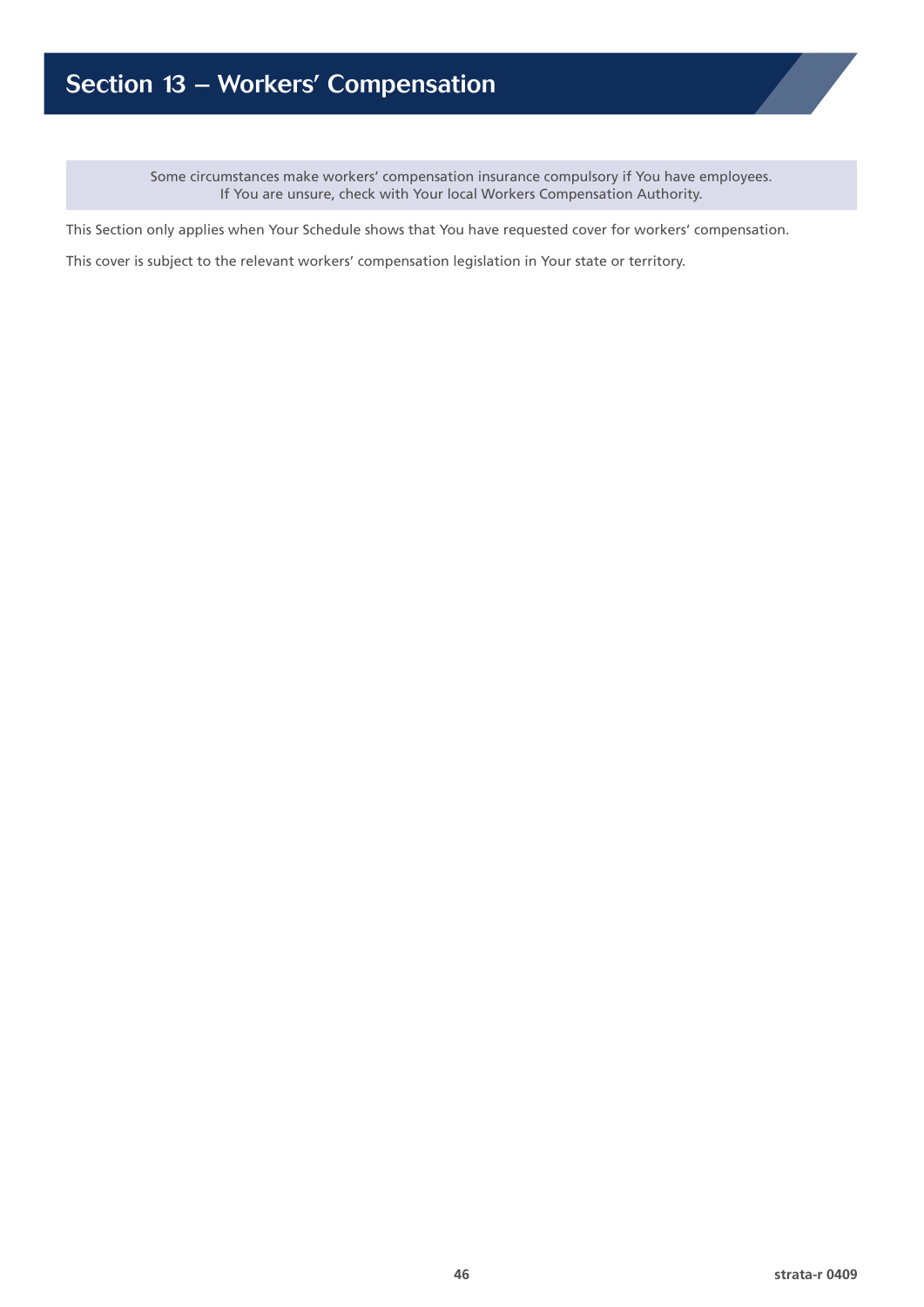## General Exclusions Relating To All Sections

We will not be liable for any loss, damage, destruction or liability caused by, or arising directly or indirectly from:

- 1. Anything nuclear or radioactive.
- 2. Lawful confiscation, nationalisation, requisition or destruction of Your property.
- 3. Terrorism. This will only apply if:
	- a. The Sum Insured as shown on Your Schedule for the Building(s) and Common Contents is more than \$50,000,000, or
	- b. The damage is caused by pollution or contamination due to chemical and/or biological agents which result from the act of Terrorism.
- 4. The failure or inability of any item, equipment or computer software to recognise correctly, to interpret correctly or to process correctly any date, or to function correctly beyond any time when that item, equipment or computer software has not recognised, interpreted or processed correctly any date. We will pay for any resultant loss or damage that is covered by this Policy, other than resultant loss or damage to any computer equipment or computer software.
- 5. The failure or inability to receive, send, access or use electronic data and/or software, and/or the internet. We will pay for any resultant loss or damage that is covered by this Policy, other than resultant loss or damage to any electronic data and/or software.
- 6. War, invasion, act of foreign enemy, hostilities (whether war is declared or not), civil war, rebellion, revolution, insurrection, military or usurped power.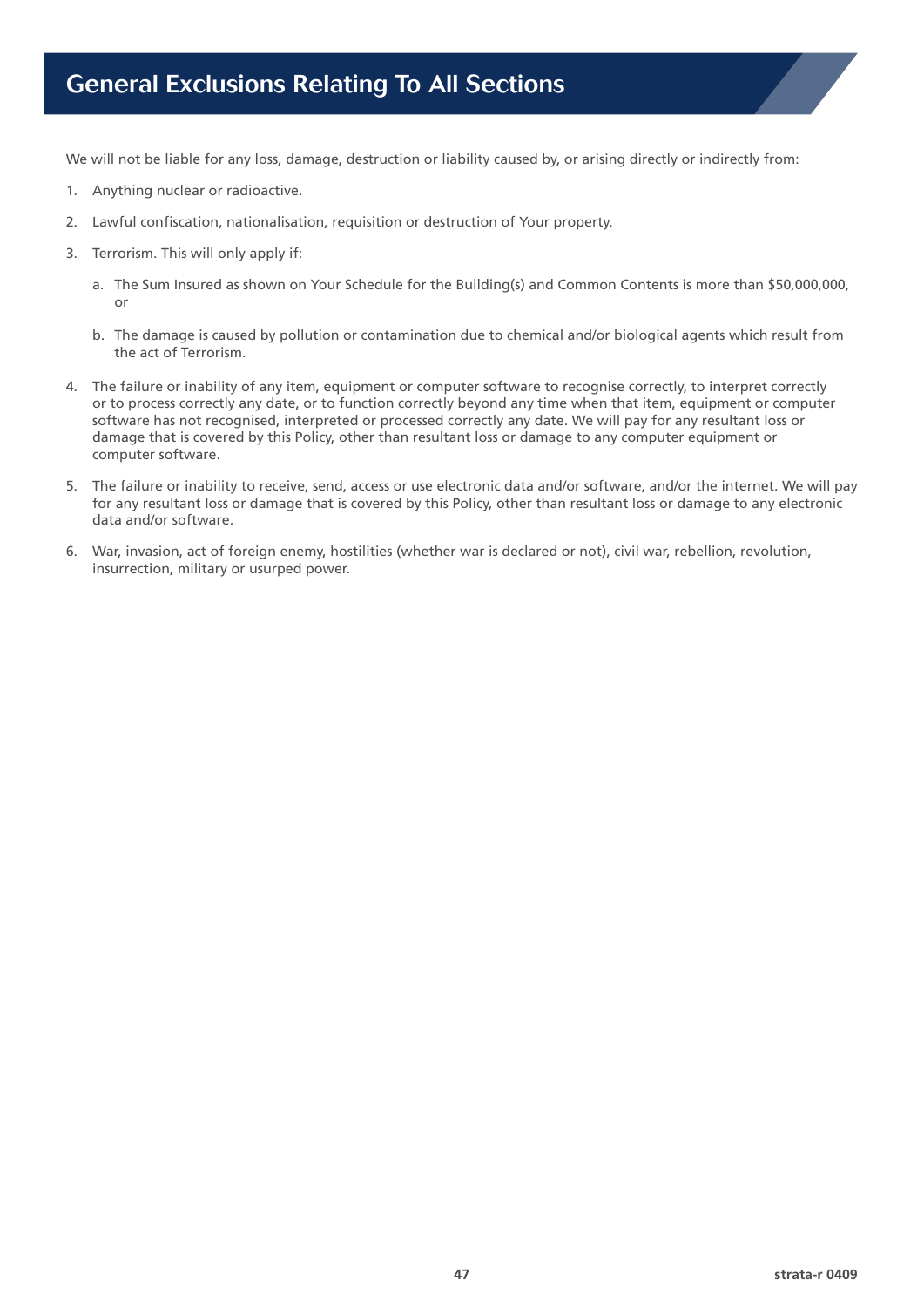## General Conditions Relating To All Sections

Our liability to pay a claim under this Policy is subject to compliance with the following conditions:

## **CANCELLING YOUR POLICY**

You can cancel this Policy at any time. To do this, You must ask Us in writing. The Policy will end when We receive Your request.

We can cancel this Policy if You do any of the following:

- 1. Are not fair and open in Your dealings with Us.
- 2. Fail to comply with the conditions of this Policy.
- 3. Fail to pay the premium for this insurance.
- 4. Fail to tell Us anything You should tell Us when You apply for this Policy, renew this Policy and when You change or reinstate this Policy.
- 5. Make a claim during the period of this Policy that is fraudulent. The claim does not have to be under this Policy and can be with Us or another insurance company.
- 6. Make a misleading statement to Us when You apply for Your insurance.

We may also cancel this Policy if there is a change in the circumstances of the risk during the Period of Insurance.

If We cancel this Policy, We will advise You in writing. To do this, a notice will be delivered to You or posted to You.

## **REFUND OF PREMIUM IF YOUR POLICY IS CANCELLED**

If Your Policy is cancelled (other than by exercising Your cooling-off rights) before the due date, We will:

- 1. Keep the premium that applies to the period in respect of which the Policy was in force.
- 2. Return to You the premium which You have paid that applies to the period from the date the Policy ended to the due date of the Policy, unless You make a fraudulent claim.

## **THE LAW THAT APPLIES TO THIS POLICY**

Any disputes arising from this Policy will be determined by the courts, and in accordance with the laws, of the State or Territory of Australia where this Policy is issued.

Where any part of this Policy is contrary to any State or Territory Legislation Act or Regulation governing strata plan, company title property or any similar scheme, the requirements of that Act or Regulation will apply.

## **REINSTATEMENT OF SUM INSURED**

We will automatically reinstate the Sum Insured and/or Additional Benefits to the amount shown in this Policy and as shown on Your Schedule following a claim. This does not apply:

- 1. To Section 6 Office Bearers' Liability, Section 8 Government Audit Costs, and Section 9 Legal Expenses; or
- 2. When Your claim is for a total loss; or
- 3. We have paid the total Sum Insured as Your cover will end then.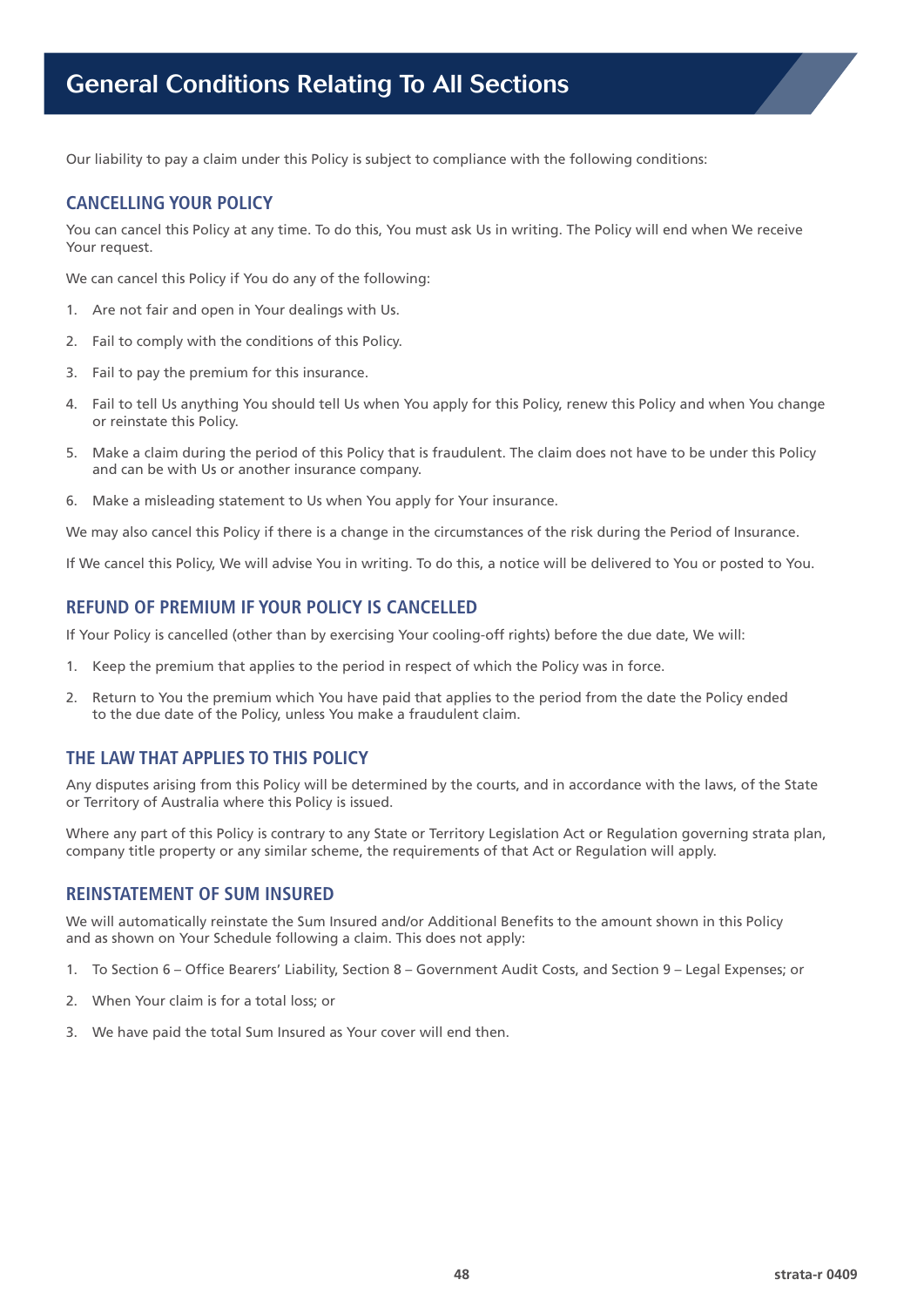## **CROSS LIABILITY**

Where there is more than one party named in the Schedule as an Insured, We will treat each as a separate and distinct party.

The words You, Your and Yours will apply to each party in the same manner as if a separate Policy has been issued to each party, however, Our liability for any Sum Insured or Policy limit is not increased.

## **SEVERABILITY**

Any act, breach or non compliance with the terms and conditions of this Policy committed by any party named in the Schedule as an Insured, will not prejudice the rights of the remaining party(ies) named in the Schedule, provided that the remaining party(ies) shall, within a reasonable time after becoming aware of any act, breach or non compliance whereby the risk of damage, loss or liability has increased, give notice in writing to Us.

## **CLAIMS PREPARATION COSTS**

We will pay the reasonable costs You necessarily incur for the preparation of a claim under this Policy. We will only pay these costs when You have obtained Our Written Consent prior to them being incurred. The most We will pay is \$30,000.

This condition does not apply to Section 13 – Workers' Compensation and Section 8 – Government Audit Costs.

## **NOTIFICATION OF CHANGES**

You must advise Us immediately in writing of:

- 1. All changes in occupation or circumstances to Your Insured Property.
- 2. Any change in information or details You have given Us in relation to Your Insured Property or You.
- 3. Any change that increases the risk of damage at Your Insured Property.

## **REASONABLE PRECAUTIONS**

You must take all reasonable care to:

- 1. Comply with any law, bylaw, safety requirement.
- 2. Maintain Your Insured Property in a good state of repair to prevent anything which could result in a claim under this Policy.
- 3. Prevent damage to other people's property or personal injury to other people and must comply (and use reasonable endeavours to ensure that Your employees, servants and agents comply) with all statutory obligations and bylaws or regulations imposed for the safety of property or persons.

## **INSPECTIONS**

We (or agents appointed by Us) have the right to inspect and examine, by mutual appointment, any Property insured under this Policy.

See also 'Conditions' in each section of this Policy.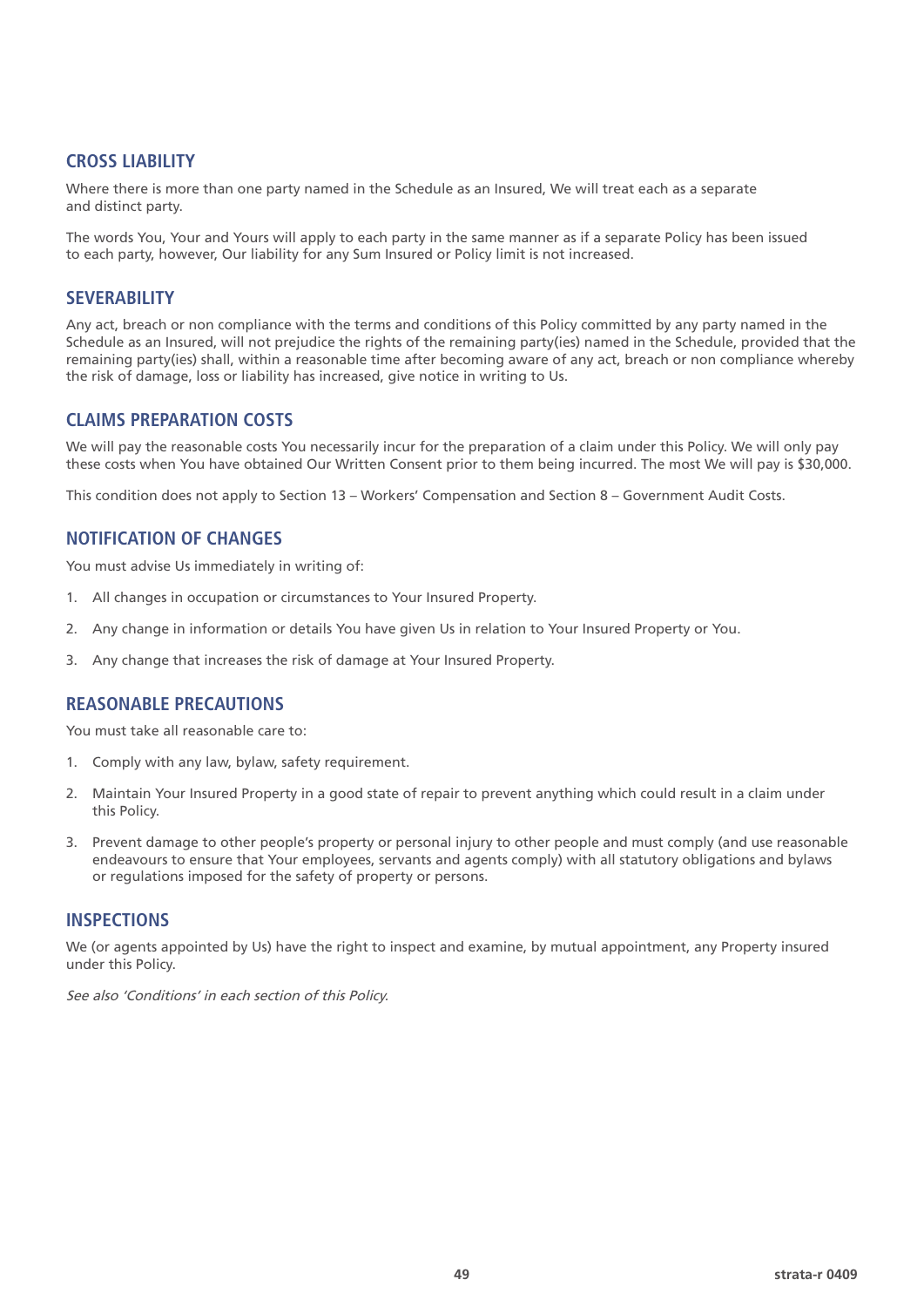## General Claims Procedures Relating To All Sections

Our liability to pay a claim under this Policy is subject to compliance with the following procedures:

## **NOTIFICATION OF CLAIMS**

We depend upon Your co-operation. This means when something happens that You believe You can claim for, or something occurs that may result in a claim, You must:

- 1. Complete any forms as requested by Us.
- 2. Advise Us immediately of receipt of any intention to make a claim against You.
- 3. Advise Us immediately in writing of any circumstance or event which may result in a claim being made against You.
- 4. Make Your claim as soon as possible after You suffer a loss. If You do not make it within 30 days of the date of loss, We may reduce what We pay You by an amount which represents any disadvantage We suffer by the delay.
- 5. Send all documents, accounts, communications, Writ or Summons relating to Your claim within 72 hours of receiving them.
- 6. Provide to the Authorised Legal Representative all assistance they require and all required materials available to You.

## **WHEN YOU MAKE A CLAIM**

You must:

- 1. Take all reasonable steps to minimise and/or stop any further loss or damage from occurring.
- 2. Advise the nearest police station if Your property is lost, stolen, vandalised or maliciously damaged. We may ask You to give Us a written report from the police.
- 3. Keep the property that has been damaged so We can inspect it.
- 4. Not repair or replace any damaged property without Our consent except for emergency repairs We have agreed to pay under Section 1 – Additional Benefit 8 on page 10.
- 5. Cease the continued use of damaged property, until such property is repaired to Our satisfaction.
- 6. Use best endeavours to preserve any damaged or defective appliances, plant or things which might prove necessary or useful by way of evidence in connection with any claim.
- 7. Allow Us to access Your property for inspections conducted by Us, assessors or repairers.
- 8. Allow Us to obtain information from Your property manager, strata manager, accountant, registered tax agent, lawyer, legal representative, employees, person(s) or organisation(s) engaged by You, and/or any repairer to assist Us in managing Your claim.
- 9. At Your own expense, provide Us with all records, invoices, and other documents, information, explanations and other evidence together with statutory declarations, as We may require for the purpose of investigating or verifying a claim under this Policy.

You must not:

- 1. Make any admission of liability or payment or promise or offer of payment in connection with any claim without Our consent.
- 2. Authorise repairs to, or arrange replacement of, any of the Insured Property relevant to the claim, or incur any cost or expense for a claim without Our consent unless by not authorising the repairs, the safety of people is put at risk.

We reserve the right to:

- 1. Take over and conduct in Your name the settlement of any claim or legal proceeding or appeal.
- 2. Refuse to use the Authorised Legal Representative You propose without providing any reason.
- 3. Instruct You to terminate the services of the Authorised Legal Representative if We consider it is in Your interest to do so.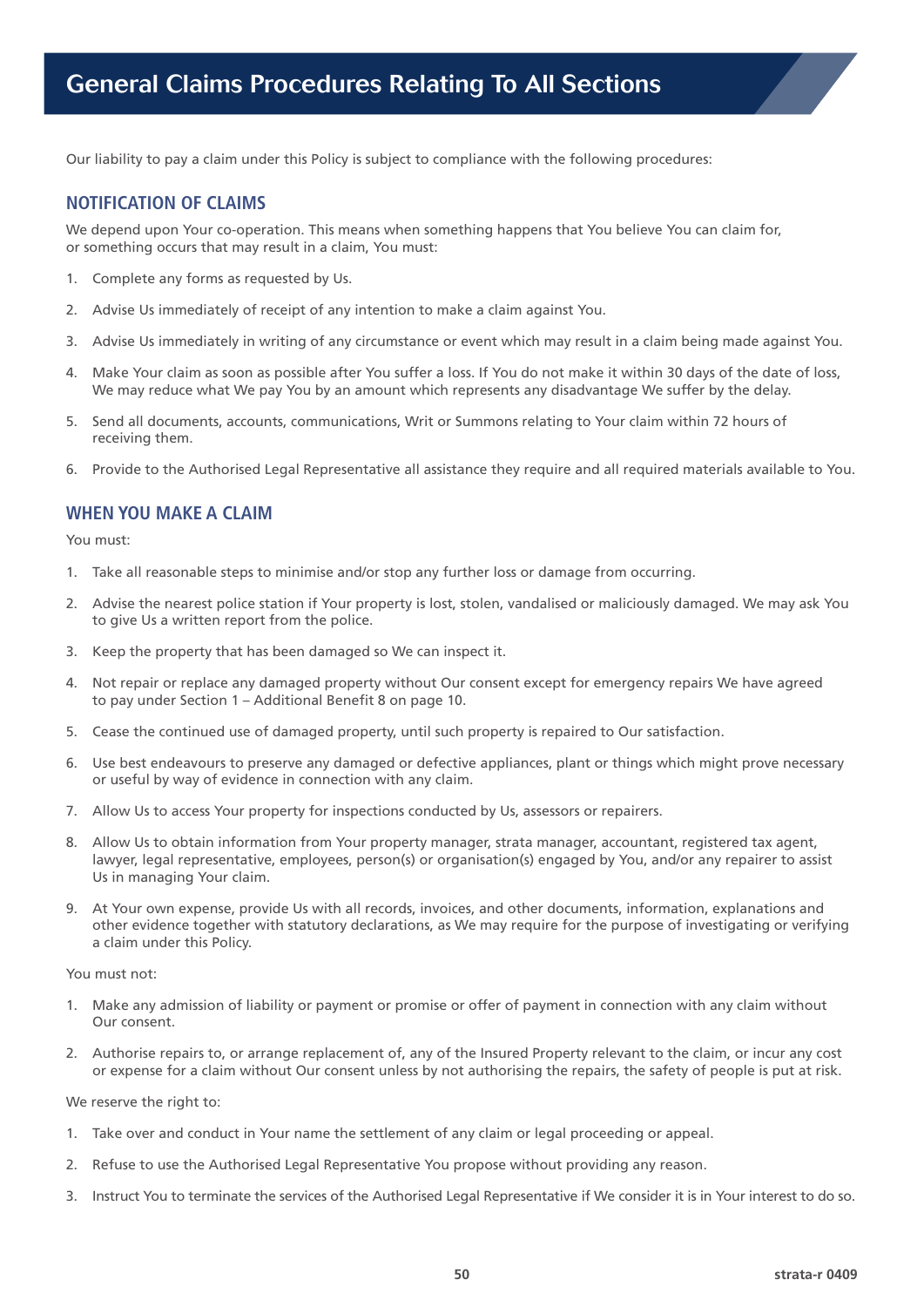- 4. Appeal any decision if You are not successful in defending legal proceedings brought against You.
- 5. Instruct You to take necessary steps to minimise further loss or damage from occurring.

## **OFFER TO SETTLE**

You must advise Us of any offer to settle a proceeding. We may stop paying Your legal costs and expenses if You do not agree to a reasonable settlement. When the Authorised Legal Representative recommends settlement of a proceeding and You wish to continue with the proceeding, We will only pay the legal costs and expenses incurred up to that date.

## **REFUSAL OF RECOMMENDATIONS**

If against Our recommendations You elect to continue any legal proceedings, Our liability will not exceed the liability for which the claim could have been settled for up to that date.

## **DELAYS**

If You cause unreasonable delays preventing Us from commencing reinstatement or replacement of Your Insured Property, We will not pay for any extra costs that result from that delay.

## **LOSS OF RENT CLAIMS**

Following notice of termination of a tenancy or lease agreement where a claim under this Policy has been accepted, the owner of the Unit must take all reasonable steps to re-let the Unit.

## **ACTS OR OMISSIONS OF YOUR BODY CORPORATE MANAGER/AGENT**

We will not deny liability for a claim, or reduce the amount thereof, if Our right of denial or reduction is solely caused by an act, error or omission of Your duly appointed Body Corporate Manager/Agent while acting on Your behalf.

## **RECOVERY ACTION**

If You have the right of recovery against someone else for a claim You made under this Policy, You give Us Your rights to pursue that recovery. You also give Us Your rights to conduct, defend or settle any legal action and to act in Your name.

You must not do anything that prevents Us from doing this and You must give Us all the information and cooperation that We require.

## **OTHER INSURANCES**

If loss, damage or an event occurs that results in a claim being lodged under this Policy, You must notify Us of any other insurance that covers the same loss, damage or event. We have the right to seek contribution from the other insurer.

## **REPAIRS OR REPLACEMENT**

You must allow Us to:

- 1. Nominate the supplier or repairer to be used.
- 2. Inspect any damaged item or Insured Property.
- 3. Take possession of any damaged item or Insured Property.

## **SALVAGE VALUE**

If We have paid a claim for damage, or replaced items which have been recovered, We are entitled to any salvage value.

## **STRATA LEGISLATION**

Where any part of this Policy is contrary to any act or regulation governing strata plan, company title property or any similar scheme, the requirements of that act or regulation will apply. Claims for Your Insured Property will be settled in accordance with the requirements of that act or regulation.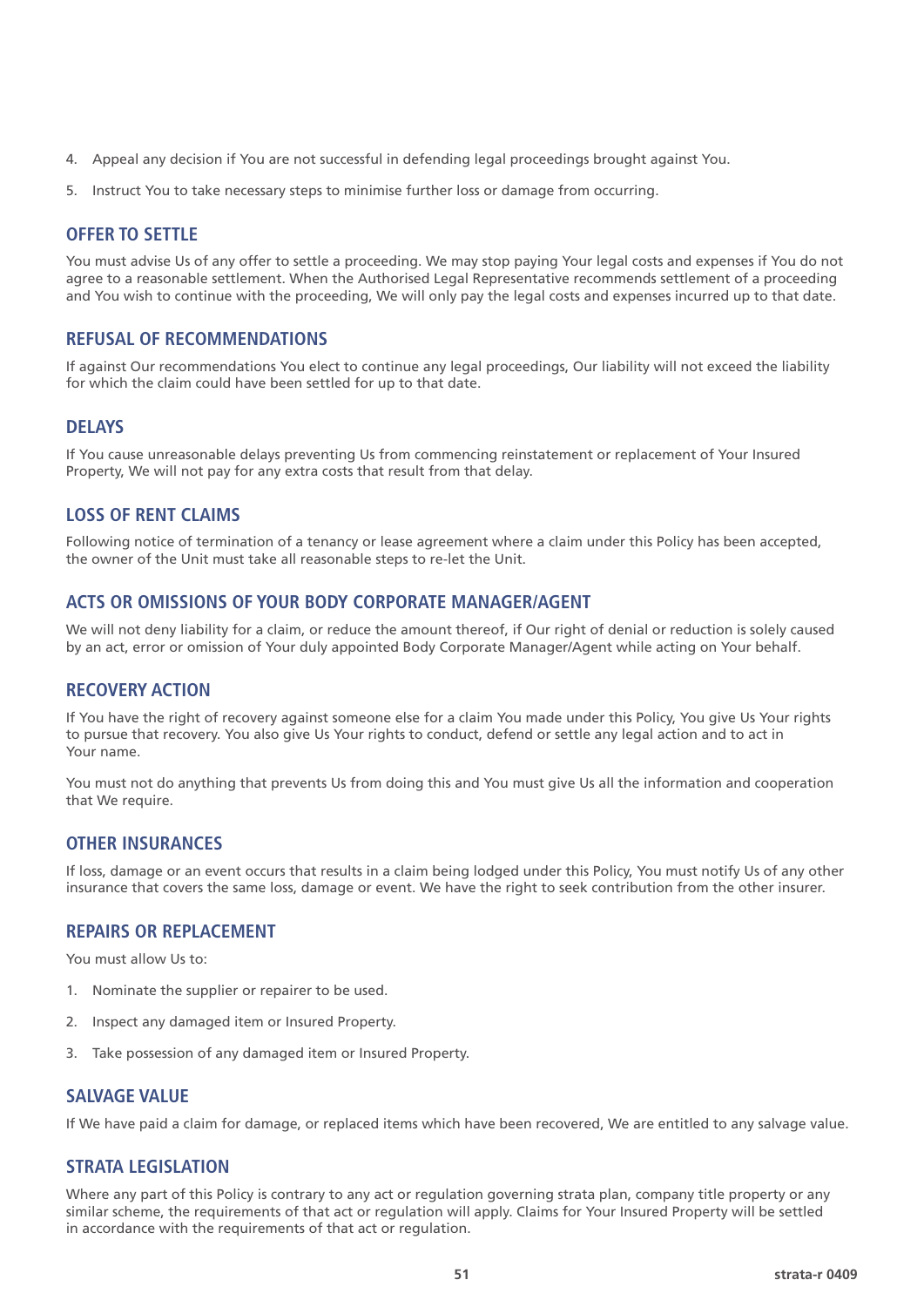## **GOODS AND SERVICES TAX (GST)**

Where We make a payment under this Policy for the acquisition of goods, services or other supply, We will reduce the amount of the payment by the amount of any input tax credit that You are, or will be, or would have been entitled to under A New Tax System (Goods and Services Tax) Act 1999 in relation to that acquisition, whether or not that acquisition is actually made.

Where We make a payment under this Policy as compensation instead of payment for the acquisition of goods, services or other supply, We will reduce the amount of the payment by the amount of any input tax credit that You would have been entitled to under A New Tax System (Goods and Services Tax) Act 1999 had the payment been applied to acquire such goods, services or other supply.

See also 'Claims Procedures' in each section of this Policy.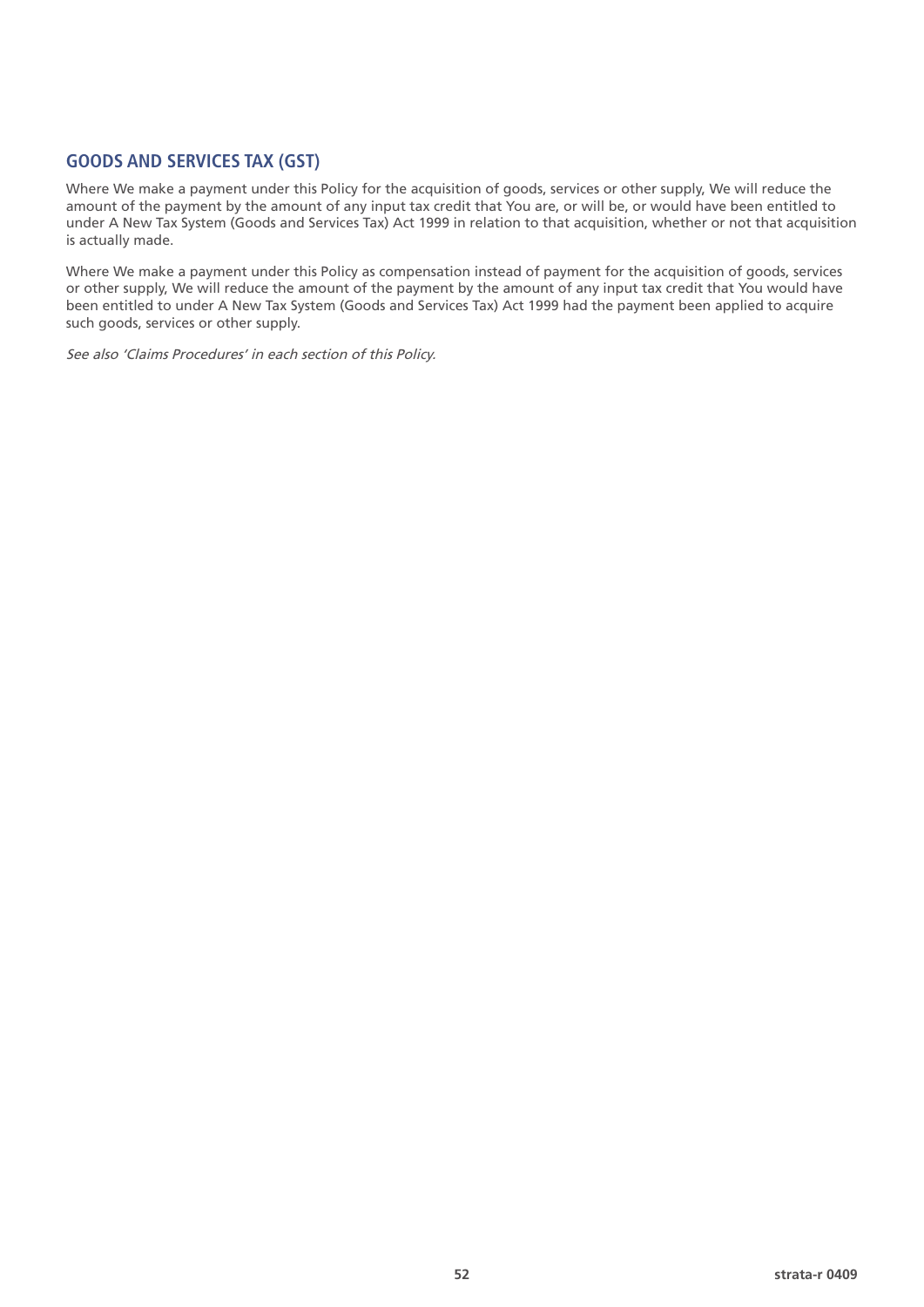## Claims Payment Examples

These claim payment examples show You how a claim settlement is calculated based upon some practical scenarios. Any claim settlement amount will depend upon the facts of each case.

## **SCENARIO 1**

#### **Section 1 – Building(s) and Common Contents**

**Damage to Building(s) resulting from storm**

| Claim costs   | \$10,000 (building damage) |
|---------------|----------------------------|
|               | \$1,000 (loss of rent)     |
| <b>Excess</b> | \$100                      |

You are GST registered (100% input tax credit).

| Repairs to Building Damage – You have paid for the repairs | 10,000.00 |
|------------------------------------------------------------|-----------|
| Less GST                                                   | 909.09    |
| <b>Less Policy Excess</b>                                  | 100.00    |
| <b>Building(s) Settlement Amount:</b>                      | 8,990,90  |
| Loss of Rent                                               | 1,000.00  |
| <b>TOTAL SETTLEMENT AMOUNT:</b>                            | 9,990.90  |

## **SCENARIO 2**

## **Section 1 – Building(s) and Common Contents**

**Damage to Building(s) resulting from storm**

Claim costs \$10,000 (building damage) \$1,000 (loss of rent) Excess \$100

You are not GST registered (0% input tax credit).

| Repairs to Building Damage – You have paid for the repairs |   | 10,000,00 |
|------------------------------------------------------------|---|-----------|
| Less GST                                                   |   | 0.00      |
| <b>Less Policy Excess</b>                                  |   | 100.00    |
| <b>Building(s) Settlement Amount:</b>                      | S | 9,900.00  |
| Loss of Rent                                               |   | 1,000.00  |
| <b>TOTAL SETTLEMENT AMOUNT:</b>                            |   | 10,900,00 |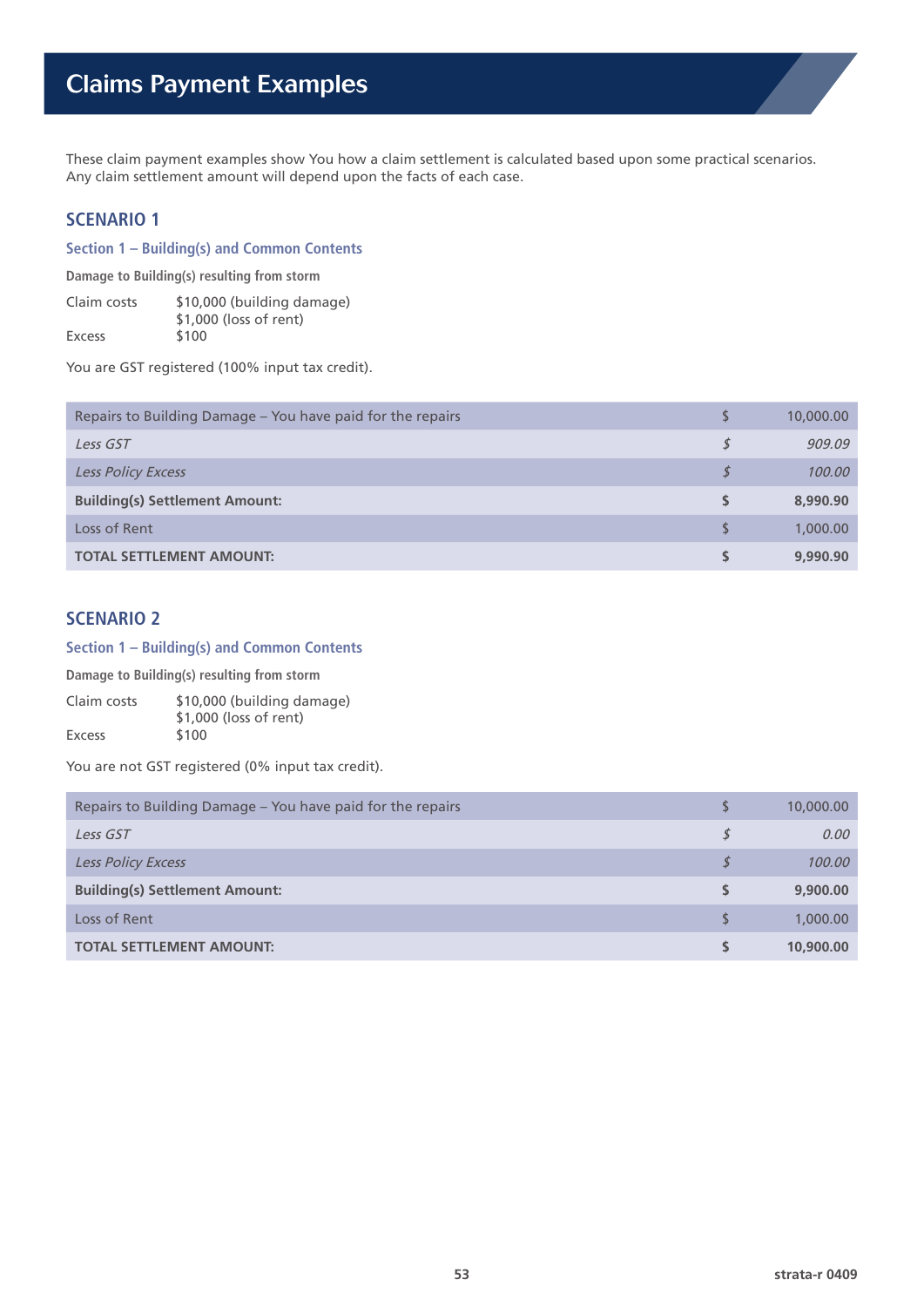## **SCENARIO 3**

## **Section 2 – Glass**

**Accidental breakage of Glass** 

| Claim costs   | \$4,500 (glass damage)       |
|---------------|------------------------------|
|               | \$500 (temporary protection) |
| <b>Excess</b> | \$100                        |

You are GST registered (100% input tax credit).

| Repairs to Glass – You have paid for the repairs   | 4,500,00 |
|----------------------------------------------------|----------|
| Temporary Protection – You have paid for this cost | 500.00   |
| <b>Subtotal</b>                                    | 5,000,00 |
| Less GST                                           | 454.54   |
| <b>Less Policy Excess</b>                          | 100.00   |
| <b>TOTAL SETTLEMENT AMOUNT:</b>                    | 4,445.45 |

## **SCENARIO 4**

## **Section 2 – Glass**

**Accidental breakage of Glass** 

| Claim costs   | \$4,500 (glass damage)       |
|---------------|------------------------------|
|               | \$500 (temporary protection) |
| <b>Excess</b> | \$100                        |

You are not GST registered (0% input tax credit).

| Repairs to Glass - You have paid for the repairs   | \$ | 4,500.00 |
|----------------------------------------------------|----|----------|
| Temporary Protection – You have paid for this cost | S  | 500.00   |
| <b>Subtotal</b>                                    | S  | 5,000,00 |
| Less GST                                           |    | 0.00     |
| <b>Less Policy Excess</b>                          |    | 100.00   |
| <b>TOTAL SETTLEMENT AMOUNT:</b>                    |    | 4,900.00 |

## **SCENARIO 5**

## **Section 3 – Theft**

**Theft of Common Contents – garden equipment**

Claim costs \$2,500 (replacement items)<br>Excess \$100 **Excess** 

You are GST registered (100% input tax credit).

| Replacement of Common Contents - You have replaced the item | 2,500,00 |
|-------------------------------------------------------------|----------|
| Less GST                                                    | 227.27   |
| <b>Less Policy Excess</b>                                   | 100.00   |
| <b>TOTAL SETTLEMENT AMOUNT:</b>                             | 2.172.72 |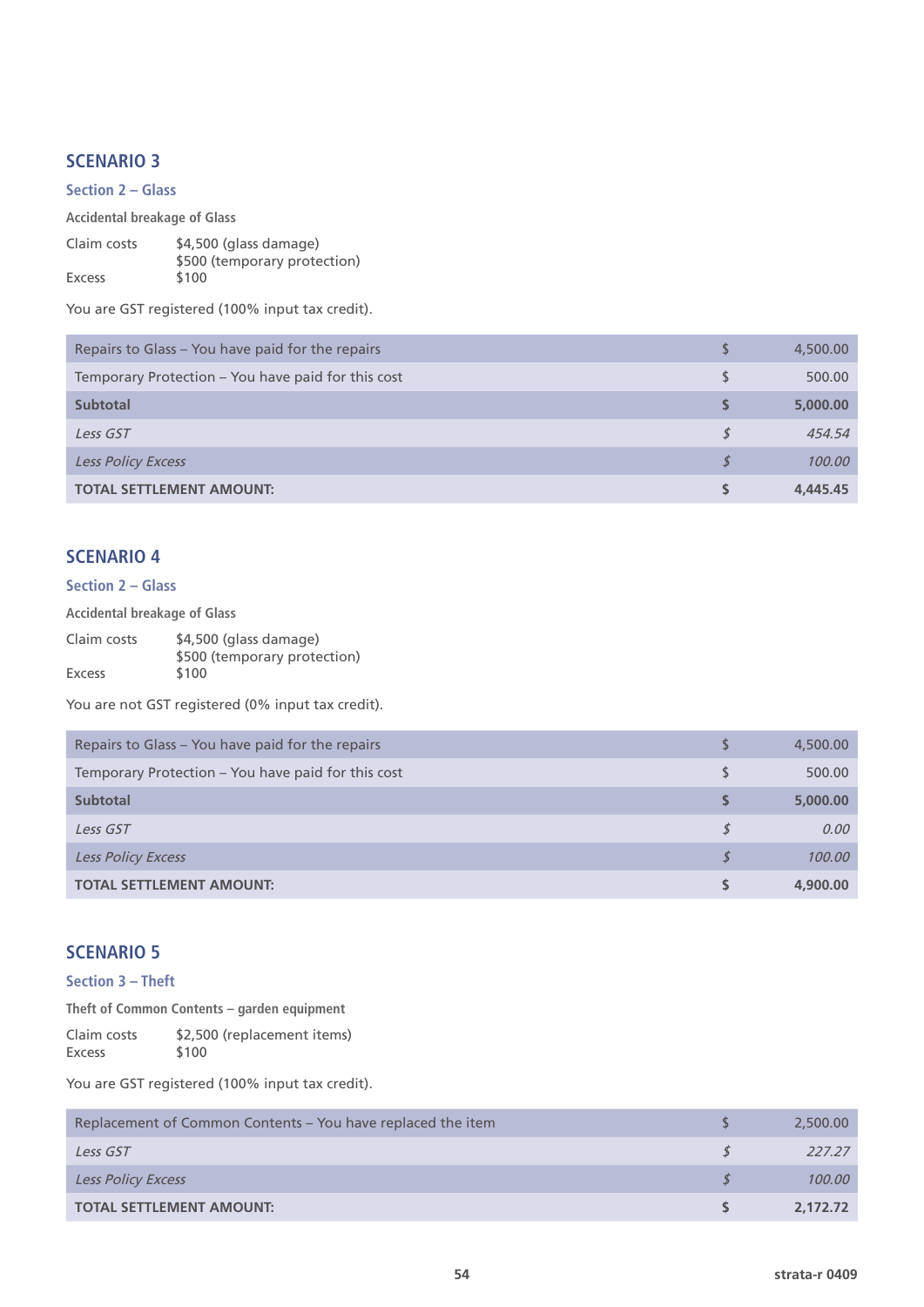## **SCENARIO 6**

## **Section 3 – Theft**

**Theft of Common Contents – garden equipment**

| Claim costs   | \$2,500 (replacement items) |
|---------------|-----------------------------|
| <b>Excess</b> | \$100                       |

You are not GST registered (0% input tax credit).

| Replacement of Common Contents – You have replaced the item | 2,500.00 |
|-------------------------------------------------------------|----------|
| Less GST                                                    | 0.00     |
| <b>Less Policy Excess</b>                                   | 100.00   |
| <b>TOTAL SETTLEMENT AMOUNT:</b>                             | 2,400.00 |

## **SCENARIO 7**

## **Section 4 – Liability**

**Insured is legally liable to pay damages for Personal Injury to a Third Party**

| Claim costs   | \$12,500 (medical costs)                                            |
|---------------|---------------------------------------------------------------------|
|               | \$2,500 (legal costs – where appointed by Strata Unit Underwriters) |
| <b>Excess</b> | \$Nil                                                               |

You are GST registered (100% input tax credit).

| <b>Medical Expenses of Third Party</b>           | \$ | 12,500.00 |
|--------------------------------------------------|----|-----------|
| Legal Costs incurred by Strata Unit Underwriters | S  | 2,500.00  |
| Less GST                                         |    | 0.00      |
| Subtotal                                         |    | 15,000,00 |
| <b>Less Policy Excess</b>                        |    | 0.00      |
| <b>TOTAL SETTLEMENT AMOUNT:</b>                  |    | 15,000,00 |

## **SCENARIO 8**

## **Section 4 – Liability**

**Insured is legally liable to pay for Damage to Third Party's Vehicle**

Claim costs \$6,000 (repair costs)<br>Excess \$Nil Excess

You are not GST registered (0% input tax credit).

| <b>Repairs to Third Party Vehicle</b> | 6,000.00 |
|---------------------------------------|----------|
| Less GST                              | 0.00     |
| <b>Less Policy Excess</b>             | 0.00     |
| <b>TOTAL SETTLEMENT AMOUNT:</b>       | 6,000.00 |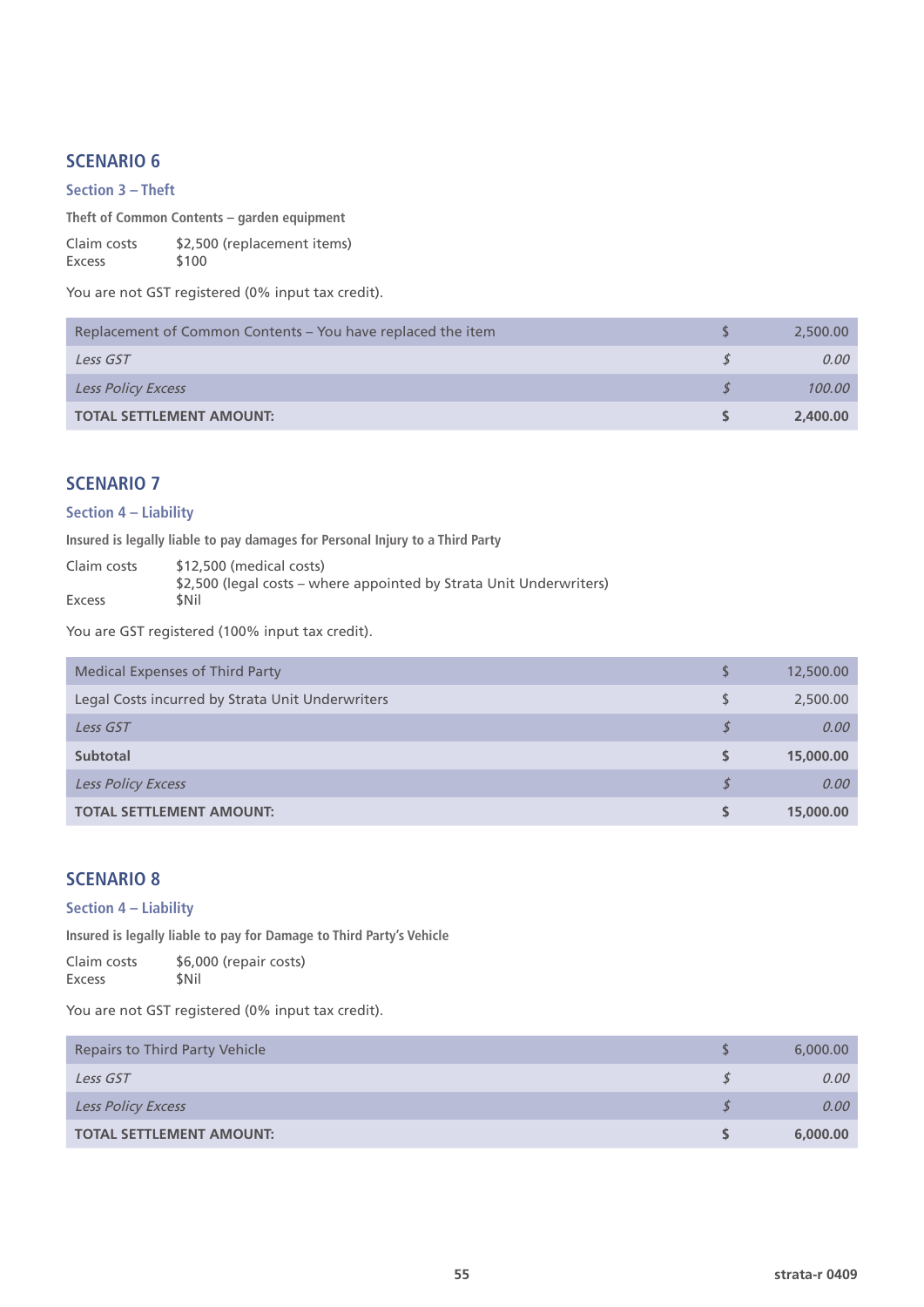## **SCENARIO 9**

#### **Section 7 – Voluntary Workers**

**Voluntary Worker suffers permanent loss of sight in both eyes.**

Claim Costs \$200,000 (Benefit under policy) Excess \$Nil

You are not GST Registered (0% input tax credit).

| <b>Claimable Benefit</b>        | 200,000.00 |
|---------------------------------|------------|
| Less GST                        | 0.00       |
| <b>Less Policy Excess</b>       | 0.00       |
| <b>TOTAL SETTLEMENT AMOUNT:</b> | 200,000.00 |

## **SCENARIO 10**

#### **Section 7 – Voluntary Workers**

**Voluntary Worker suffers total disablement preventing them from carrying out all of the usual duties of their occupation for 52 weeks. Current weekly average earnings are \$2,000.**

Claim Costs \$2,000 per week up to a total of 52 weeks. (Benefit under policy)<br>Excess \$Nil Excess

You are not GST Registered (0% input tax credit).

| Claimable Benefit (52 weeks @ \$1,000 per week) | 104,000,00 |
|-------------------------------------------------|------------|
| Less GST                                        | 0.00       |
| <b>Less Policy Excess</b>                       | 0.00       |
| <b>TOTAL SETTLEMENT AMOUNT:</b>                 | 104,000.00 |

## **SCENARIO 11**

## **Section 12 – Lot Owner's Improvements**

**Damage to kitchen resulting from fire not otherwise covered under Section 1 – Building(s) and Common Contents.**

Claim Costs \$10,000<br>Excess \$Nil Excess

You are not GST Registered (0% input tax credit).

| Claim Cost                      | 10,000.00      |
|---------------------------------|----------------|
| Less GST                        | 0.00           |
| <b>Less Policy Excess</b>       | $0.00^{\circ}$ |
| <b>TOTAL SETTLEMENT AMOUNT:</b> | 10,000.00      |

The information in this PDS was current at the date of preparation. CGU Insurance may update some of the information in the PDS from time to time without needing to notify You. You can obtain a copy of any updated information by contacting Us, or Strata Unit Underwriters. We will give You a free paper copy of any updates if You request them. If it becomes necessary, We will issue a supplementary or replacement PDS.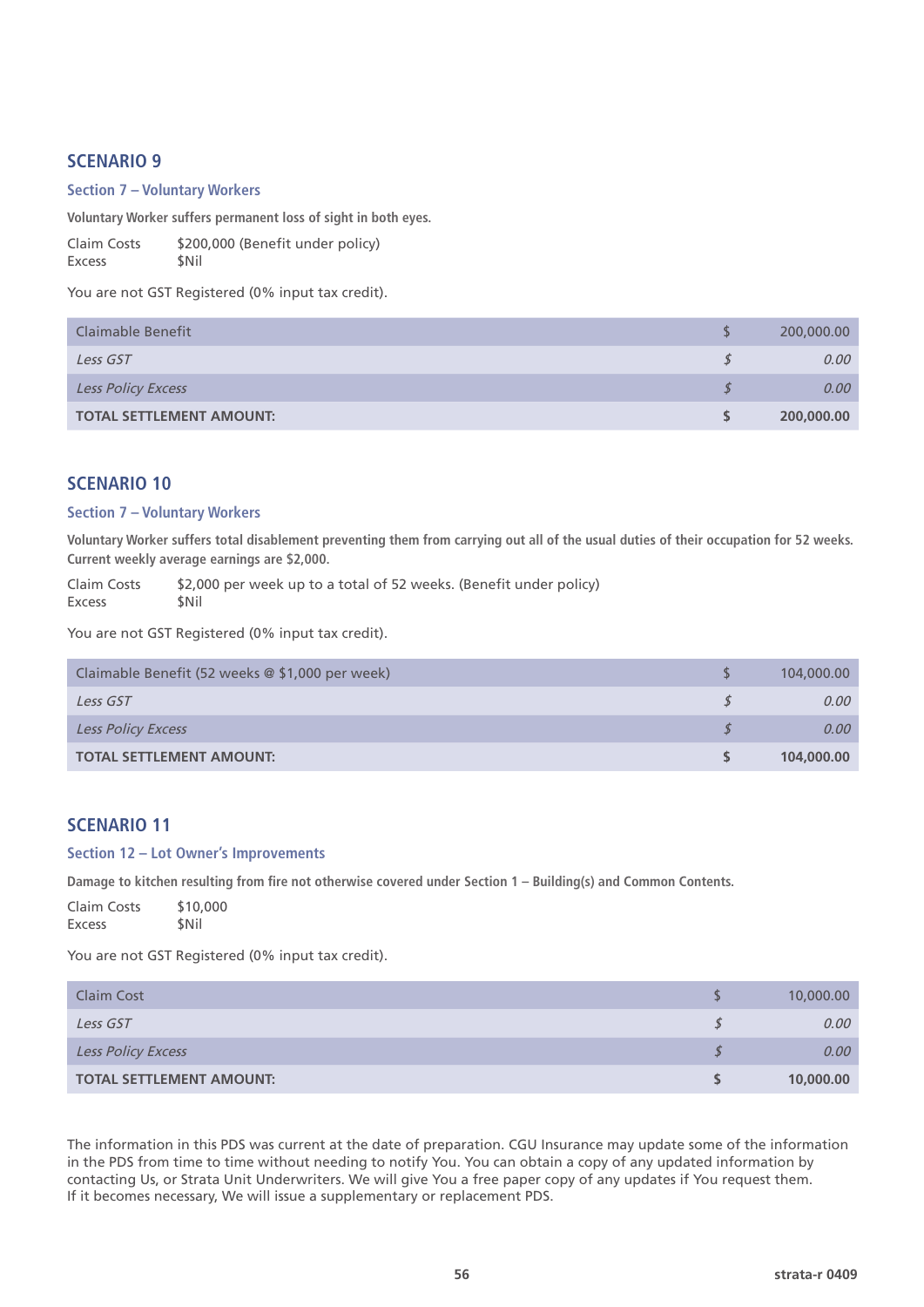This page intentionally left blank.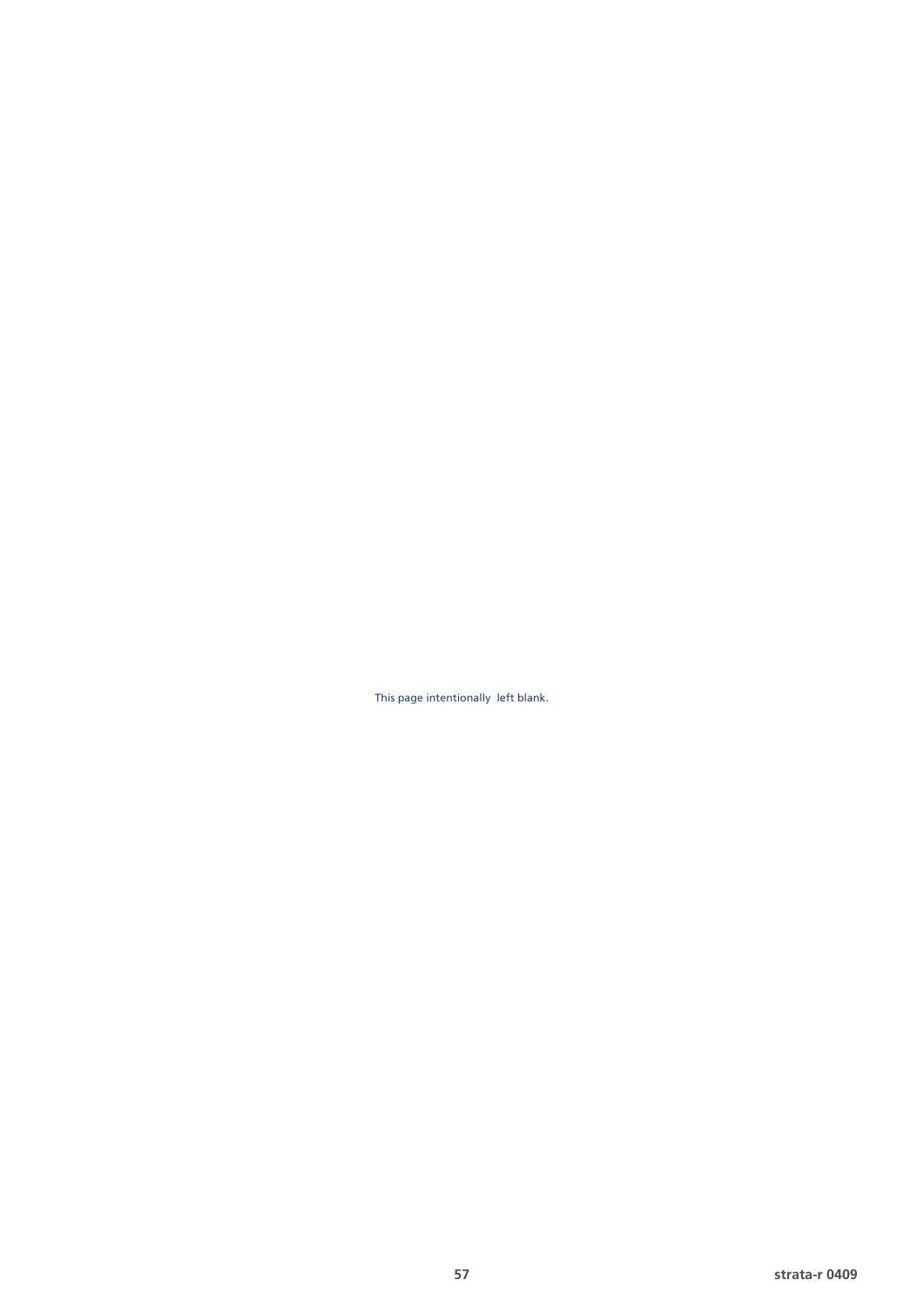This page intentionally left blank.